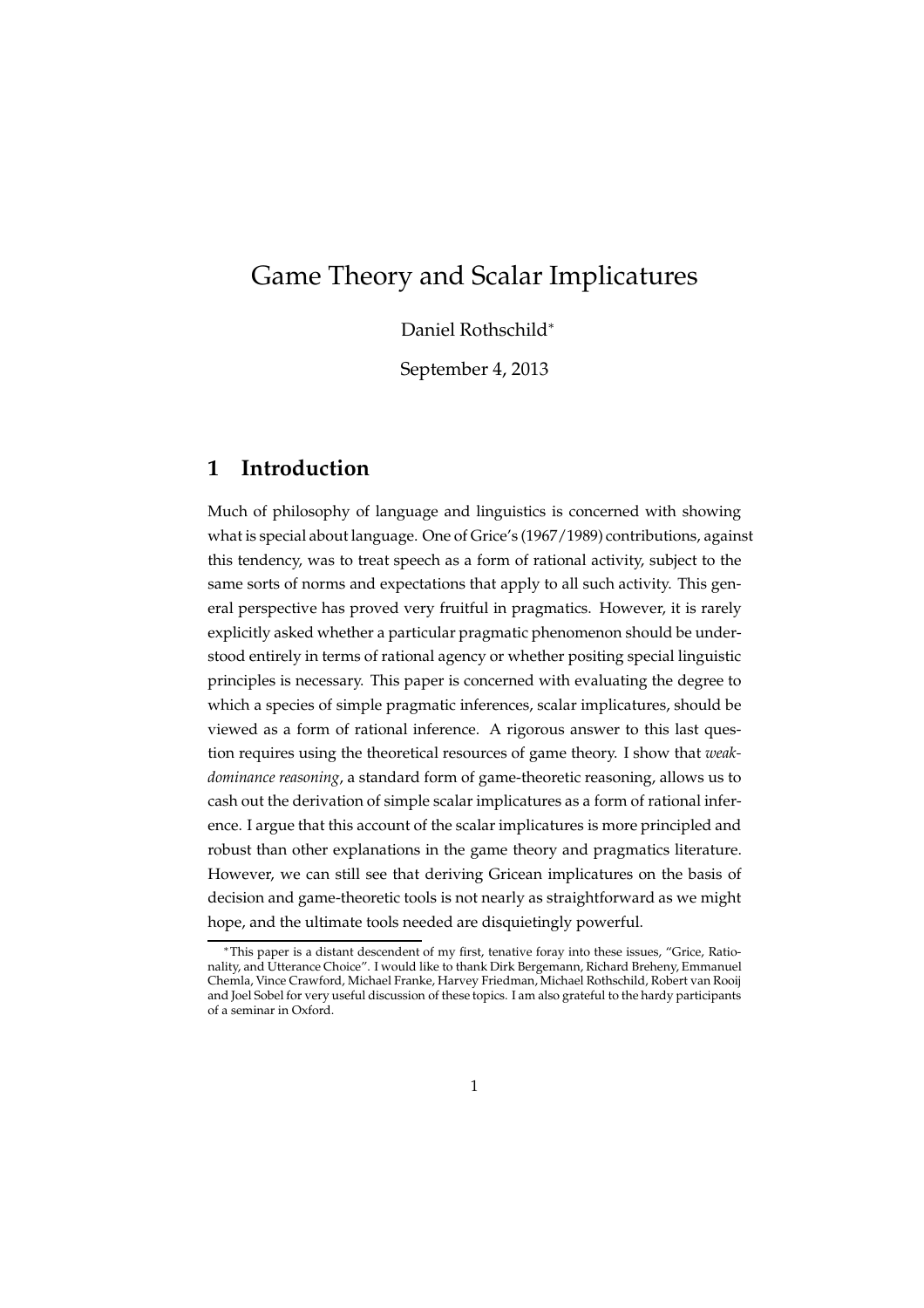# **2 Deriving scalar implicatures**

Consider this paradigmatic example of a scalar implicature:

**Some/All Case** There was a small cake in the refrigerator the night before. Mary says to Kay, the next morning, "I ate some of the cake last night." There is an obvious suggestion that Mary conveys the information that she ate some *but not all* of the cake last night.

For the example to work, we need to make certain background assumptions, but when these are in place (and it is not hard to imagine them in place) then Mary's words will carry the meaning suggested. Despite the seeming triviality of this phenomenon, scalar implicatures play a lively role in current contemporary linguistics, both formal and experimental (e.g. Horn, 1972; Chierchia, 2004; Noveck, 2001), .

It might seem that the kind of reasoning in the Some/All Case and others like it is simply rational inference. Let us try to tease out this thought: We can think of communicative situations of this kind as ones in which there is *asymmetric* information: Mary knows something Kay does not, namely how much cake she (Mary) ate. Mary wants Kay to know what she knows. Now suppose Mary, wanting to speak only once, has to choose between uttering the following two sentences:

- (1) a. I ate some of the cake.
	- b. I ate all of the cake.

Let us assume, as is standard, that (1-b) strictly entails (1-a): if someone ate all the cake, then *ipso facto* they ate some of the cake. Consider the choice of utterance from Mary's perspective: If Mary ate all of the cake then she should assert (1-b) rather than (1-a) as that would convey more information to Kay, given the entailment relations. On the other hand, if she ate only some of the cake then (1-b) would give Kay *false* information which is undesirable. So, if Mary is reasonable she will utter (1-a) if she ate just some of the cake, and (1-b) if she ate all of the cake. Now think of this from Kay's perspective: she can also reason, as we did, about Mary's behavior, so she can conclude that Mary will only utter (1-a) if and only if she only ate some of the cake. So, when Mary utters (1-a) Kay will be able to work out that that Mary only ate some of the cake, and hence that (1-b) is false. This last inference, is the scalar implicature.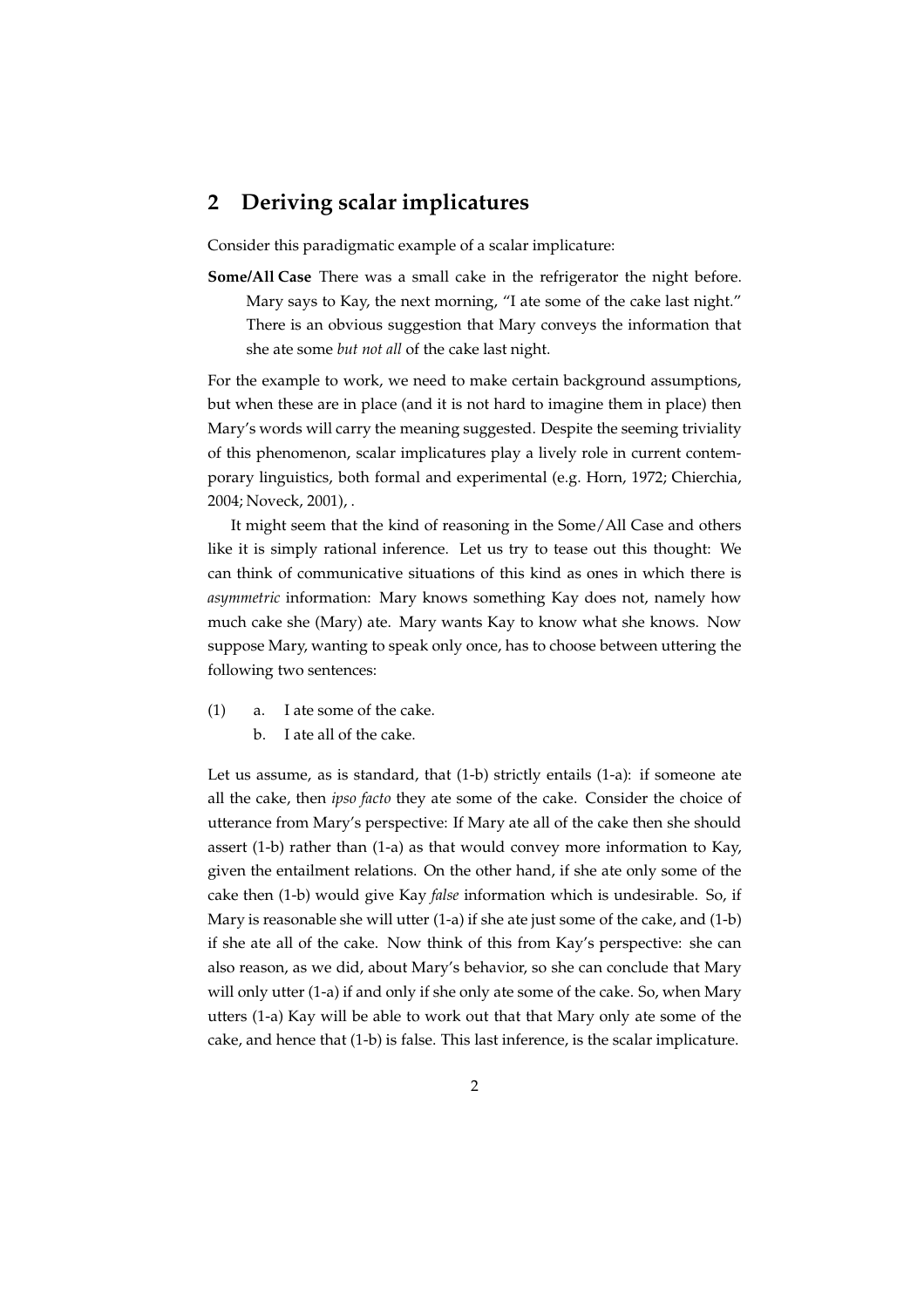The informal reasoning, plausible as it may sound, is flawed. To see this note that in the reasoning above, when Mary considers what information she is conveying to Kay she is not taking account of the fact that Kay may read more into her utterance than *just* the literal message. If she does take this into account, the entailment relation between (1-a) and (1-b) does not carry over to an entailment relation between the information conveyed by each of the sentences. In other words, Mary cannot assume that just because one sentence has a stronger literal meaning than another that it will convey more information. But if we cannot assume that, the informal reasoning above does not go through.

To put the point another way: All that we can assume about Mary's preferences is that she wants to convey as much (true) information as possible. We cannot determine which of (1-a) or (1-b) will convey more information based on their literal meaning alone since we need to assume that sentences may convey more than their literal meaning. So, from the fact that Mary prefers to convey as much information as possible and the fact that (1-b) is literally weaker than (1-a), it does not follow that Mary will say (1-b) rather than (1-a). Something more is needed.

What we have in a communicative situation like the Some/All Case is a decision problem involving two rational agents. Such problems are known to be complex, and there is a special branch of economics and decision theory, game theory, devoted to analyzing them. Most of this paper is concerned with making the case that game theory allows us view scalar implicatures, like the one above, as a form of rational inference. There is already a substantial literature on this question, but my approach and conclusions differ from the standard ones in that literature, and I will try to mark these differences as I go along.

## **3 Plan**

Here is the plan of this (lengthy) paper: The next section, §4, discusses Grice's maxims and the treatment of scalar implicatures in contemporary linguistics. §5–§8 presents the game-theoretic background necessary for the rest of the paper. In §5, I introduce the *signaling game* which is the standard model for communicative situations in game theory. In §6, I discuss the Nash equilibrium notion and the standard refinements of it used for thinking about games like the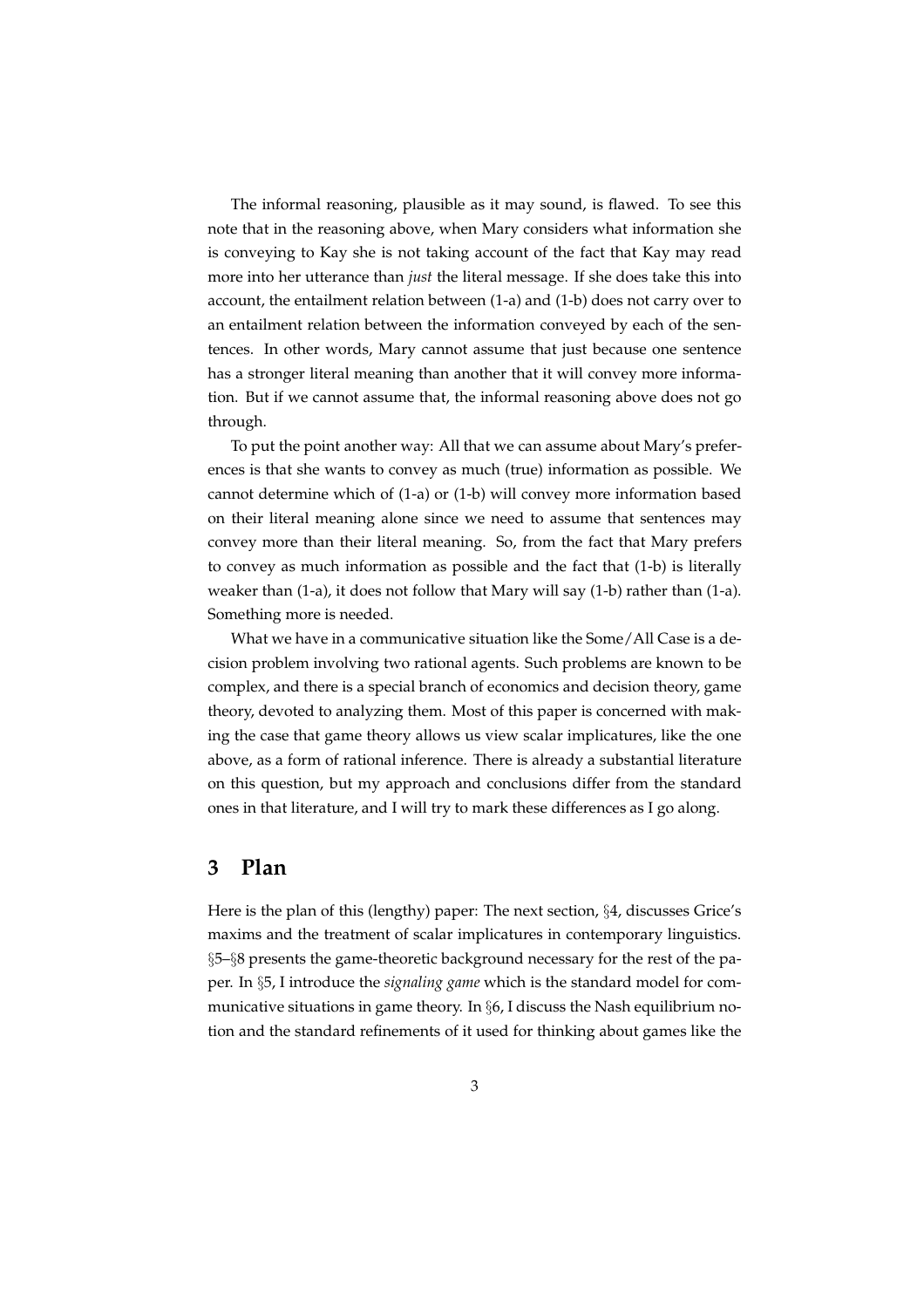signaling game. §7 discusses what constraints, outside of standard equilibrium notions, there are on how rational players should play games. §8 discusses what we should hope for in a game-theoretic model of scalar implicatures. §9 introduces a barebones game for modeling scalar implicatures and argues that standard equilibrium concepts cannot be used to argue that scalar implicatures are a rational inference. In §10, I argue that *iterative weak-dominance* reasoning can capture the derivation of scalar implicatures. §11 briefly considers (and rejects) the proposal that Gricean reasoning should be captured by means of the Pareto-Nash equilibrium. §12 discusses and criticizes what I call *reasoning-based accounts*, popular models in the current literature for explaining the derivation of scalar implicatures. In sections §13–§16, I discuss how to apply weak-dominance arguments to different types of scalar and relevance implicatures. §17 discusses *disclosure* cases from the economics literature and assesses their connection to scalar implicatures.

There are two main aims of this paper, one theoretical and one methodological. The theoretical aim is to show that iterative weak dominance provides a good way of explaining the derivation of scalar implicatures within a gametheoretic framework. To some extent this vindicates the commonly held view that scalar implicatures—in idealized cases—are a form of rational inference.

My methodological aim is less specific. There has been a significant amount of work in game-theoretic pragmatics in the last decade or so.<sup>1</sup> This work provides a variety of different techniques for deriving implicatures of many types. As I argued in the introduction, this is an important project because simple explanations of even the most basic implicatures in terms of rationality face serious conceptual hurdles. We must stay aware, though, that game theory, as a collection of different techniques for modeling situations, is a very powerful tool. Merely providing *some* model in game theory that makes a set of behavioral predictions is of little interest, since, for any precisely characterized and vaguely reasonable behavior, we should antecedently expect to be able to provide *some* game-theoretic model. We need to evaluate game-theoretic models of pragmatic reasoning along a variety of dimensions, asking questions like: How robust is the model against slight changes in one's description of the situation? How standard is the sort of reasoning being attributed to the players? Can

<sup>&</sup>lt;sup>1</sup>Parikh (1991, 2001) provides the first game-theoretic account of implicatures, including scalar implicatures.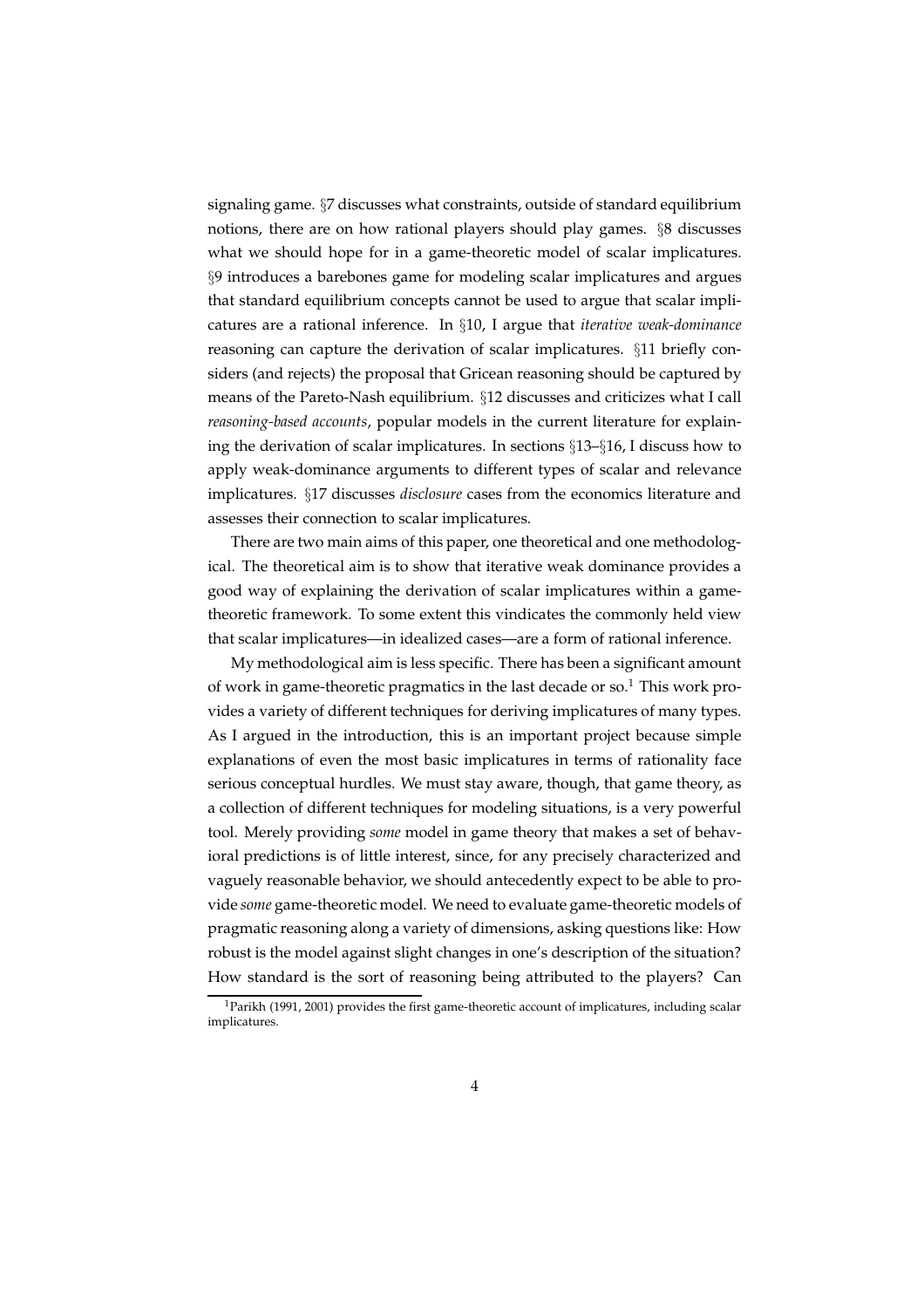these models extend to parallel non-linguistic cases? I argue here that many of the prominent theories in the literature do not fare well in the face of this scrutiny. I should note, however, that this paper is by no means intended as a *review* of the current literature, and many important contributions go without mention.<sup>2</sup>

## **4 Maxims and scalar implicatures**

Grice (1967/1989) first systematically identified and analyzed conversational phenomena along the line of the Some/All Case. Grice attempted to account for these by positing a set of maxims governing conversation. One of these maxims, Quantity, enjoins the speaker to "Make your contribution as informative as is required (for the current purposes of exchange)." Another maxim, Quality, enjoins the speaker to tell the truth. Implicatures consist, essentially, of inferences people can make about what the speaker must have meant to convey given that he was following Grice's maxims. So, in the Some/All case when we assume that Mary obeys Quantity and Quality and that Kay knows this, we seem to be able to get the right inference: Quantity enjoins Mary to say she ate all of the cake if she did while Quality prevents her from doing so if she doesn't. So if Mary says she ate some of the cake, the speaker can reasonably infer that she didn't eat all of it. This inference is the implicature.

Grice wanted to ground these maxims in human rationality rather than to merely put them forward as behavioral generalizations. He discusses the possibility that the maxims are valid because "it is just a well-recognized empirical fact that people do behave in these ways" but suggests that he would prefer to have them more solidly grounded in human rationality. Grice writes,

So I would like to be able to show that observance of the Cooperative Principle and maxims is reasonable (rational) along the following lines: that anyone who cares about the goals that are central to conversation/communication (such as giving and receiving information, influencing and being influenced by others) must be expected to have an interest, given suitable circumstance, in participation in talk exchanges that will be profitable only on the as-

 $2M$ ost notably, as my interest is in reconstructing inferences speakers can make, I do not discuss attempts to explain implicatures in terms of evolutionary game theory.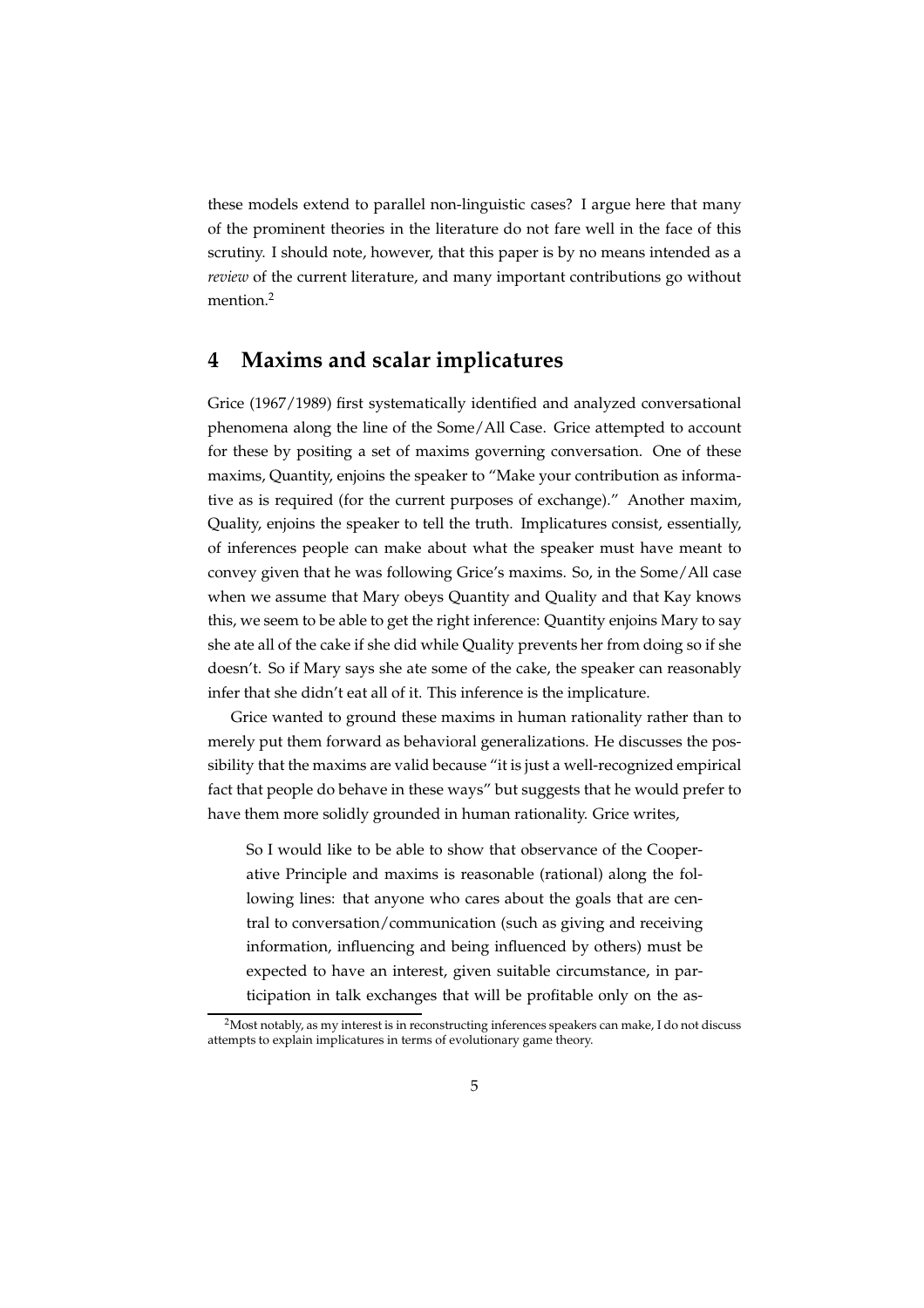sumption that they are conducted in general accordance with the Cooperative Principle and the maxims.

Grice's views here are more nuanced than this one quote might suggest, but I think it is clear that Grice was interested in trying to ground either the maxims themselves (or the behavior they require) in human rationality and, more specifically, in the commonality of interests in speaker and audience in certain communicative situations.

Grice himself did not consider cases of *exactly* the form of the Some/All Case—though he considered very similar ones in his discussion of disjunction. Horn (1972) is widely regarded as the first person to give a systematic consideration of scalar implicatures. $3$  Horn suggests that certain classes of linguistic expressions can be arrayed on a scale of strength. Examples include *some/all*, *one/two/three*. . . , and *few/none*. The critical feature of such paradigmatic scales is that the scale is ordered by logical strength: the higher members of the scale entail the lower members. So, *I ate all the cake* entails *I ate some of the cake*, *I ate three hotdogs* entails *I ate two hotdogs*, *I saw none of the students* entails *I saw few students*. This excludes, for instance, *short* and *tall* from being on a scale together since *I am tall* does not entail *I am short* or vice versa (similarly with *few* and *all*—though *a few* is on a scale with *all*).

Horn observed that the use of scalar terms systematically leads to the derivation of scalar implicatures parallel to that in the Some/All Case. This can be explained by supposing that choice between scalar terms is governed by the maxims of quantity and quality. Since Grice and Horn, the exact nature and logic of these implicatures has been developed extensively (e.g., Gazdar, 1979; Soames, 1982; Sauerland, 2004; Spector, 2006). Some linguists have recently argued that some aspects of the phenomenon are best captured by grammatical devices for generating implicatures rather than simply making reference to the Gricean maxims (Chierchia, 2004; Chierchia et al., 2012; Fox, 2006). Others have argued that the Gricean maxims, properly formalized, can capture most observed scalar implicatures (Sauerland, 2004; Schulz and van Rooij, 2006; Spector, 2006).

What I want to highlight is that in this debate over the nature of scalar implicatures, it is generally assumed by both parties that an explanation in

<sup>&</sup>lt;sup>3</sup>There are also substantial non-Gricean—though Gricean-inspired—schools for explaining implicature such as relevance theory (Sperber and Wilson, 1986).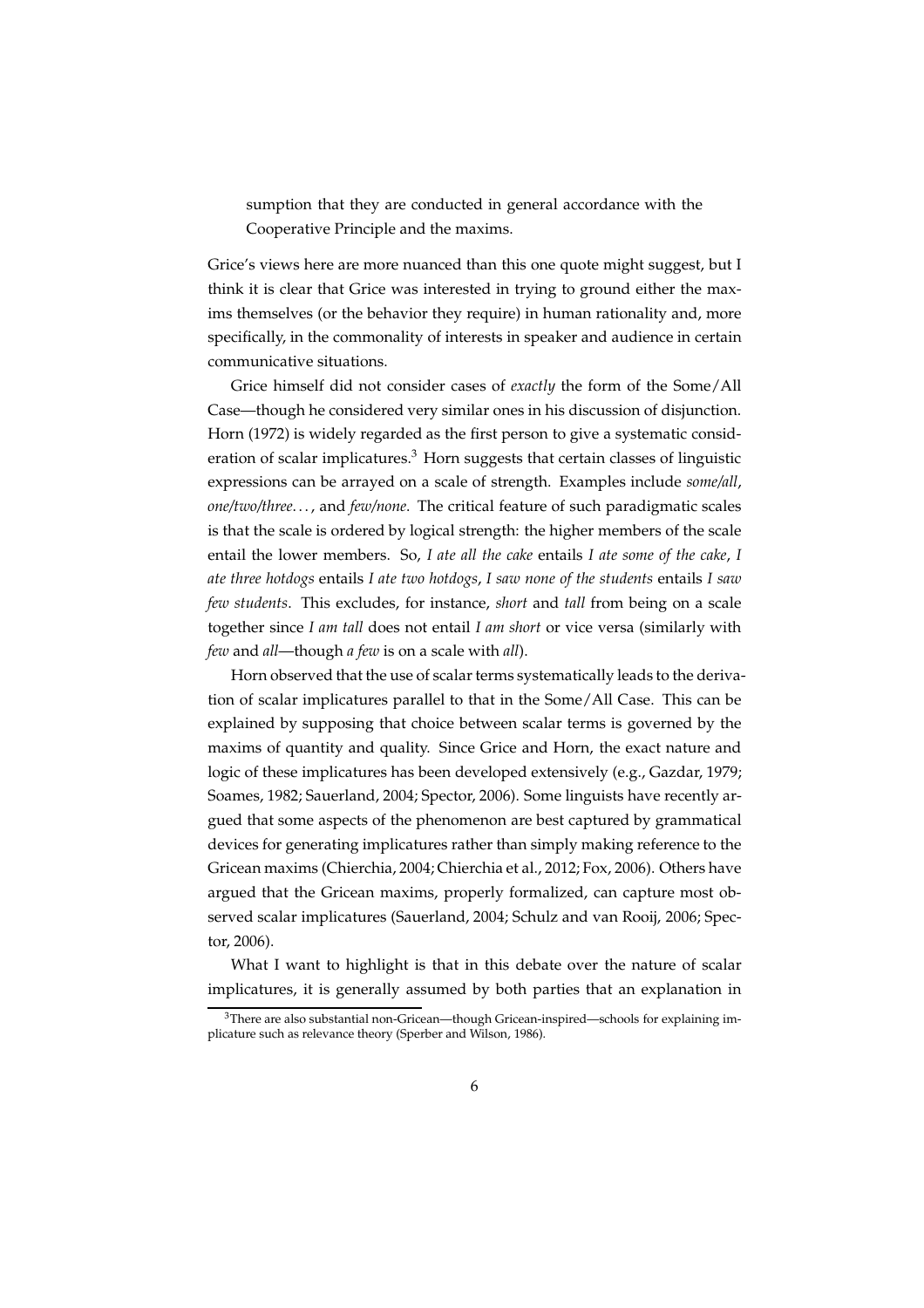terms of the Gricean maxims would, all else equal, be more principled than one that makes reference to other special linguistic rules. Those who argue for special grammatical rules think the Gricean story is not capable of capturing all the relevant linguistic data. I take it the default preference for the Gricean view of implicatures gets some of its plausibility from the common belief that the maxims are not special linguistics rules, but rather follow from basic rationality assumptions. As I suggested earlier, game theory allows us to explore this assumption directly.

# **5 Signaling games**

In this section and the follow two, I will review the basic game theory necessary for the paper. In most instances, I will try to be relatively informal in my presentation, though the details are easily found elsewhere and will be provided here when relevant. Those already familiar with basic game theory, signaling games, and standard equilibrium refinements, may skip these sections.

David Lewis's *Convention* (1969) gave the basic model of the signaling game. These games were introduced to the economics literature by Spence (1973) and have been studied since (see Sobel, 2009, for a recent review) as an important tool for modeling situations with asymmetric information.

The basic situation of a (two-person) signaling game can be described as follows: there are two players, a speaker and a hearer. The speaker has private information. We can describe this private information by saying there are different *types*the speaker might have and that the speaker's type is assigned with some probability distribution by nature. Each type of speaker has available to him the option to send a message in a set M. Each hearer, having seen the message, chooses an an actions from a set A. For each triplet of type, message and action we get a payoff  $U.^4$ 

Signaling games are *extensive-form* games, which is to say they are represented as a series of sequential moves by different players. Figure 1 gives a standard representation of a simple signaling game. This chart can be explained as follows: N represents "nature" which is taken to decide the type of

<sup>&</sup>lt;sup>4</sup>So we can represent a (finite) signaling game as a  $\{T, p, M, A, U\}$  where  $T$  is the set of types  $p$ is a probability distribution over them,  $\widetilde{M}$  is the set of message,  $A$  is a function from messages to actions, and  $U$  is a function from triplets of types, messages and actions to pairs of payoffs from the speaker and hearer.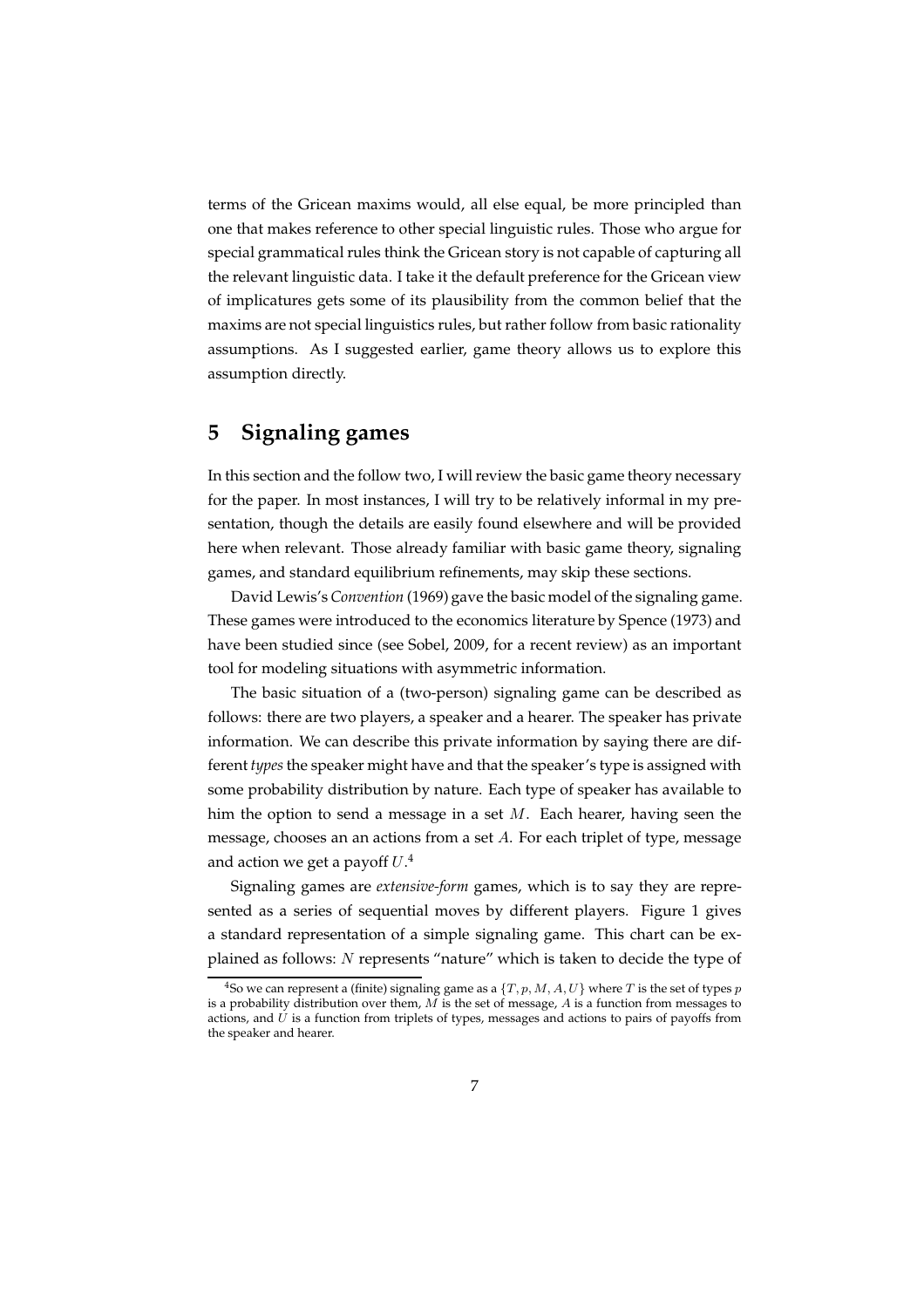

Figure 1: A signaling game

the sender S with probability p for type 1 and  $1 - p$  for type 2. The speaker of either type has two message available to him  $a$  or  $b$ . The dashed line represents the information state of the hearer: indicating that he cannot tell what the speaker type is but only what signal the speaker used.  $L$  and  $R$  represent the two moves available to the hearer in any given state. The fact that the two speaker types are not connected by dashed lines means that the speaker knows which type he is. The pair of numbers at the end of each final branch represent the speaker and hearer payoff respectively. Note that we will discuss variations on this game where there are limitations on  $S$  or  $H$ 's action based either on the type (in the case of  $S$ ) or the message received (in the case of  $H$ ).

The normal way of thinking about *strategies* in extensive-form games is as fully specific dispositions to play the game in a particular way (no matter how the other person plays). So, for example, in the game above we can identify the following four *pure* (i.e. non-probabilistic) speaker strategies:  $1a2a$  ( $S_1$  plays a and  $S_2$  plays a), 1a2b ( $S_1$  plays a and  $S_2$  plays b), 1b2a, 1b2b. The pure hearer strategies, on the other hand, are responses to the different signals: aLbL (H plays  $L$  in response to  $a$  and  $L$  in response to  $B$ ),  $aLbR$ ,  $aRbL$ ,  $aRbR$ . Note that hearer strategies cannot depend on the type of speaker because the hearer does not have that information available to him. *Mixed* strategies are ones in which responses are chosen with a probability distribution rather than deterministically. We can also talk about the expected payoff for a pair of strategies in the normal way.

A natural question is how extensive-form games, such as signaling games,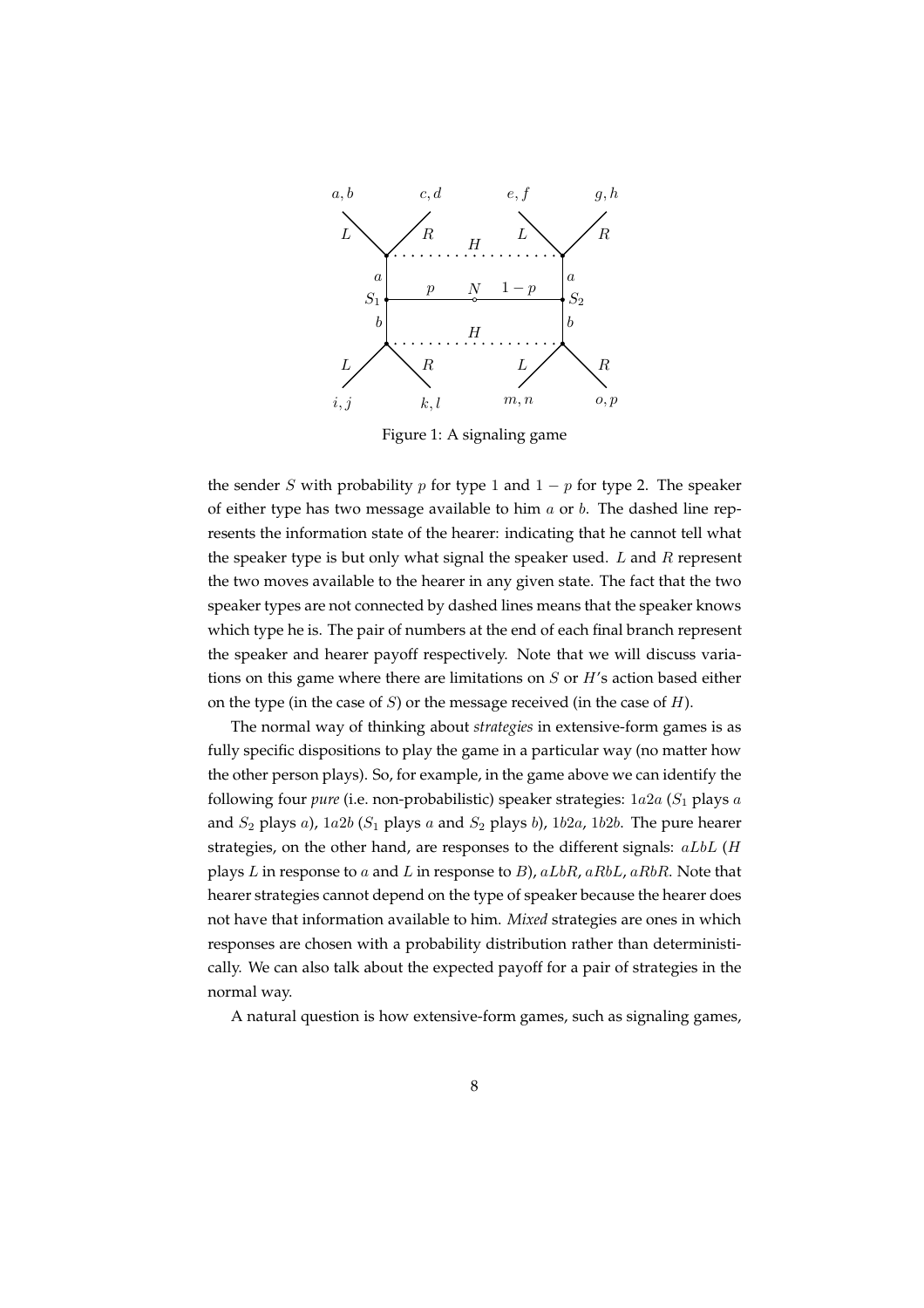relate to the standard representation of games by tables, such as the prisoner's dilemma game represented in figure 2. We call representations these tabular

| ₹ |  |
|---|--|
|   |  |

Figure 2: Prisoner's Dilemma

representations, *normal* or *strategic* forms. Corresponding to each extensiveform game is a normal-form game, in which we think of each player as (at once) choosing complete pure strategies. I will give an example of a normal-form representation of an extensive-form game in the next section. For a signaling game the normal form can be given as a mapping from all the possible combinations of pure strategies to the *expected* payoff (given the probability distribution over states of nature).<sup>5</sup> Note that the correspondence between extensiveform games and normal-form games is not one-to-one: for any normal-form game there are many extensive-form games compatible with it.

## **6 Nash equilibria and refinements**

Game theory provides various *solution concepts*for assessing how players should play games. The most standard solution concept is the Nash equilibrium. A little notation: let  $U_i(s_1, S_2)$  be the expected payoff to player *i* of playing strategy  $s_1$  against an opponent who plays strategy  $s_2$ . A Nash equilibrium is a pair of strategies for player 1 and player 2,  $(s_1, s_2)$ , such that for all strategies  $s'_1$  possible for player 1,  $U_1(s_1, s_2) \ge U_1(s'_1, s_2)$  and for all strategies  $s'_2$  possible for player 2,  $U_2(s_1, s_2) \ge U_2(s_1, s_2')$ . In other words, a Nash equilibrium is pair of strategies that neither player has an incentive to deviate alone from. In the prisoner's dilemma the only Nash equilibrium is the one where both players defect: there is an incentive for both players to deviate together but not for just one to.

In extensive-form games with sequential moves, such as the signaling game there are Nash equilibria that are not very plausible. To see, this consider the simple multi-stage game in figure 3. In this game the first player chooses be-

<sup>5</sup>Alternatively, but less standardly, we can treat nature as another "player" also and have a three-person game with its normal form.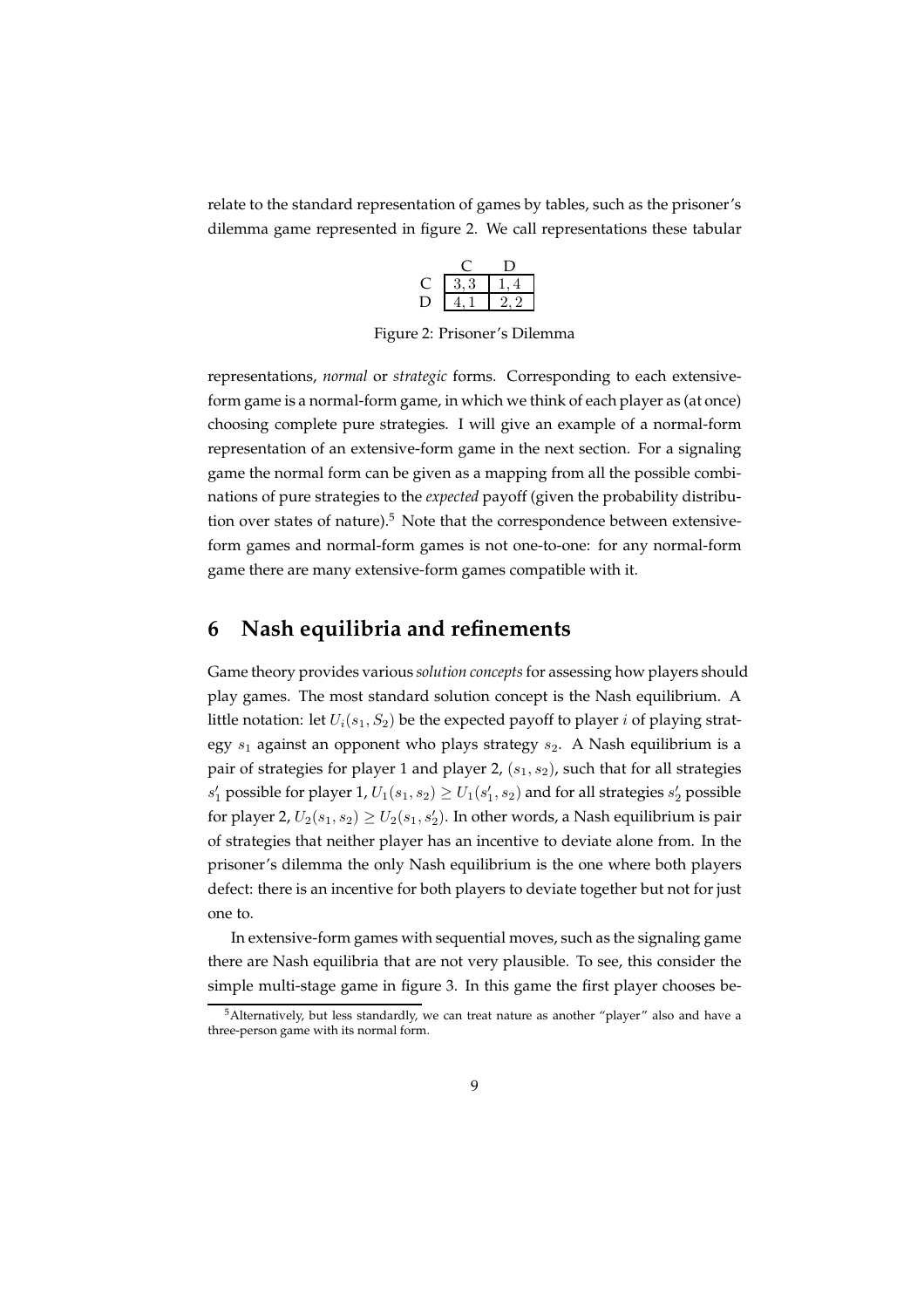

Figure 3: Extensive-form game

tween L and R, so he has two pure strategies  $(L \text{ and } R)$ , whereas the second player has a different choice of move depending on what the first player has done. Thus, there are four full, non-probabilistic strategies for him: choose a in response to L, and c in response to R (which we'll write LaRc), LaRd, LbRc and LbRd. We can use this listing of strategies to give the normal-form representation of the game in figure 4. The strategy pair in which player 1 plays

|   | $_{LaRc}$ | LaRd | LbRc | LbRd |
|---|-----------|------|------|------|
|   |           |      |      |      |
| R |           |      |      |      |

Figure 4: Normal form of game in figure 3

strategy  $L$  and player 2 plays  $LbRc$  is a Nash equilibrium. Note, however, that if this equilibrium is played, player 2 will never have a chance to play  $c$  in response to R. However, the strategy pair being a Nash Equilibrium depends on this disposition on his part, as otherwise player 1 would prefer to play  $R$ . It seems that, in fact, were player 1 to play  $R$ , player 2, if he were rational (in the sense of utility maximizing), would have to play  $d$  in response to maximize his payoff. However, if player 1 knows that, and is himself rational, then he will know that he can maximize his payoff by playing  $R$ . So while  $(L, LbRc)$  is a Nash equilibrium, it is not one which we should expect rational agents to play.

There are a set of refinements of the Nash equilibrium concept designed to deal with this inadequacy. Indeed, there are different refinements for games with perfect information such as the one in figure 3 from those for games with imperfect information such as signaling games. Since we will focus on games of imperfect information, I will only present refinements that apply to them.<sup>6</sup>

<sup>6</sup>Thus I will not discuss subgame perfection, the most common refinement to deal with games like that of figure 3.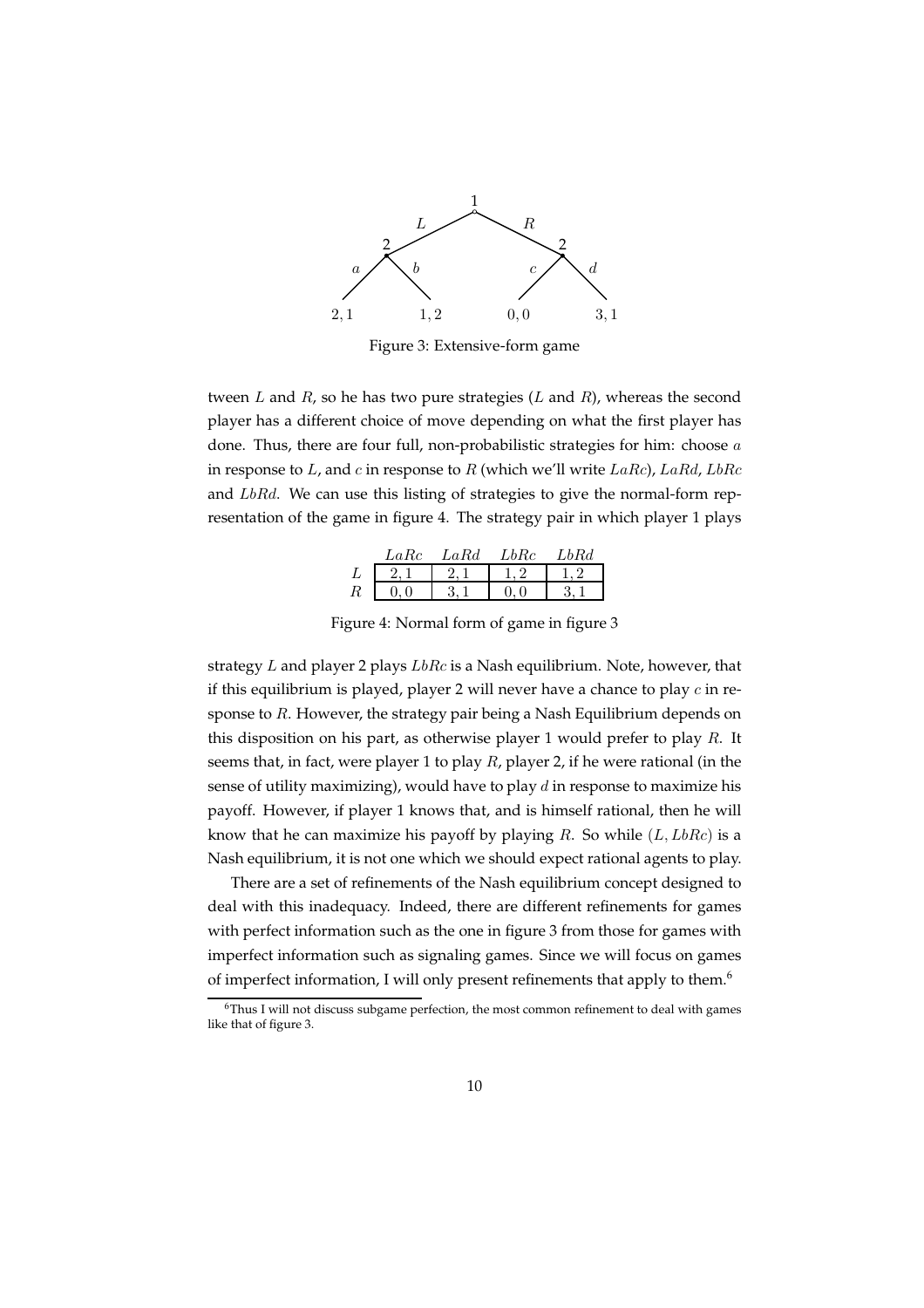What we can do is ensure, relative to a pair of strategies, rationality of the strategy at every point where a player *might* make a decision. The most standard equilibrium refinement for games of imperfect information that captures this sequential rationality is the perfect Bayesian equilibrium (PBE). As one might guess from the name, a PBE is modeled on the idea that both players are Bayesian-updaters trying to maximize expected utility. When a strategy is a PBE it means, essentially, that it could be played by two players exhibiting such Bayesian rationality who each believe the other is playing the equilibrium strategy. Informally, a pair of strategies is a PBE if at every decision point, each move at that point maximizes expected utility relative to the credence function of the player, which itself is constrained by the belief that the other player is playing the PBE and whatever other information is available at that point given the game structure. If the belief that the other player is playing the PBE is not possible at a decision point, then the only condition put on the players move is it maximize utility relative to *some* belief about how the other player is acting. In the game in figure 3, the move Rc fails to maximize utility on *any* beliefs and so is ruled out.

We can give the definition of a PBE for signaling games more explicitly. There are two conditions for a pair of strategies,  $(s_S, s_H)$ , to be a PBE: one condition on the speaker strategy and one condition on the hearer strategy. The speaker strategy must simply be such that for each type it maximizes expected utility on the assumption that the hearer plays  $s_H$ . The hearer strategy must meet a more complex condition. We assume the hearer starts (before the game play) with a graded belief about the speaker's type based on the probability distribution associated with  $N$ 's move. We then assume that in response to each message the hearer updates his belief about the speaker's type in accordance with Bayes' rule based on the assumption that the speaker is playing  $s_S$  if this is possible. If this is not possible, we simply assume he forms some consistent belief about how the hearer will play. The condition on the hearer's response to a message  $m$  is that there is a credence function satisfying the conditions above on which the hearer's response maximizes his expected utility. Essentially this is two separate conditions: for so-called "on the path" messages—messages that given  $s_S$  and the game structure, the speaker has a positive probability of receiving—Bayes' rule determines hearers credences after receiving the message and the equilibrium condition is that the response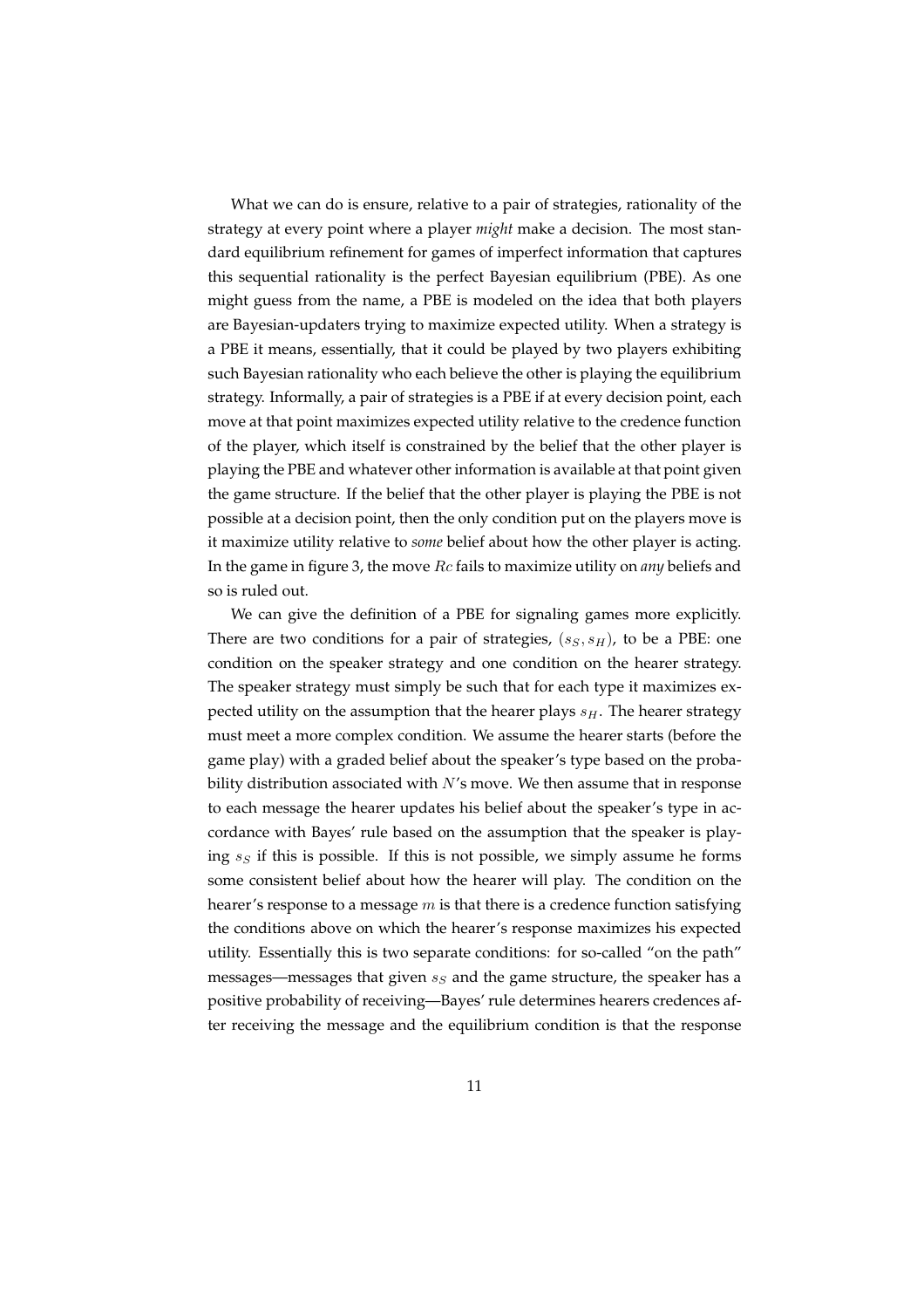is rational on for those credences. For so-called "off-the-path" messages messages the hearer would assigns probability 0 to given the game structure and that the speaker is playing  $s_S$ —the hearer's response must be optimal for *some* belief about the speaker's type that is consistent with the hearer receiving an off-the-path message. Refinements of the PBE typically take the form of a restriction on beliefs in response to off-the-path messages.<sup>7</sup>

## **7 Rationality and dominance**

The equilibrium notions discussed above are just that: pairs of strategies that are self-reinforcing. Once you know you are in an equilibrium you don't have any incentive to get out of it. However, as many have noted, when we think of games as one-off events without prior coordination these notions tell us little about how players should or will play: for in these cases the players cannot be assumed to have gotten into an equilibrium already. There are two related problems: 1) Even if there is only one Nash (or perfect Bayesian) equilibrium available in a game we have not explained why rational agents should play it. 2) Even if we could argue that rational agents should only play strategies that form part of some Nash equilibrium, most games provide more than one equilibria so we still are left with the question of how players should choose an equilibrium.<sup>8</sup>

In many cases, there simply is nothing to say about what rational agents should do. As an example consider the simple coordination game in figure 5. In this game, the players have a mutual interest in meeting at one of the two pure Nash equilibria: the upper left (AC) and the lower right squares (BD). It

| ▵ |                        | $\Omega$<br>$\left( \right)$ |
|---|------------------------|------------------------------|
| В | $\mathbf{\Omega}$<br>Ш |                              |

Figure 5: Coordination game

should be obvious that there is no privileged rational way to play the game.

To summarize: Nash equilibria (and their refinements) are strategy pairs that one player does not want to *deviate* from if he knows the other player will

 $7$ Cho and Kreps (1987) give a notable example of such a refinement.

<sup>8</sup>There is a large literature on equilibrium selection (most notably, Harsanyi and Selten, 1988), but the considerations there do not obviously connect up with simple considerations of rationality.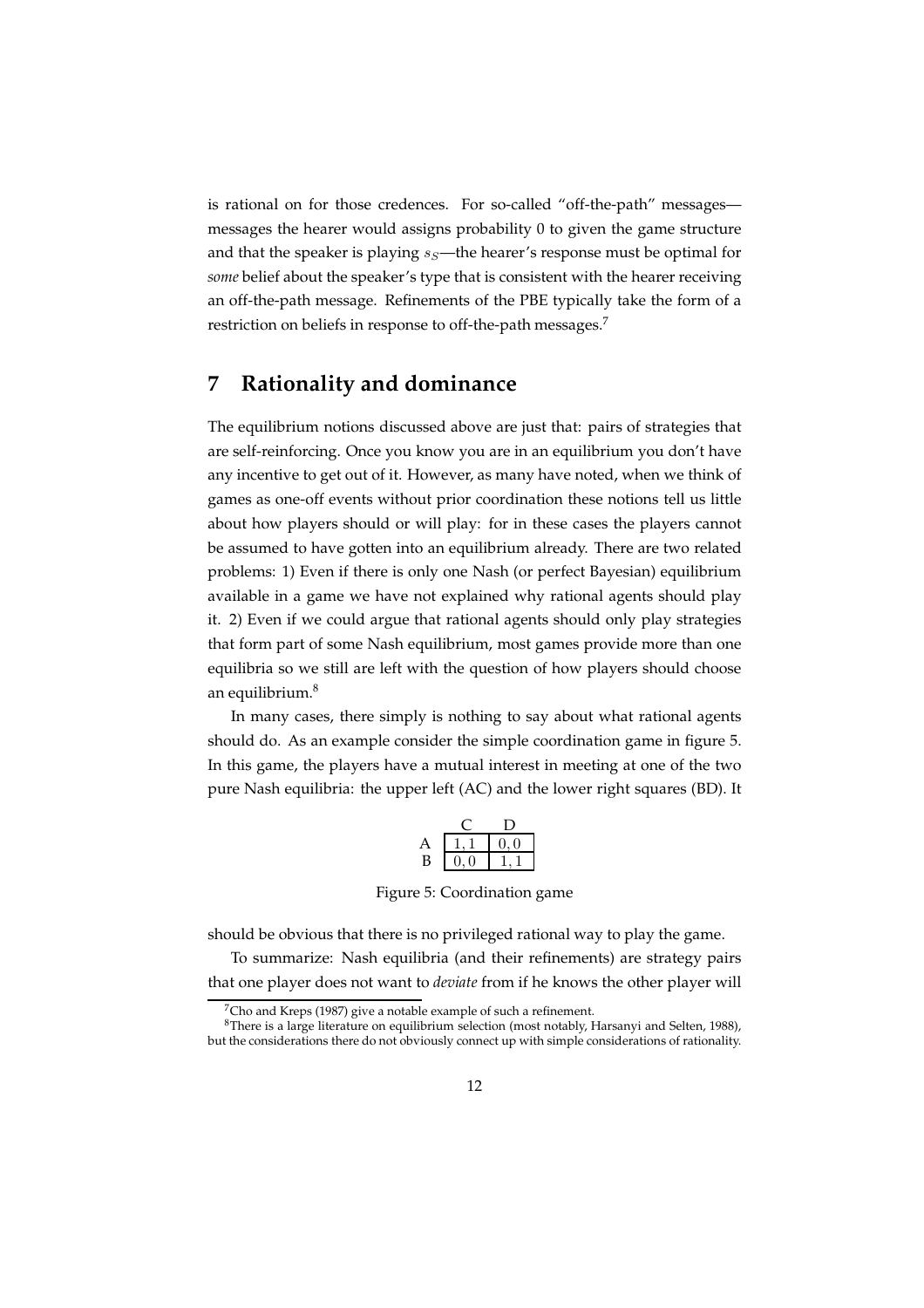play his part. The existence of a Nash equilibria does not mean a player *should* play it: after all there can be multiple Nash equilibria. In certain cases, equilibrium refinements may help eliminate some equilibria that are in some way defective, but in symmetric situations like figure 5 it follows a priori that equilibrium concepts will not dictate a unique way rational players should play.

There are, also, clear cases where we can say how rational agents should play the game. To delineate these cases there is a tradition of using nonequilibrium notions, such as dominance reasoning to capture the ways in which simple rationality might dictate play. Dominance relations, by definition, obtain between strategies in a normal-form representation. A given strategy, s, for player, *i*, *strictly dominates* another strategy, *s'*, if no matter what *s* guarantees i a strictly higher payoff than s ′ . By *no matter what*, I mean no matter what strategy the other player chooses and no matter what the state of nature is. We can reasonably assume that rational agents will not play strictly dominated strategies, based on the simple idea that rational agents want to maximize expected utility. The notion of strict dominance alone, in some cases, determine how rational agents will play a game. For instance, in the prisoner's dilemma, since defection is a strictly dominant move for both players, we expect rational agents to defect.<sup>9</sup>

Another form of dominance reasoning that will be particularly important for us is *weak dominance*. A given strategy s for player *i* weakly dominates another strategy  $s'$  if  $s$  guarantees  $i$  at least as high a payoff as  $s'$  and for some state of affairs (i.e. some possible opponent strategy and/or state of nature)  $s$  gives  $i$  a strictly higher payoff then s'. Consider, for instance, the game in figure 6. Here,

| Α | 0 |
|---|---|
| В |   |

Figure 6: Simple game

it might seem that a rational player 2 will choose  $C$  over  $D$  as that guarantees him at least as high a payoff as  $D$  no matter what player 1 does and a higher pay off in one case. Note that weakly dominated strategies, unlike strongly

 $9As$  a note, it is easy to show that if there is a strategy pair determined by strict domination it is the unique Nash equilibrium. Also it's worth noting that we can view survival of rounds of dominance reasoning as an equilibrium refinement. However, I call these non-equilibrium notions since they don't depend on considering an equilibrium.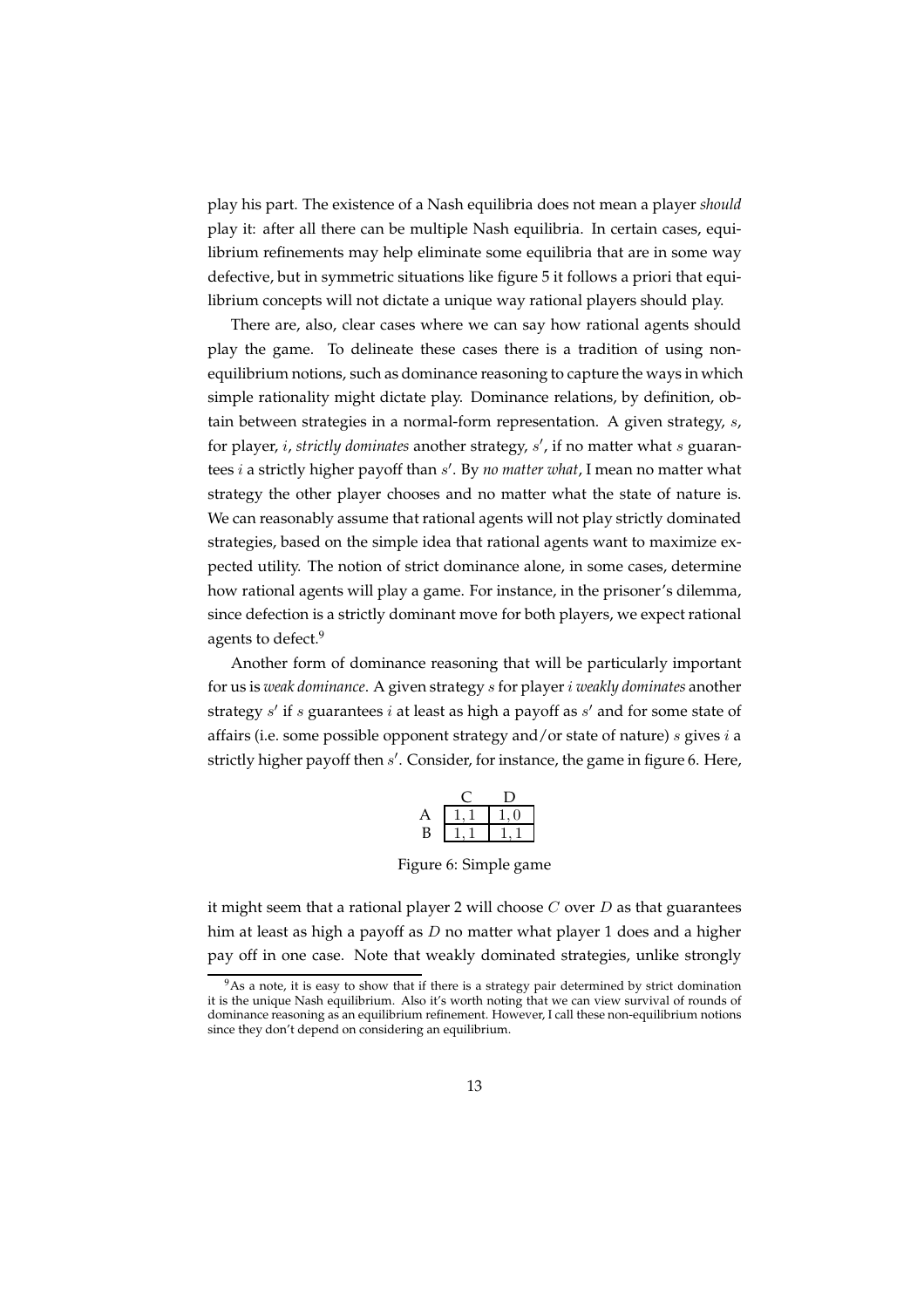dominates strategies *can* form part of a Nash equilibrium (as well as PBEs). In the game in figure 6 there are three pure Nash equilibria:  $(A, C), (B, C), (B, D)$ and the last of these includes the weakly dominated move D.

In both normal-form and extensive-form games we can also consider *iterative* applications of dominance reasoning. The informal idea is this: player 1 and player 2 are both rational and both know they know this, and know they know they know this, and so on. In other words, they have common knowledge of rationality. In this case, it would seem, we can iteratively eliminate dominated strategies: i.e. in player 1's own strategic reasoning he can assume that player 2 will not play any strictly dominated strategies, and evaluate dominance on *that* assumption. A simple example is in figure 7. Note that no move

| A | ۰. |
|---|----|
| В |    |

Figure 7: Solvable by iterative dominance

is dominant for player 1 without any assumptions about player 2's behavior. However, for player 2, D strictly dominates C. If player 1 knows that player 2 will not play strictly dominated strategies, then, on this assumption, move A strictly dominates *B* for player 1.

Iterative dominance reasoning, in general, works as follows: we eliminate a strategy or move based on the fact that it is dominated by another move or strategy. Then we update our understanding of the game to reflect this elimination by considering a *new* game in which the dominated strategy or move is not allowed. We continue until there are no more dominated strategies in the game we have left.

With respect to weak dominance such iterative reasoning can be problematic. Iterative weak-dominance reasoning is possible, but in many cases the result of such reasoning depends on the order in which it is done. Take, for, example the case in figure 8. Here different orders of elimination of weakly

| Α | 3 | 3<br>3 |
|---|---|--------|
| B | 0 | 0      |
|   |   |        |

Figure 8: Order of weak dominance elimination matters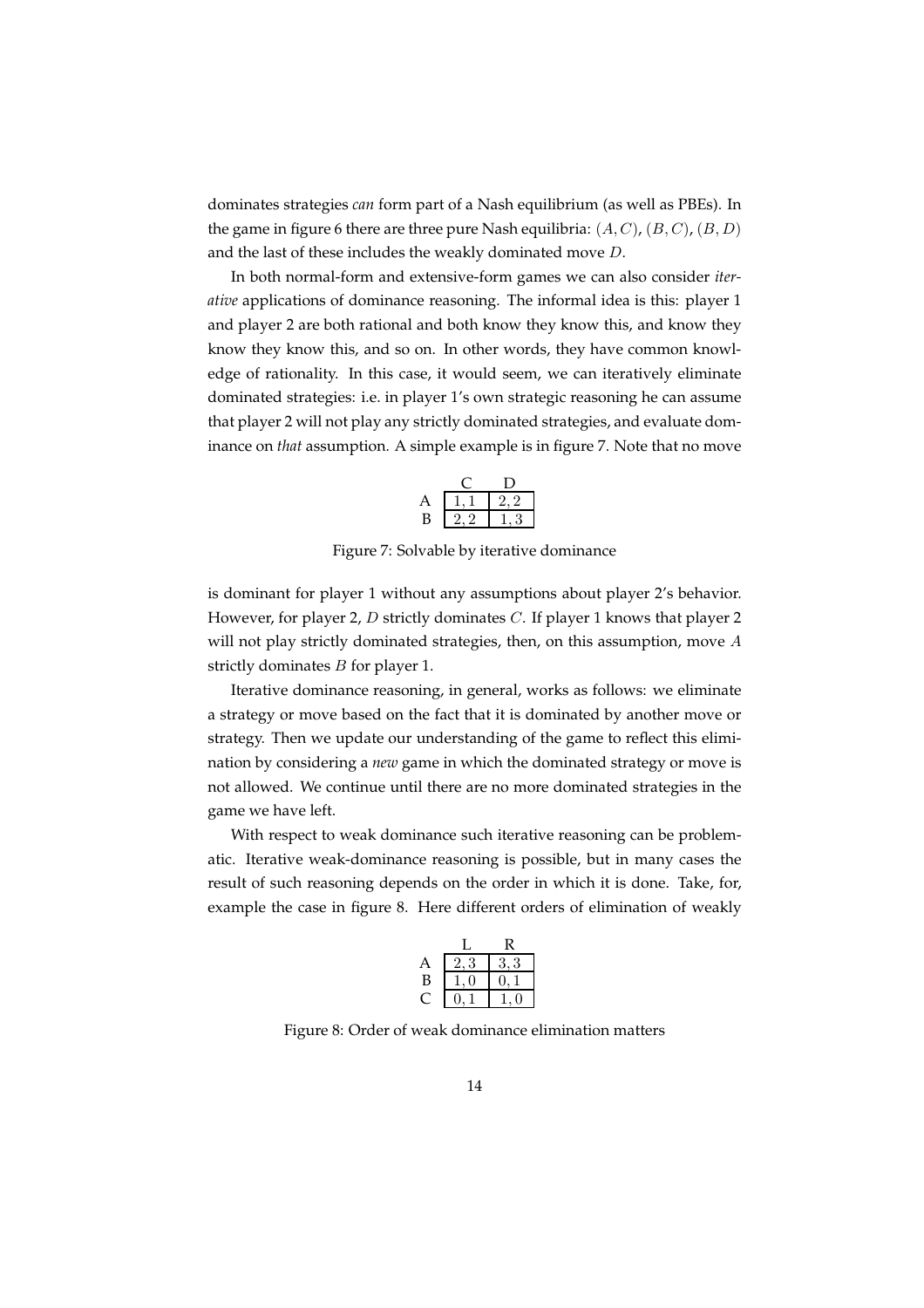dominated strategies result in either (A,L) or (A,R) being the strategy pair left after elimination. What this shows is that merely demonstrating that some strategy pair is be reached by a chain of iterated dominance reasoning *cannot* be an argument in itself that rational players should play the strategies in the pair. Despite this, there are some results that in a restricted class of games the order of iterated weak dominance does not affect the outcome (at least in terms of payout).<sup>10</sup> In particular, in games with identical payoffs the order of iterative elimination by weak dominance does not affect strategic reasoning. This will be useful for us, as all the games we will consider have identical payoffs for both players. Another way of ensuring that iterated weak-dominance reasoning results in a unique result is to ensure that at each stage of reasoning one eliminates *all* strategies/moves that are weakly dominated. This special form of iterative weak dominance is called *iterative admissibility*.

Given that the order of eliminating strategies matters, it cannot be a requirement on rationality that players do not play iteratively dominated strategies (for this could eliminate all strategies, as in 8). However many authors, most influentially Kohlberg and Mertens (1986), posit that rational players should not play a strategy unless it survives *some* complete series of iterative elimination of weakly-dominant strategies.<sup>11</sup> However, this position is far from universally held by game theorists.

Iterative-weak dominance reasoning is a much more powerful tool than strict dominance reasoning for extensive-form games. Consider, for instance, the extensive-form game in figure 3. Here there is not sufficient *strict* domination of any strategy over another to determine uniquely what we think of as rational play. For instance, the strategy for second player of playing  $b$  if the first player plays  $L$  and  $c$  if the first player plays  $R$  is not strictly dominated. For this strategy will do just as well as playing  $b$  and  $d$  as long as the first player plays L. Nonetheless LbRd weakly dominates LbRc since there it always does as well, but sometimes does better. Thus, in this game, as in many extensive-form games, weak-dominance reasoning is necessary to single out rational lines of play. However, while in the game in figure 3 weak dominance reasoning might seem attractive in other games, such as the centipede game

 $10$ The earliest such result (which is good enough for our purposes) is Rochet (1980) (see also Marx and Swinkles, 1997).

 $11$ By 'complete series' I mean a series of eliminations at end of which no further elimination by weak dominance is possible.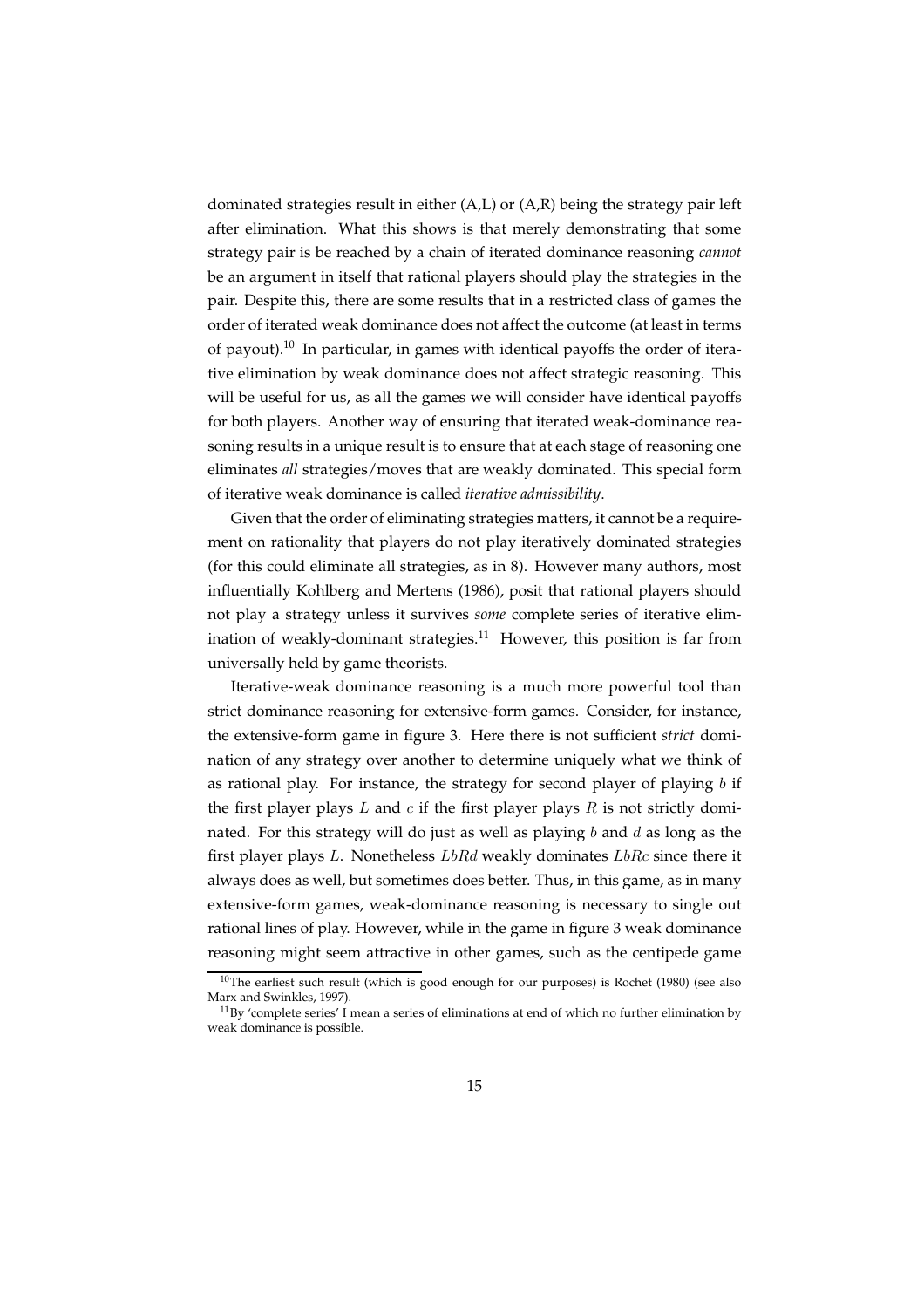Rosenthal (1981) weak-dominance reasoning gives very unintuitive results as it validates backward induction. This and other consideration has led many to think weak-dominance reasoning should not be taken to guide rational play.

As a note, in extensive-form games, we can speak of a move rather than a strategy being weakly dominated, by which we will mean that every strategy that includes that move is weakly dominated. For instance, in the game in figure 3 player 2's moves  $a$  and  $c$  are weakly dominated, since any strategy that includes those moves will be weakly dominated.

What I have done here is present two related ways of reasoning about games *in absence* of an equilibrium: iterative strict and weak dominance. Both of these ways of reasoning about games apply to extensive-form games through their normal form.<sup>12</sup> On the surface, both seem plausible as ways rational agents *should* think about games: after all, why should one ever play a dominated strategy?

However, spelling out a formal concept of rationality and common knowledge of rationality that justifies these forms of reasoning (in both extensive and normal-form games) is a non-trivial task. Since the eighties many gametheorists have tried to spell out constraints on rational strategic reasoning that capture *inter alia* these forms of dominance reasoning.<sup>13</sup> I will not review this extensive and complex literature on the *epistemic foundations* of game theory.<sup>14</sup> However, it is worth noting that conceptions of common knowledge (or belief) of rationality that require players to play only those strategies reached by iterative elimination of strictly dominated strategies have long been known, while conceptions of common knowledge of rationality the force iterative elimination of weakly dominated strategies have, more recently, been explored (Brandenburger, 2007; Brandenburger et al., 2008). For our purposes it will be enough to say that iterative dominance reasoning (in both forms) is arguably a form of rational inference in games where common knowledge of rationality obtains.

<sup>&</sup>lt;sup>12</sup>Of course, strictly speaking reduction of games by strict and weak dominance are just algebraic ways of reducing games, I call them methods of reasoning as they closely connect to intuitive ways of thinking of a chain of reasoning.

<sup>&</sup>lt;sup>13</sup>The starting point is the notion of rationalizable strategies independently proposed by Pearce (1984) and Bernheim (1984).

<sup>&</sup>lt;sup>14</sup>See Battigalli and Bonanno (1999) and Brandenburger (2007) for introduction to program.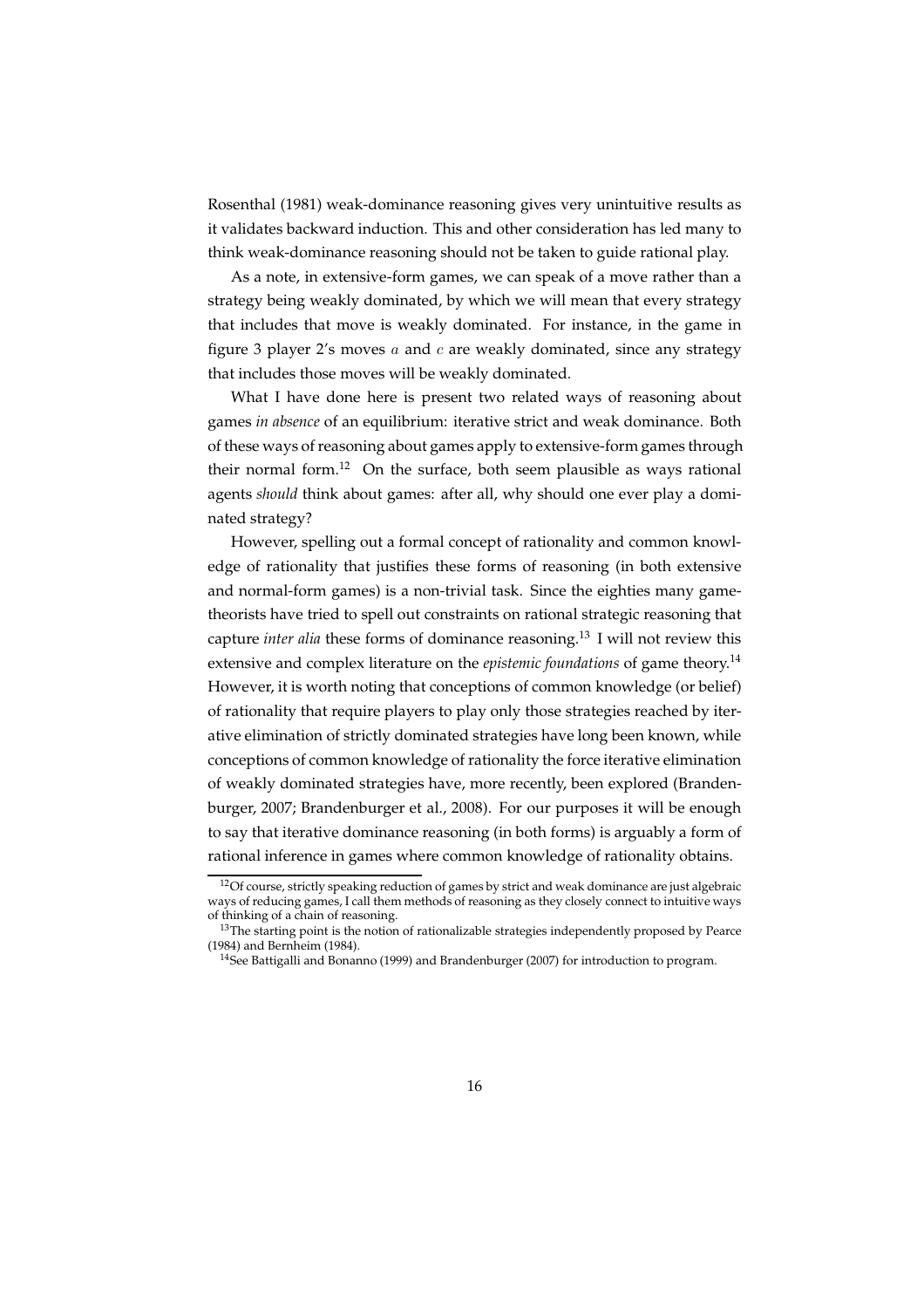## **8 Game-theoretic account of implicatures**

The goal of this paper is to provide an analysis of the communicative situation in which scalar implicatures occur that explains the derivation of the implicatures as a sort of rational inference. The hope would be that, at least for idealized cases, we could view the speaker's following of the Gricean maxims as well as the hearer's derivation of the scalar implicatures as simply rationally compelling behavior, given the set-up of the game. If we succeed, we show why in idealized but still useful models rational agents should behave as the Gricean maxims dictate. If we can show this then we need not view the maxims as mere useful empirical generalizations but rather as generalizations about what how rational agents should act—at least for idealized cases.

Any attempt at carrying out this project will include two elements (not always entirely separate): a model of the communicative situation (i.e. the game itself) and an analysis of why rational agents should choose the Gricean reasoning. The plausibility of such a model will depend on both these components.

The model itself is meant to describe in a formally tractable way, the communicative problem involved in using scalar terms. To do this, we need to abstract away from much of the complexity of real-world communication. Thus, the models we use will be idealized and simplistic. This itself is not a problem if the idealizations and simplifications made do not change the basic structure of the communicative problem we are focusing on. Modeling is a delicate art because the space of possibilities is so wide. It's not interesting to find *some* model that vindicates Gricean reasoning, one needs to show that that the model is, at least, a simple, plausible representation of the real-world situation.

In this section I will discuss some basic components of the scalar implicature situation that a game-theoretic account should include and give some indications about how signaling games can capture these.<sup>15</sup>

### **8.1 Asymmetric information**

The classic Gricean situations include asymmetric information: the speaker knows something that the hearer does not. Signaling games are a natural way of modeling this asymmetry, of course, which is why they are often used to

<sup>&</sup>lt;sup>15</sup>Here I am much in debt to the extensive literature on game-theoretic pragmatics, in particular Franke (2009).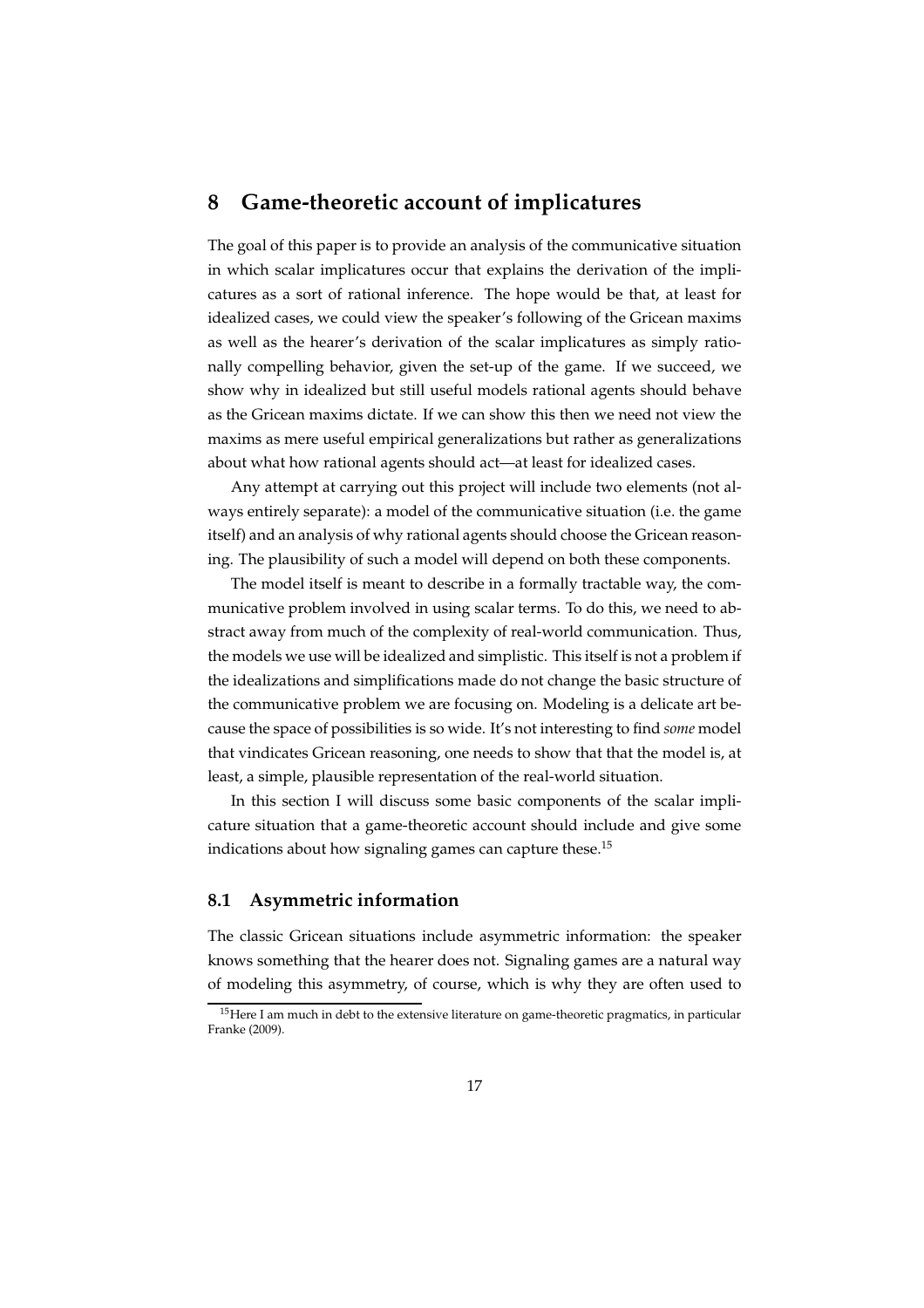model language in a game-theoretic setting.

#### **8.2 Cooperativeness**

Gricean reasoning works by assuming that the speaker and hearer want to help each other, and they both know this. The natural way of modeling this in a game-theoretic setting is to say that the *payoffs* for both players are aligned. Games with this property are called games of *coordination* (Schelling, 1960; Lewis, 1969).

#### **8.3 Relevance**

It is well known that scalar implicatures are only possible when the differences between the different states of affairs is *relevant* to the hearer. The most natural way to model such relevance is to have the payoffs dependent on the hearer action in such a way that the hearer benefits from knowing the private information of the speaker. If we are interested in pure communication then the hearer "action" is only a sort of nominal aspect of the game intended to capture the fact that it is useful for the hearer (and hence the speaker) for him to know what the speaker knows.

### **8.4 Background beliefs**

It is standard in game theory to assume that speaker and hearer have common knowledge of the structure of the game. This will be a useful assumption for us to incorporate as well: we need to assume that the payoffs are identical for both players and that they know this (and that they know they know this. . . ).

#### **8.5 Message costs**

We assume that there are not high costs for uttering one sentence rather than another: after all, different sentences require only slightly different muscle movements. In game theory, a signaling game with no message costs is called a *cheap talk* game.<sup>16</sup>

<sup>16</sup>The classic paper on cheap talk games is Crawford and Sobel (1982), see also Farrell and Rabin (1996).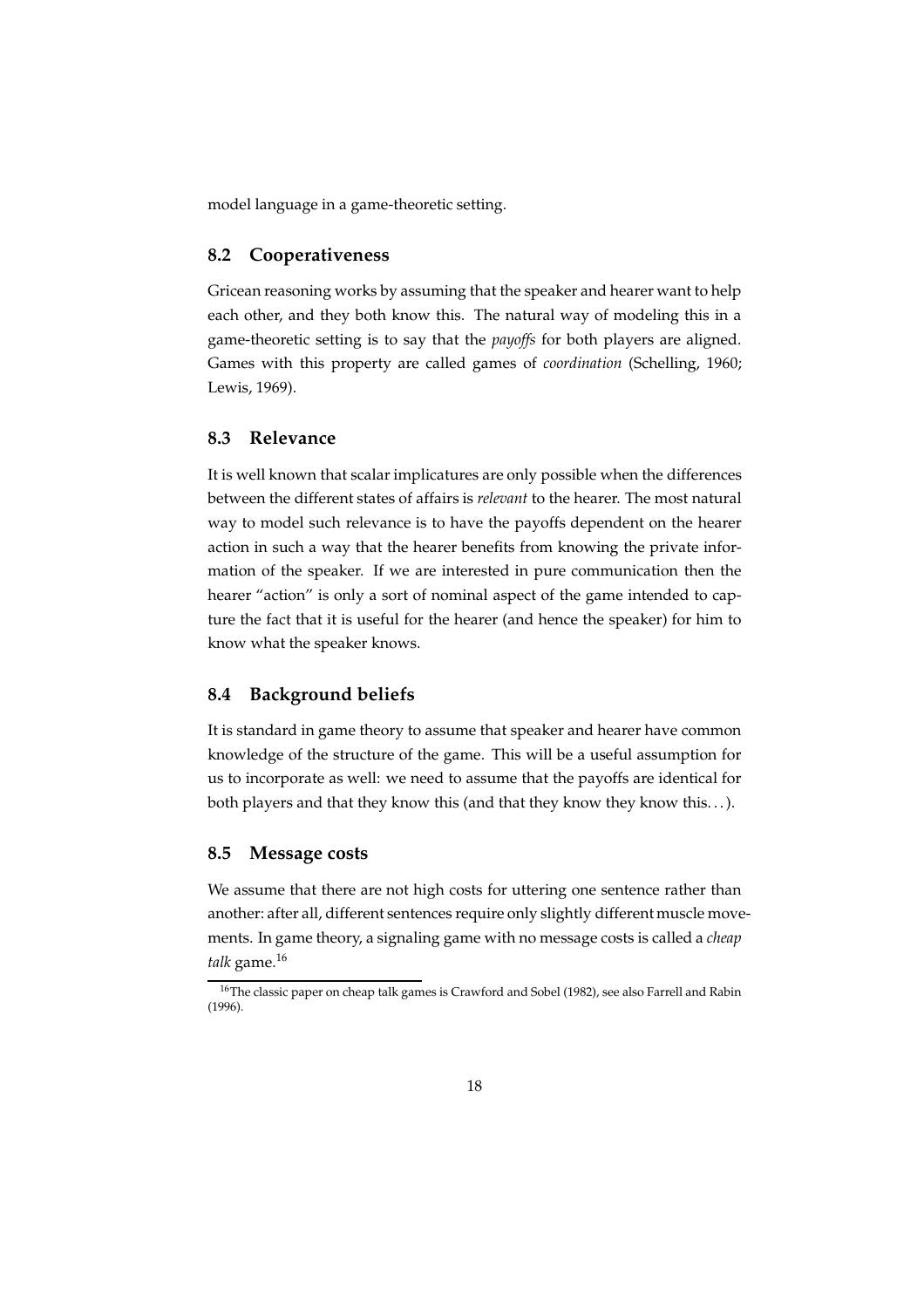## **8.6 Meaning**

The most vexed issue about modeling implicatures using signaling games is how to build in the Gricean account of the literal meaning of sentences. On the Gricean view, the sentence *I ate some of the cake* is literally compatible with eating all of the cake. It is only once the implicature is drawn that it comes to have the stronger meaning which is incompatible with eating all of the cake. In order to explain this inference, we need to provide a model in which we can say that the sentence has this weaker literal meaning. This is a considerable theoretical challenge, as we will see.

Standardly in the economics literature on signaling games it is assumed that all messages (in a cheap talk game) are "inherently" meaningless signals which only get meaning in the context of an equilibrium. This view is largely inherited from Lewis's seminal treatment of signaling games in *Convention*.

What I will call a Lewis signaling game is *very* similar to the ones we want to discuss. Lewis also assume costless messages and identity of payoff between speaker and hearer. However, Lewis focused on the question of how messages get meanings to start with, not the question of how, *given the message meaning*, extra inferences can be inferred. Lewis's suggestion is that meaning derives from the use of messages in certain repeated signaling games where the same equilibrium was repeatedly played. Take for instance a simple Lewis signaling game like that in figure 9. There are the two *separating* equilibria where the



Figure 9: A Lewis game

speaker plays either  $1a2b$  or  $1b2a$  and the hearer responds either  $aLbR$  or  $aRbL$ , respectively. These equilibria result in real communication, in Lewis's picture.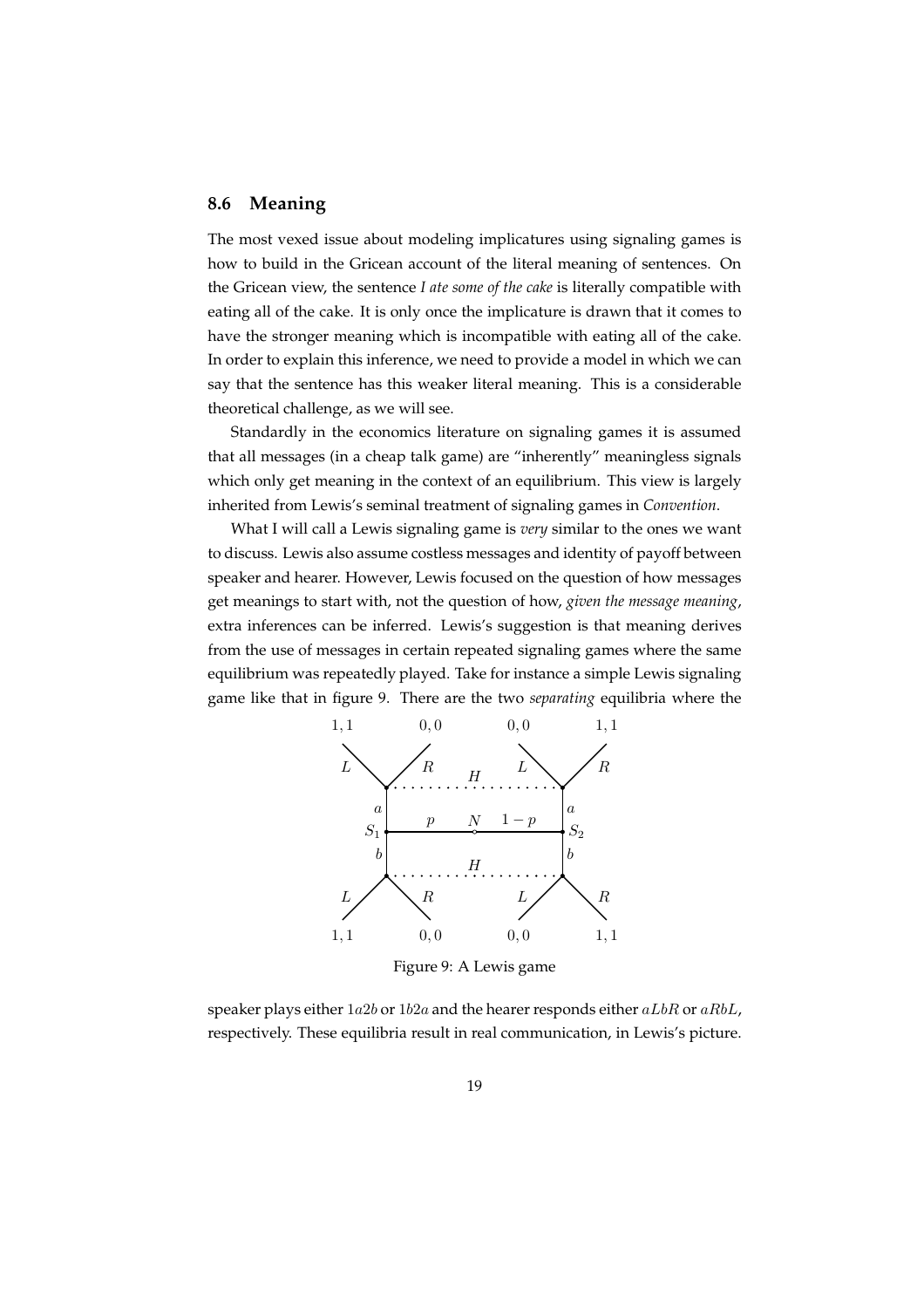(Other equilibria such as the *babbling* equilibria where speakers choose signals randomly and *pooling* equilibria where speakers always use the same message do not result in any communication in the usual sense.) Within each separating equilibria we can speak of the meaning of  $a$  or  $b$ , but the notion of the meaning of the signals is only defined relative to the equilibria that is being played.<sup>17</sup> The meaning of a signal in an equilibrium is just defined by what types of speakers uses that signal (or what actions it induces, if the meaning is viewed imperatively). This is the notion of meaning most often implicitly or explicitly assumed in the game theory literature.

That this conception of meaning will not be adequate in a model of scalar implicatures should be obvious. The entire point of the Gricean reasoning is that with implicatures there is a divergence between how a sentence is used and what its literal meaning is. So defining the meaning of a term by how it is actually used in the game model will preclude the possibility of capturing scalar implicatures within the model.

The only way we can use Lewis's equilibrium conception of meaning is by considering an equilibrium as a sort of *starting point* and thinking of implicatures as rationally motivated deviations from the equilibrium. In a sense, this is exactly the approach taken in much of the game theory and pragmatics literature such as Benz (2006); Benz and van Rooij (2007); Franke (2009, 2011), theories which I will discuss later. I think there is some promise to this approach, but it is conceptually difficult. If people do not play some according to some equilibrium in the end, and if it can be derived by some sort of reasoning that they will not, then it is irrational to take as one's starting point in rational deliberation the proposition that they will play this way. Franke (2009, 2011) embraces the irrationality and claims his model is a model of *bounded* rationality. This is an interesting tact, but it is a bit strange to think that we can only model literal meaning in a model of bounded rationality as it would be desirable to model meaning in a way that does not constitutively depend on bounded rationality assumptions.<sup>18</sup>

One obvious way of modeling meaning is by the constraint that speakers can only use messages when they are literally true (Parikh, 1991, 2001). To

<sup>&</sup>lt;sup>17</sup>Lewis was essentially trying to give a game-theoretic reconstruction of Carnap's notion of truth-in-model.

<sup>&</sup>lt;sup>18</sup>Of course, Franke's motivation is partly to capture non-cooperative uses of language, which cannot be captured in the way outlined below.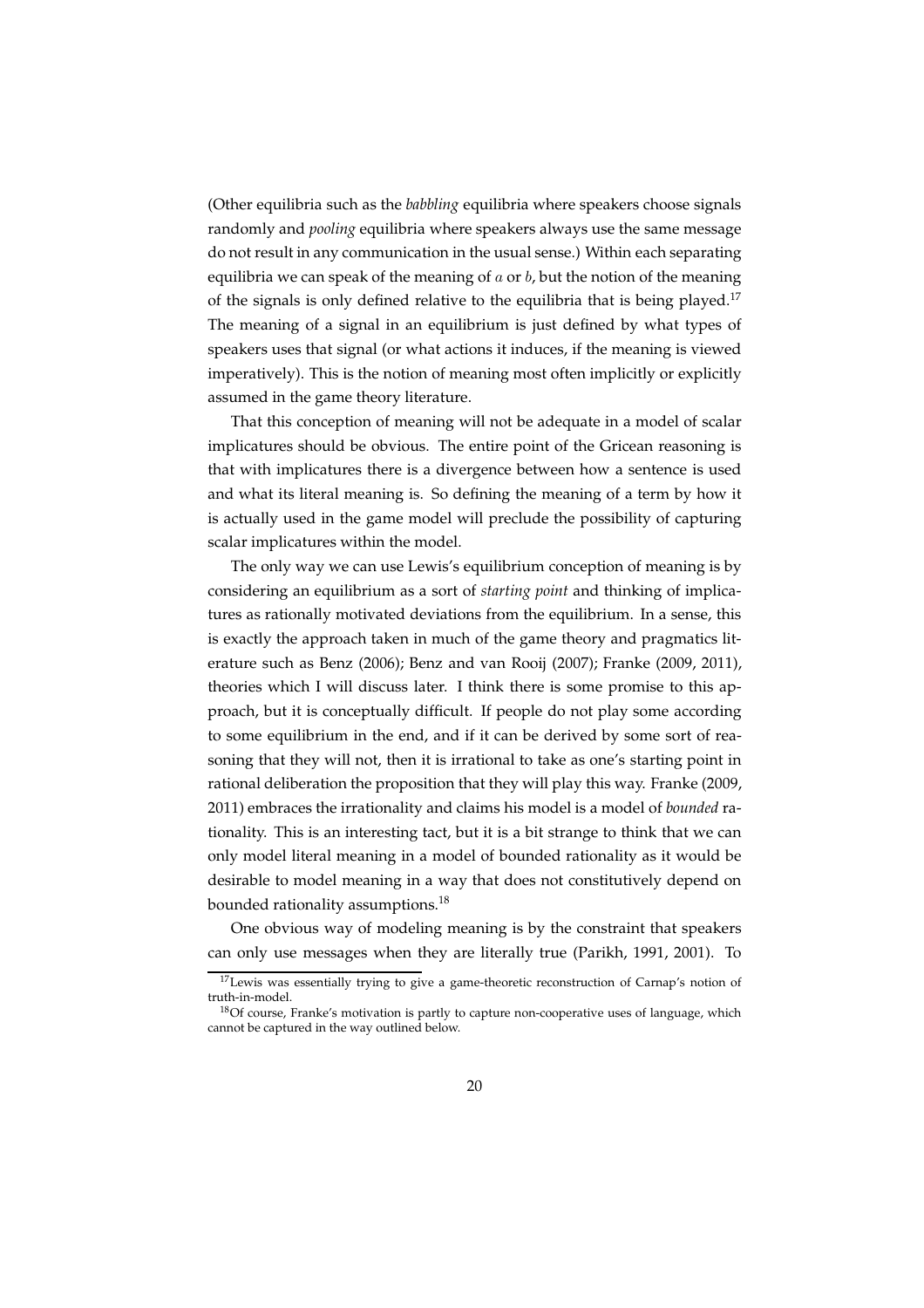effect this we can use non-standard signaling games where speakers are restricted to use only those messages that are literally true given their type. For examples supposing in the Lewis game in figure 9 that the signal a literally means the speaker is in state 1, whereas the signal b literally means the speaker is in state 1 or in state 2. If it is common knowledge that speakers only use messages that are literally true then we can model this situation with the game in figure 10. The critical point is that the meaning assumptions are not strong



Figure 10: Lewis game with built-in meanings

enough to fully determine speaker actions. Thus, how the speaker acts within the confines of these assumptions may allow the hearer to make strategic inferences.

Restricting speakers to send only true messages is certainly the most natural and most common way of treating Gricean literal meaning in a game-theoretic setting. However, there are some problems with using this technique. One is that it seems to exclude from the start the idea that speech may be either nonliteral (i.e. metaphorical in some way) or intentionally deceitful. This does not seem like a serious criticism. The game is a *model* of how a speaker and hearer conceptualize their situation. This does not mean that every assumption in the model needs to be considered an unrevisable assumption of the speaker or hearer. The speaker or hearer do not need to *always* conceptualize speech-act situations as constraining speech to literal meaning, but for the purposes of scalar implicatures (where speakers *are* assumed to speak truly, in the standard Gricean model) this seems like a natural assumption. Criticizing this model for not allowing for non-literal or strategically deceitful utterances is simply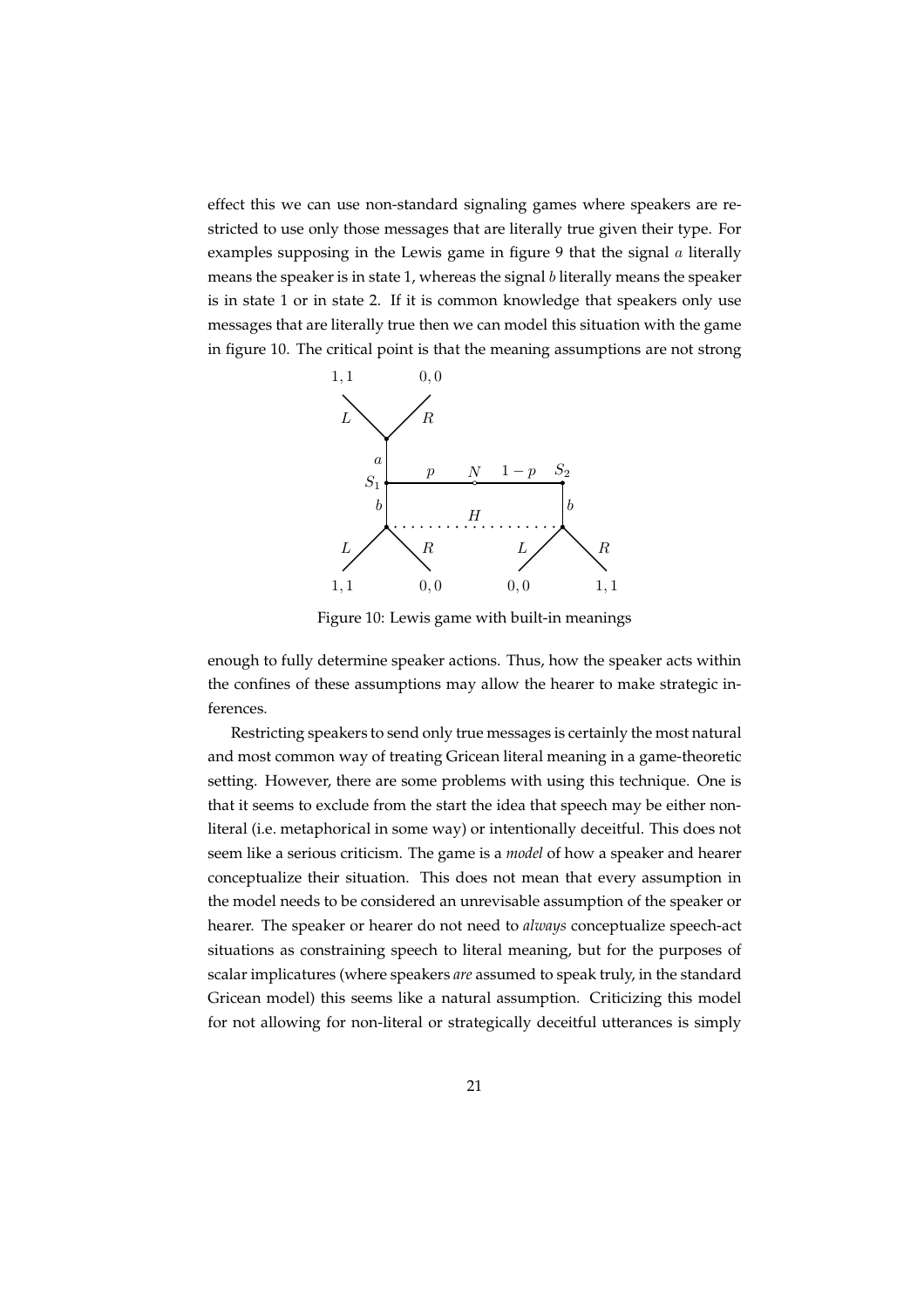criticizing the model for not doing something it is not intended to do.

Franke (2009, pp. 35–37) motivates his choice not to stipulate truthful utterances in an account of scalar implicatures by two further arguments. First, he argues, for reasons we will see below, that there is no unique equilibrium requiring Gricean play in these models. So these models simply are not structured correctly to account for scalar implicature. Most of this paper is concerned with trying to demonstrate that we can make a good argument for Gricean behavior in this model. Besides the methodological problem this argument has of assuming that we *should* be able to derive Gricean play in our model, I also think this point is substantively wrong. The main argument of this paper is that such models do allow derivation of Gricean play by using weak-dominance reasoning, rather than standard equilibrium refinements.

Second, Franke (2009) suggests that there is a conceptual problem with this model of literal meaning. He writes as follows:

I can very well say whatever I like, whenever I like to whomever I like. I may have to face social or even legal consequences from time to time, but it is not as if the semantics of my language restricts the muscles of my jaw and vocal track, regulating what I possibly can and what I cannot utter.

I think this argument is not compelling: Game models surely do not need to provide moves corresponding to all physically possible actions. We use models to capture players *assumptions* about how certain situations are structured what reasonable possibilities players consider. Even if the assumptions turn out to be false in some instances it does not mean that speakers and hearers do not make them.

This is not to say I think that forcing speakers to say only true messages is the only way to model natural language meanings in a game-theoretic setting. The literature on *credibility* in game theory provides some interesting other possibilities (Crawford and Sobel, 1982; Farrell, 1993; Rabin, 1990; Stalnaker, 2005). I hope to address these other approaches and their relations to scalar implicatures on another occasion.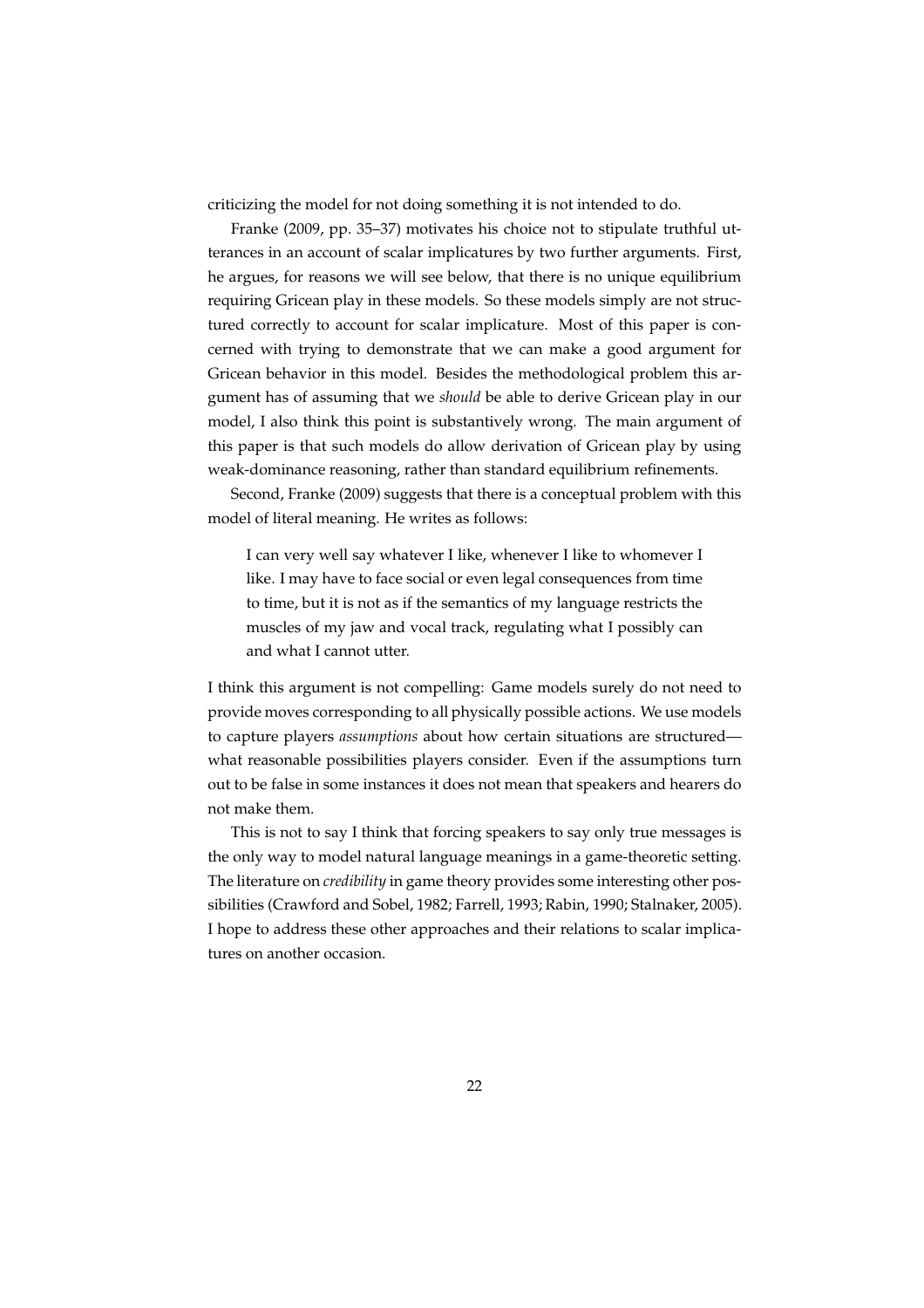#### **8.7 Rationality**

Besides the model itself, a game-theoretic grounding for scalar implicatures will include an argument that rational players in the situation modeled should play in the Gricean way. The plausibility of such an argument depends on the use of appropriate tools. The game theory literature contains a plethora of equilibrium refinements and more ad hoc refinements can be invented. Merely showing that there is *some*refinement which justifies Gricean behavior does not show much about the *rationality* of Gricean reasoning. We do not necessarily need to use standard game-theoretic tools to explain the rationality of Gricean implicatures, but whatever tools we use, we need to convincingly argue for their appropriateness.

### **8.8 Robustness**

Whatever model of the game and of player rationality we use its plausibility and explanatory value depends on it lacking arbitrary restrictions. A robust model should not depend, in order to get results, on relatively arbitrary assumptions. For instance, a signaling game model that depended on a very specific payoff structure to yield the Gricean result would not provide a robust account of scalar implicatures. Similarly, very strong constraints on the reasoning patterns of players will not give a plausible grounding of Gricean reasoning.

Many of the game-theoretic derivations of implicatures that one can find in the current literature are not robust against small changes. For instance, as I will argue, some versions of the Iterated Best Response model and the Optimal Answer model need strong assumptions about players beliefs about the probability of various states in the game.

### **8.9 Relation to non-linguistic reasoning**

Game theory was developed to deal with strategic interaction generally rather than language use. Indeed, systematic treatment of linguistic communication in mainstream game theory is a relative recent phenomenon. One hope in using game theory to model pragmatic inferences is to relate the underling reasoning driving these inferences to reasoning in non-linguistic cases. (This idea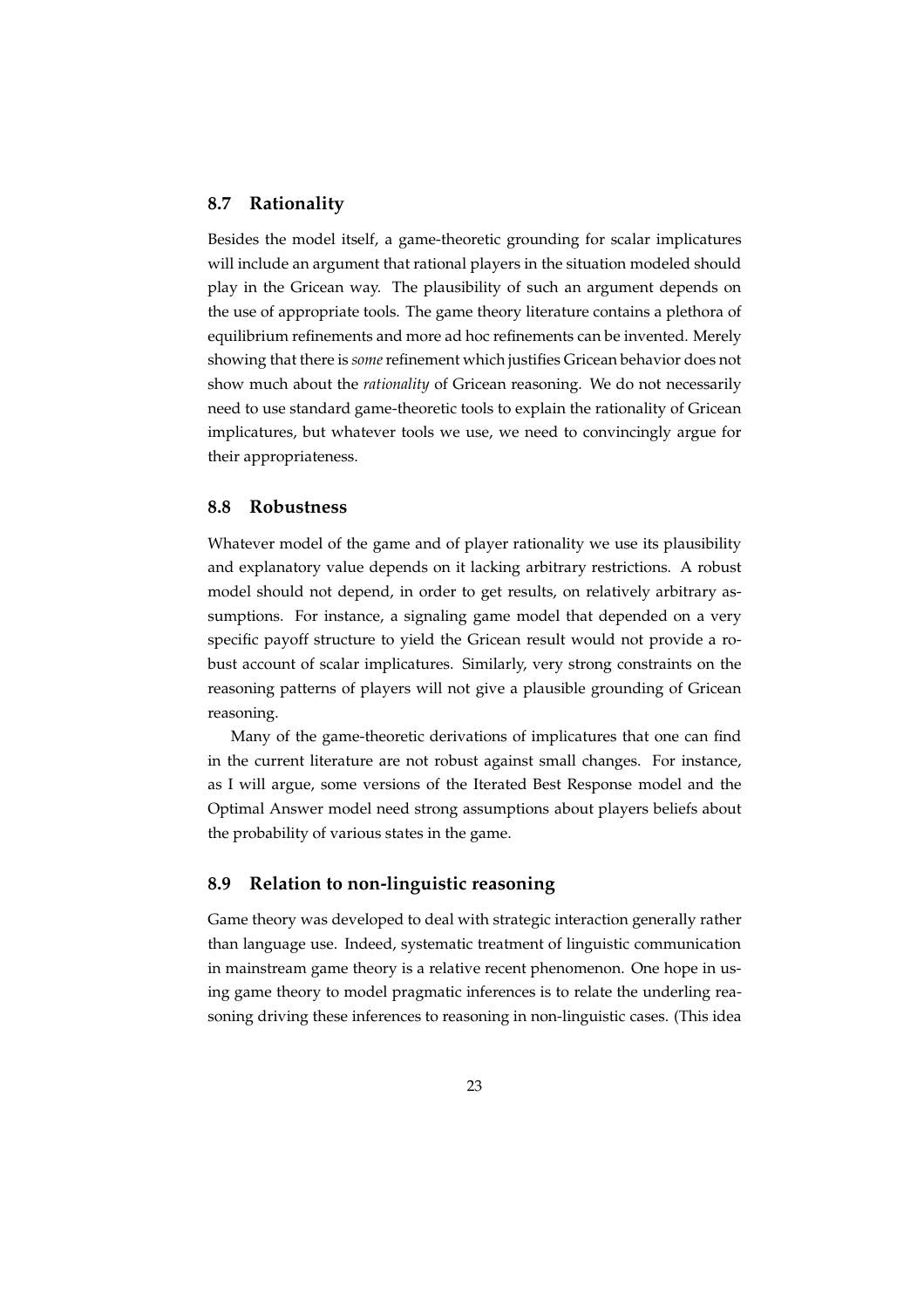of relating pragmatics to non-linguistic behavior was also one of Grice's major goals.)

The explanatory value of a model of scalar implicatures, thus, depends to some degree on whether it is sufficiently general to also capture non-linguistic behavior with similar structures to that of pragmatic inferences. If we can do this, we can provide an argument that pragmatic inferences are grounded in general practical rationality rather than some specific linguistic mechanism. I will argue, in section 17 that the particular reasoning I use here extends to parallel cases from the economics literature.

## **9 Simple Gricean game**

In this section I present and discuss a very simple model of the Some/All Case in a game-theoretic framework that is meant to capture its essential features in accord with the principles about modeling given above.<sup>19</sup> I then show—as is well known in the literature—that the standard equilibrium concept for signaling games, perfect Bayesian equilibrium (PBE), fails to single out the Gricean strategy in this game.

In this basic model, nature determines whether we are in a *some* situation or an *all* situation with a certain probability distribution. Intuitively we think of the *some* situation as the one where the speaker ate just some of the cake and knows it and the *all* situation as the one where he ate all of the cake and knows it. If the speaker is in the *some* situation (he is of type  $S<sub>s</sub>$ ) then he can and must send the message  $m_s$ . If he is in the *all* situation  $(S_a)$  then he can send either the message  $m_s$  or  $m_a$ . It follows that if S sends message  $m_a$  then H will knows the speaker-type directly by knowledge of the game structure, but if  $S$  sends message  $m_s$  then H does not know the speaker type directly, but rather must infer it. If the hearer makes this inference then this corresponds to deriving the scalar implicature. Figure 11 represents this partial specification of the game.

We have not yet specified what  $H$  does once  $S$  has sent a message, nor what the payoffs are. How we do this will affect our assessment of the rationality of different strategies. One natural way of modeling the fact that the S's type matters to  $H$  is to suppose that the  $H$  makes some sort of choice after hearing

<sup>&</sup>lt;sup>19</sup>This basic model is very similar to Parikh's original model, though he chooses not to use the standard signaling game to describe the situation (Parikh, 1991).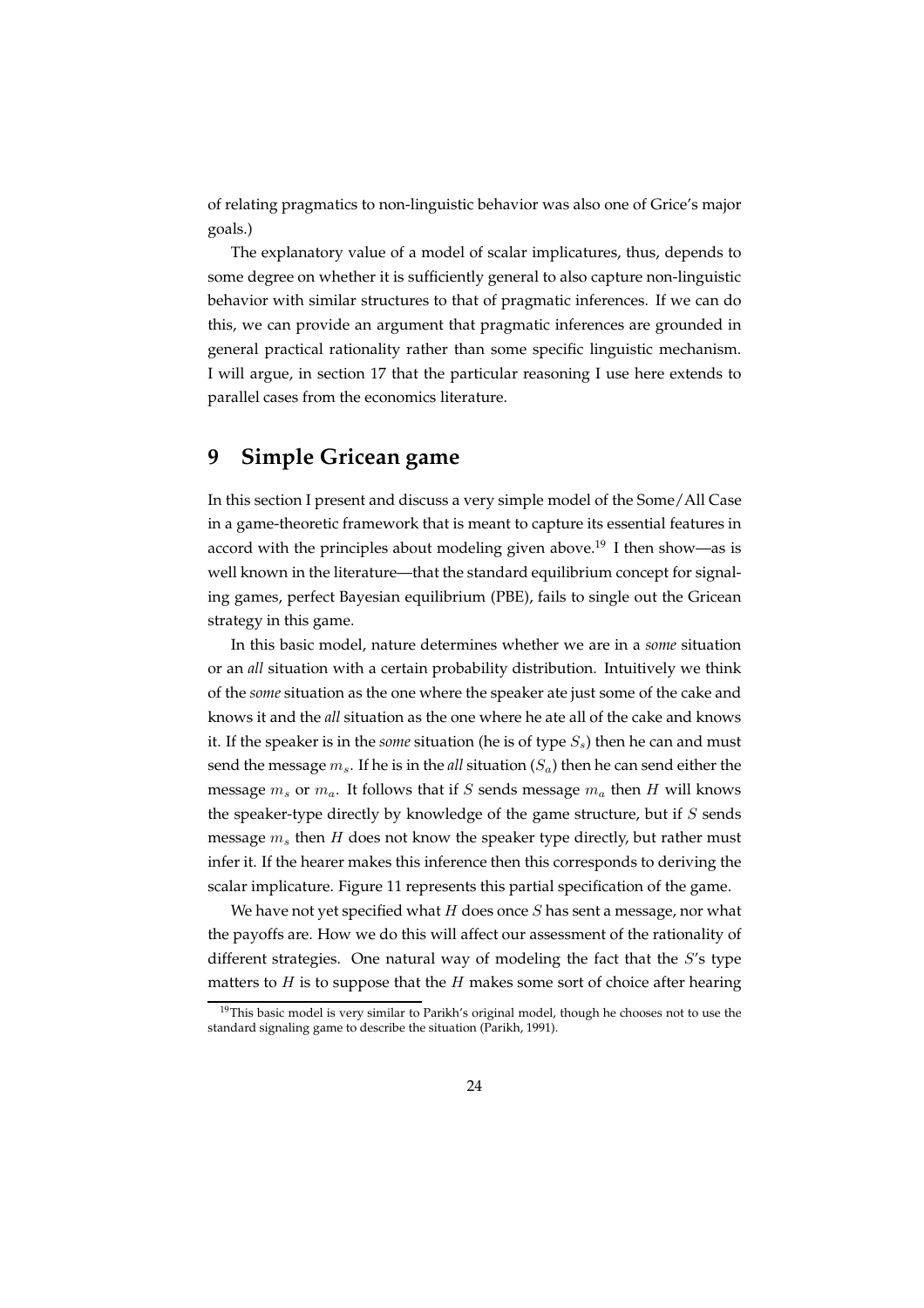

Figure 11: Simple Gricean game

S's message, and that H wants to make the choice one way if S is of type  $S_s$  and a different way if S is of type  $S_a$ . We assume a cooperative situation in which the speaker and hearer's interests are aligned so that the payoffs are identical. I represent this situation with the complete extensive game in figure 12.



Figure 12: Simple Gricean game with hearer response

I will call strategies *Gricean* when they intuitively accord with Grice's maxims and Grice's posited implicatures. The Gricean strategy profile for this game is clear: for S it is to send  $m<sub>S</sub>$  when in state  $S<sub>s</sub>$  and  $m<sub>a</sub>$  when in state  $S<sub>a</sub>$ , for H it is the best response to this, i.e., to play L in response to  $m_s$  and to play  $R$  in response to  $m_a$ . This combination of strategies will ensure payoffs of 1 in each play, the best that can be hoped for, as indicated by the normal-form description of the game in figure 13. Since both players are guaranteed their highest possible payoffs if they play this pair of strategies, the pair is a PBE.

Unfortunately, the Gricean strategy pair is not the only PBE. Suppose  $p \leq .5$ .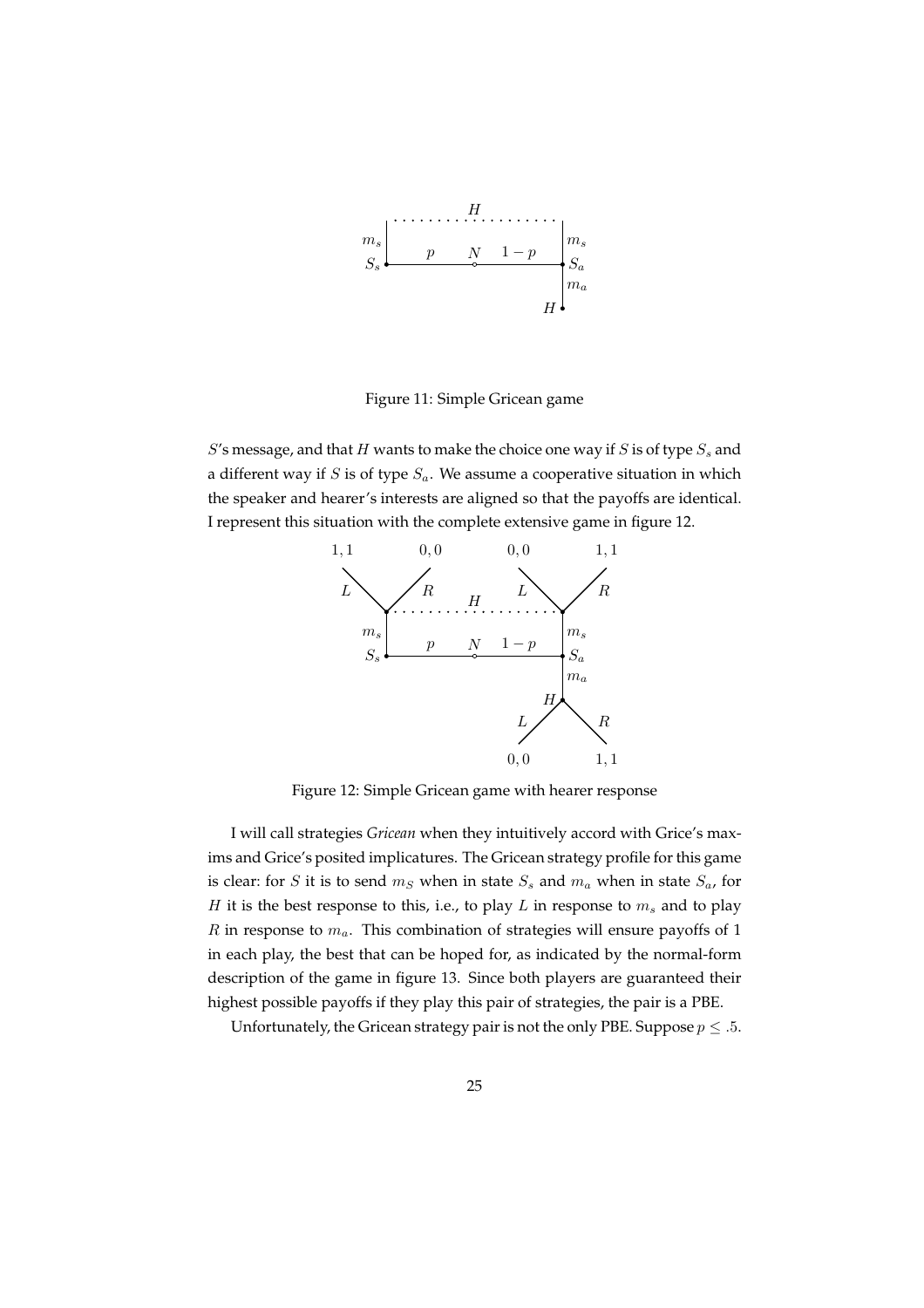|                   | $m_s L m_a R$ | $m_s L m_a L$ | $m_s R m_a L$ | $m_s R m_a R$ |
|-------------------|---------------|---------------|---------------|---------------|
| $S_s m_s S_a m_a$ |               |               |               |               |
| $S_s m_s S_a m_s$ |               |               |               |               |

Figure 13: Normal form of Gricean game

Consider the *pooling* strategy for both players:  $S$  sends  $m_s$  no matter what and  $H$  responds  $R$  no matter. It is easy to see that this pair of strategies is also a PBE: neither type of S has any incentive to change his behavior (type  $S_a$ gets his maximum payoff, whereas  $S_s$  has no other options) and H, getting no usable information from the S, is strictly maximizing his *expected* payoff by playing  $R$ . For similar reasons, the pooling equilibrium also satisfies many standard equilibrium refinements such as the Intuitive Criterion of Cho and Kreps (1987).<sup>20</sup>

I think it can be safely said that at an intuitive level the Gricean strategy seems compelling. It seems like *even without prior discussion* either player can safely assume the other player will play according to it. The question is how we cash out the intuitive rationality of the strategy by means of plausible gametheoretic tools. All we have seen so far is that the standard equilibrium concepts cannot do this.<sup>21</sup>

## **10 Dominance arguments**

We saw above how the Simple Gricean Model captures the basic conversational situation in which the speaker chooses between 'some' and 'all'. However, the standard equilibrium notions do not single out the Gricean strategy. Here I'll show that iterative weak-dominance reasoning does single it out.

If we look at the normal-form representation in figure 13 we can immediately read off the weak dominance relations. Note first that any hearer strategy which includes the response of L to  $m_a$  is weakly dominated. If we eliminate these two hearer strategies we get the normal form representation in

 $20$ Depending on the probabilities their can also be babbling PBEs in this game: one's where speaker  $S$  chooses messages randomly (when he has a choice) and  $H$  ignores the message.

 $^{21}$ This conclusion might seem in tension with van Rooij's claims that Gricean behavior in various games arises because it is the only Nash equilibrium (van Rooij, 2009; de Jager and van Rooij, 2007). Van Rooij's work uses substantive assumption about the structure of the games beyond the ones here. For this reason I do not find his results robust enough to support the conclusion that scalar implicatures are *generally* derived because Gricean behavior is the unique Nash equilibrium.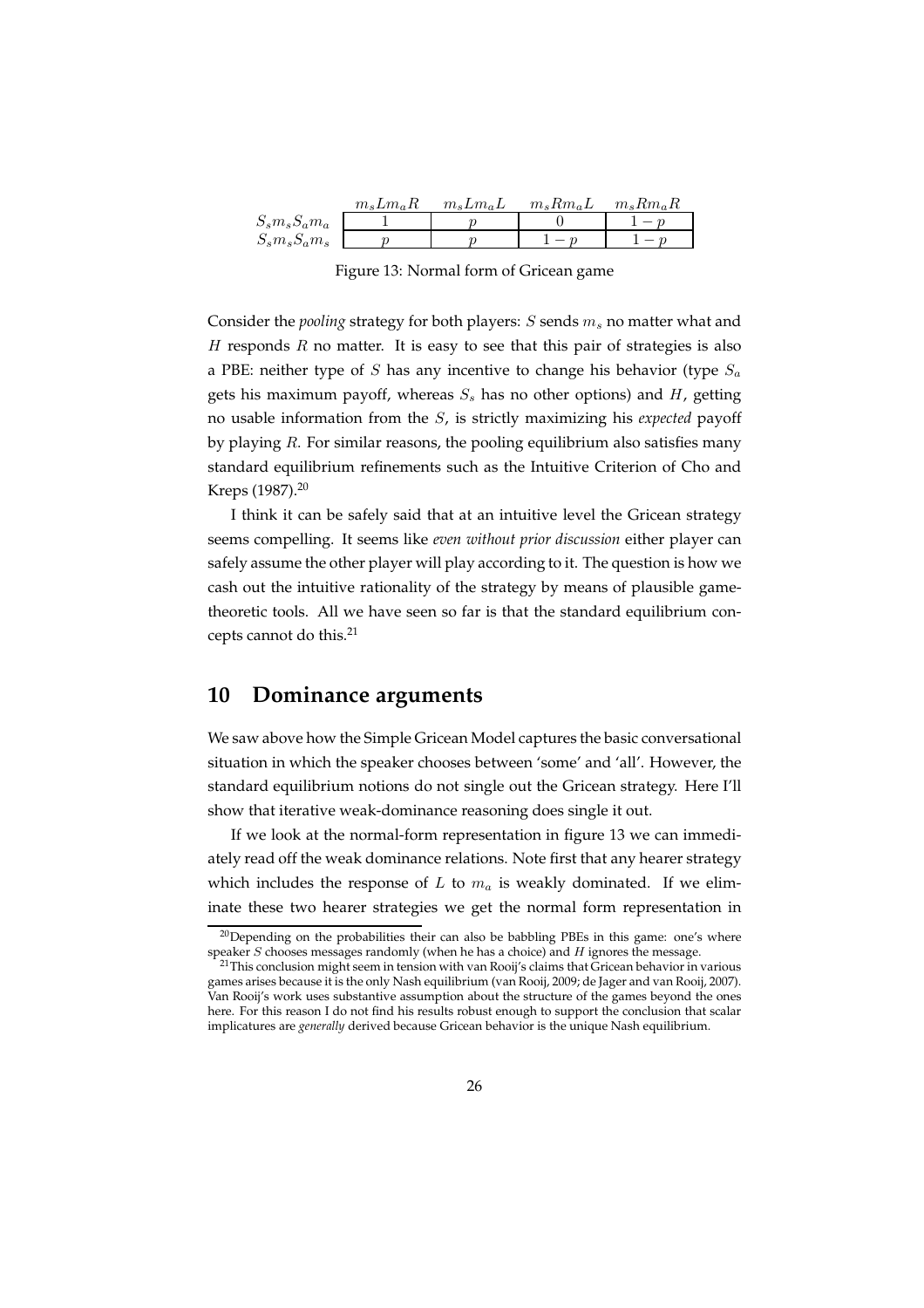figure 14. Here each player has two choices of strategies: the Gricean strategy and the pooling strategy. In this reduced game the speaker's pooling

|                   | $m_s L m_a R$ | $m_s R m_a R$ |
|-------------------|---------------|---------------|
| $S_s m_s S_a m_a$ |               |               |
| $S_s m_s S_a m_s$ |               |               |

Figure 14: Normal form after first removal of dominated strategies

strategy  $(S_s m_s S_a m_s)$  is weakly dominated by the speaker's Gricean strategy  $(S_s m_s S_a m_a)$ . So we can eliminate that pooling strategy to get the game in figure 15. A final application of strict dominance eliminates the hearer's pooling

$$
S_s m_s S_a m_a \begin{array}{|c|c|c|c|} \hline m_s L m_a R & m_s R m_a R \\ \hline 1 & 1-p \\ \hline \end{array}
$$

Figure 15: Normal form after second removal of dominated strategies

strategy, and we are left with the Gricean speaker strategy. $22$ 

It is not very intuitive to think of Gricean games by way of their normal form: we normally think of players choosing moves as they go rather than opting for total strategies. For this reason it will be helpful to redo the reasoning using the extensive-form representation. We can think of each of our applications of weak dominance as an elimination of one possible move from the extensive form. We start with the representation in figure 11. Since the move L in response to message  $m_a$  will always result in a lower payoff it can be safely assumed that  $H$  will not make that move. This gives us the reduced game tree in figure 16. In this tree, the speaker in state  $S_a$  will guarantee himself the highest payoff by sending  $m_a$ , so this move is weakly dominant. If we adjust the tree to reflect this we now get the game in figure 17. In this tree a rational  $H$  can only play L in response to  $m_s$ , so we can conclude that the full Gricean strategic behavior is what we should expect. Intuitively, these successive removal of weakly dominated moves are justified on the assumption that it is common knowledge that both players will not play weakly dominated moves.<sup>23</sup>

 $22$ Note that the dominance argument does not depend on choosing the normal-form representation of signaling games in which nature is factored in by expectations rather than treating it as a separate player. The same reasoning works if we treat the Simple Gricean game as a three person game with nature being the third player, however in this version the last step is another instance of weak dominance not strict dominance.

<sup>&</sup>lt;sup>23</sup>As I noted earlier, actually modeling this kind of common knowledge of rationality in a explicit way is difficult. Brandenburger et al. (2008) discuss how to overcome these conceptual problems.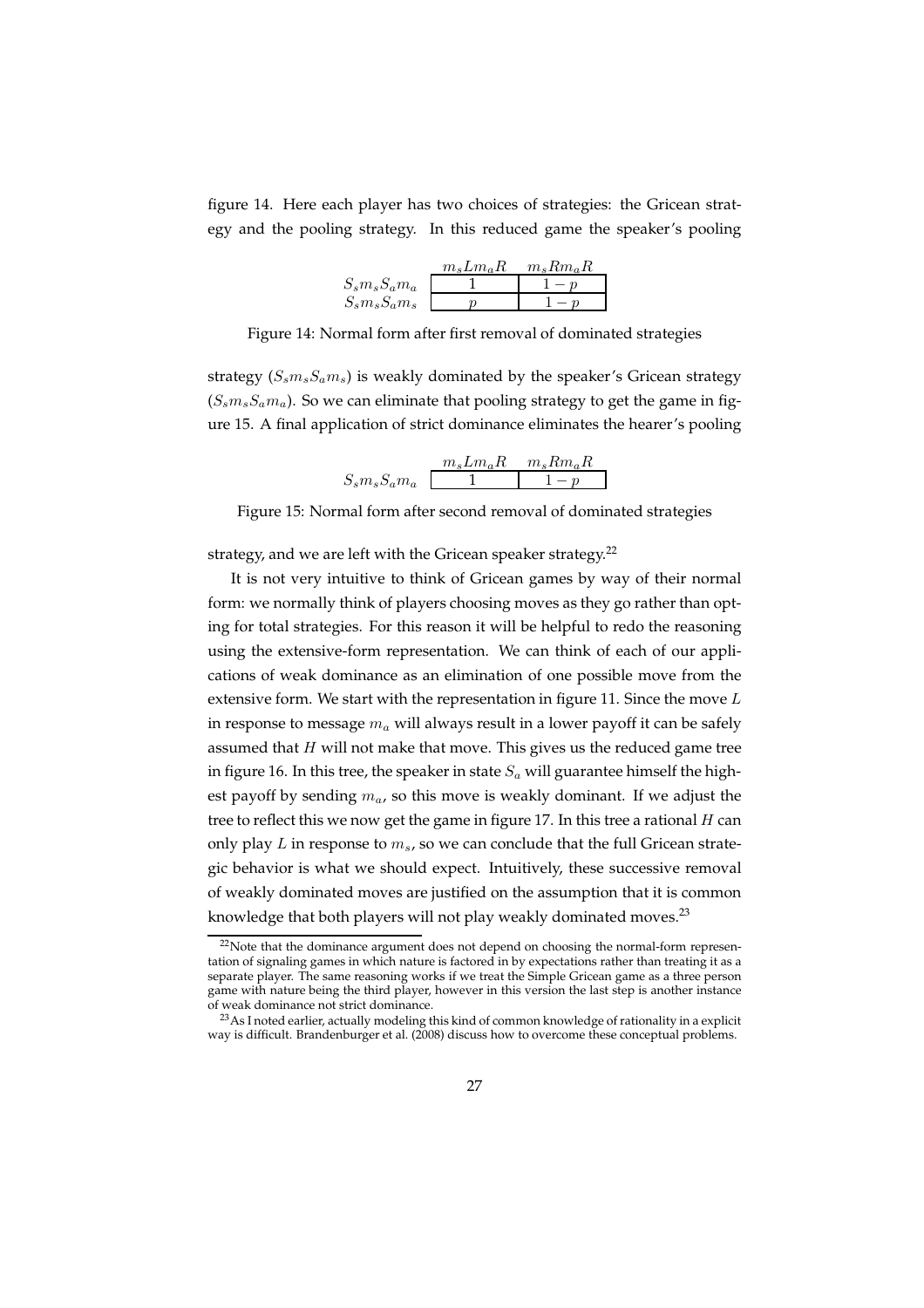

Figure 16: Simple Gricean game after first removal of dominated strategies



Figure 17: Simple Gricean game after second removal of dominated strategies

To summarize: for the Simple Gricean game, iterative elimination of weakly dominated straggles leaves only the Gricean strategy pair. So, in this model it seems that we do not need to stipulate Gricean maxim over and above player rationality. In the next two sections, I discuss and criticize alternative ways of capturing scalar implicatures from the recent game theory and pragmatics literature.

# **11 Pareto-Nash equilibrium and payoff dominance**

In his well-known work on game theory and pragmatics Parikh (1991, 2001) argues that we should capture Gricean reasoning using the Pareto-Nash-Equilibrium solution concept. That is we should assume that rational agents (in these sorts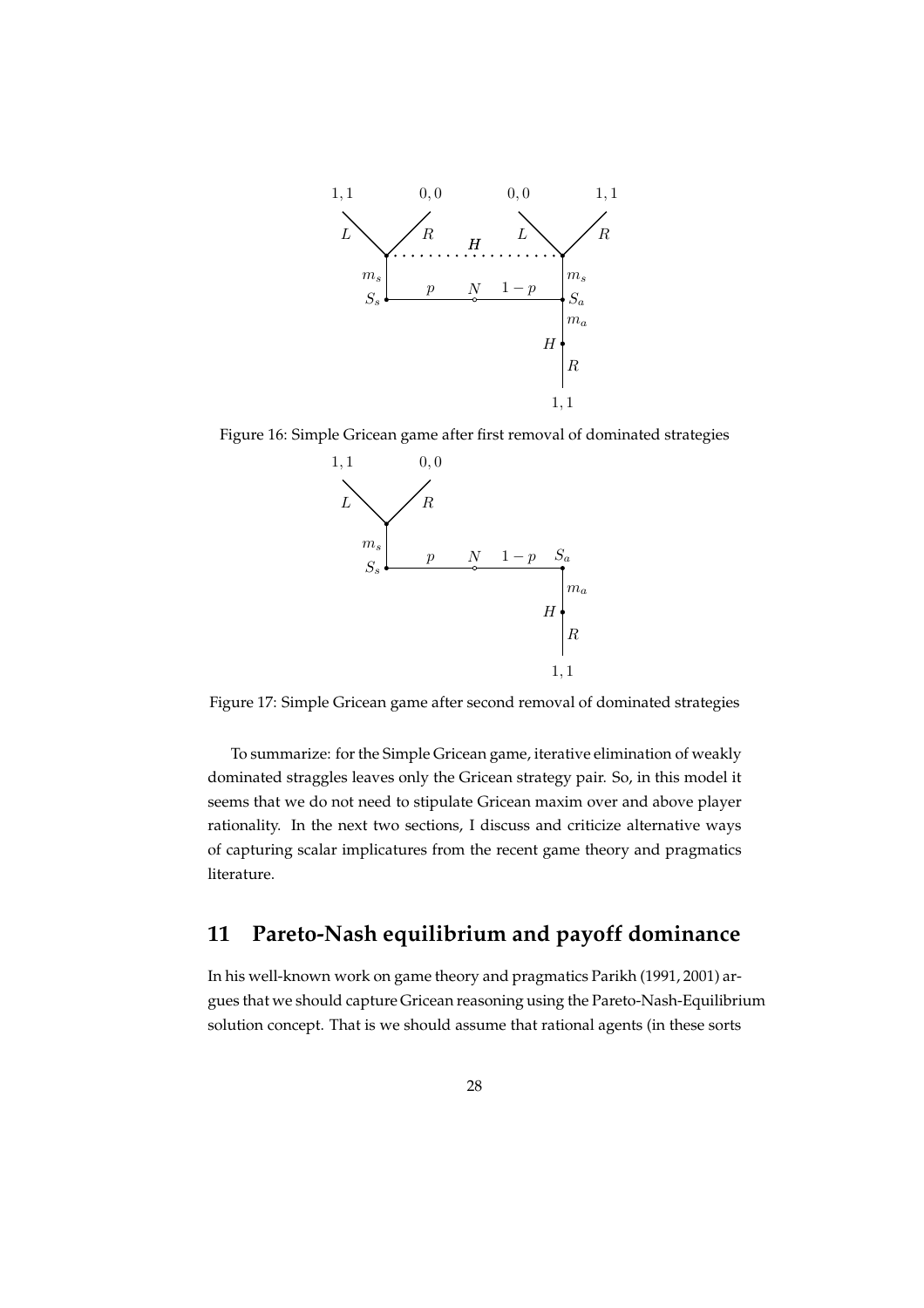of games) will only play strategies that are on Nash equilibria which provide at least as high payoffs as any other Nash equilibria.<sup>24</sup> In the Simple Gricean game there are only two perfect Bayesian equilibria the Gricean one and the Pooling one. The Gricean one gives higher expected payoffs then the pooling one so it is the only Pareto-Nash Equilibrium.

The critical question here is whether choosing Pareto-Nash Equilibria are really a legitimate constraint on equilibrium choice. Parikh notes that without such constraints we cannot explain obviously compelling behavior in simple games with coordinative pay-off structure. For example consider the coordination game in figure 18. It is arguable that two rational agents playing this

|   | 1000, 1000 |  |
|---|------------|--|
| В |            |  |

Figure 18: Lopsided coordination game

game would choose the A and C equilibrium.<sup>25</sup> Standard equilibrium refinements or conceptions of rationality cannot capture this.

It is not clear, however, that small payoff-dominance has such a stark effect. For instance, if the difference is just a small one, it is not clear that we should argue that rationality compels players to choose that one: the goal of each player is just to play what the other plays. In most cases, payoff dominance makes one solution *salient* in the sense of Schelling (1960) and Lewis (1969), and since it also pays more it is *natural* way to play (and to assume that the other play will too). The Gricean strategy is also salient in being the unique Pareto-Nash equilibrium in the Simple Gricean game (in addition to whatever other salience it may have) its salience may well supports its choice as an equilibrium. But the conclusion that the Gricean strategy is played because it is salient, would not seem to be a very satisfying account of its basis in *rationality*, and in game theory it is rarely assumed that rational players only play strategies that are part of payoff dominant equilibria.

<sup>&</sup>lt;sup>24</sup>In other words, in the terminology of Harsanyi and Selten (1988) rational players never choose *payoff-dominated* equilibria.

 $25$ Of course, I am assuming that the ratios between payoffs rather than just the strict ordering matter, not a standard assumption. Regardless I am just making the intuitive point that where there are great differences in payoffs the Pareto-Nash equilibrium seems quite compelling.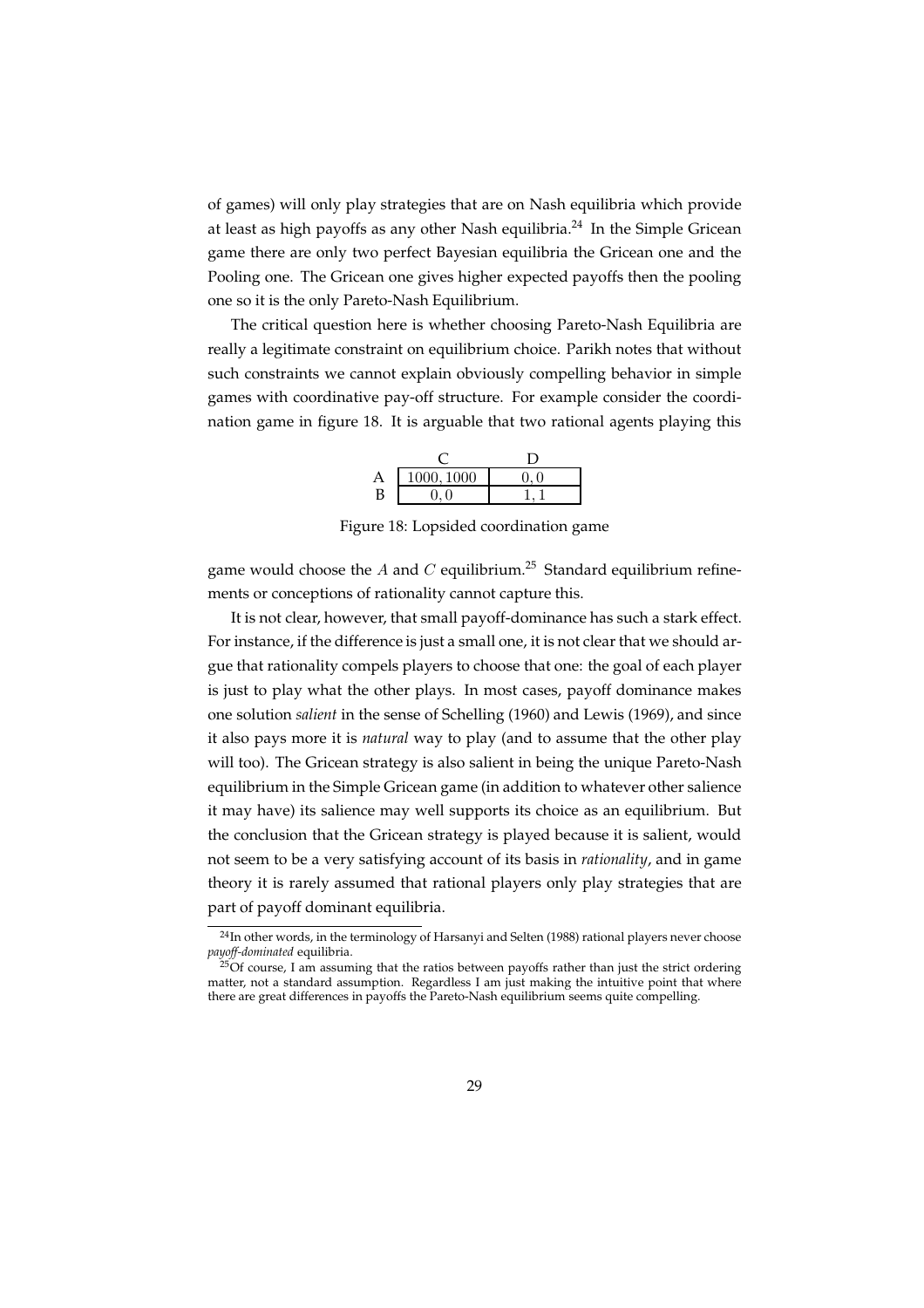# **12 Reasoning-based accounts**

For comparative purposes, in this section, I will discuss the treatment of the simple Gricean game by the reasoning-based strategies. These strategies, which include the Iterated Best Response models of Jäger (2007) and Franke (2009) and the Optimal Answer model of Benz (Benz, 2006; Benz and van Rooij, 2007), take as inspiration the idea that a certain form of reasoning may lead to Gricean behavior. They differ from the treatment above in that less needs to be built into the game structure itself and more into the assumptions about how the players will play the game.

## **12.1 Iterated Best Response models**

The idea behind Iterated Best Response models is that strategic reasoning involves a hierarchy of increasingly sophisticated thinking terminating at the point where further strategic sophistication is otiose, i.e. a fixed point, if such a point can be reached. In the game model itself we make no constraints based on the literal meaning, as in figure 19. This game is, thus, a simple coordination



Figure 19: Model with no built-in meaning

game. Literal meanings instead of being part of the game structure, go rather into the reasoning of the players.<sup>26</sup>

I will analyze a variation of Franke's model.<sup>27</sup> Here is a simplified version

<sup>&</sup>lt;sup>26</sup>This feature is for the cases we consider here inessential: We could use a more articulated game structure, forcing truthfulness, and start the chain of reasoning within that structure.

<sup>&</sup>lt;sup>27</sup>The reader should consult FrankeDiss, FrankeQuantity for more details. Franke's model and Jäger's model are quite similar, though Jäger intended his model as an evolutionary one, whereas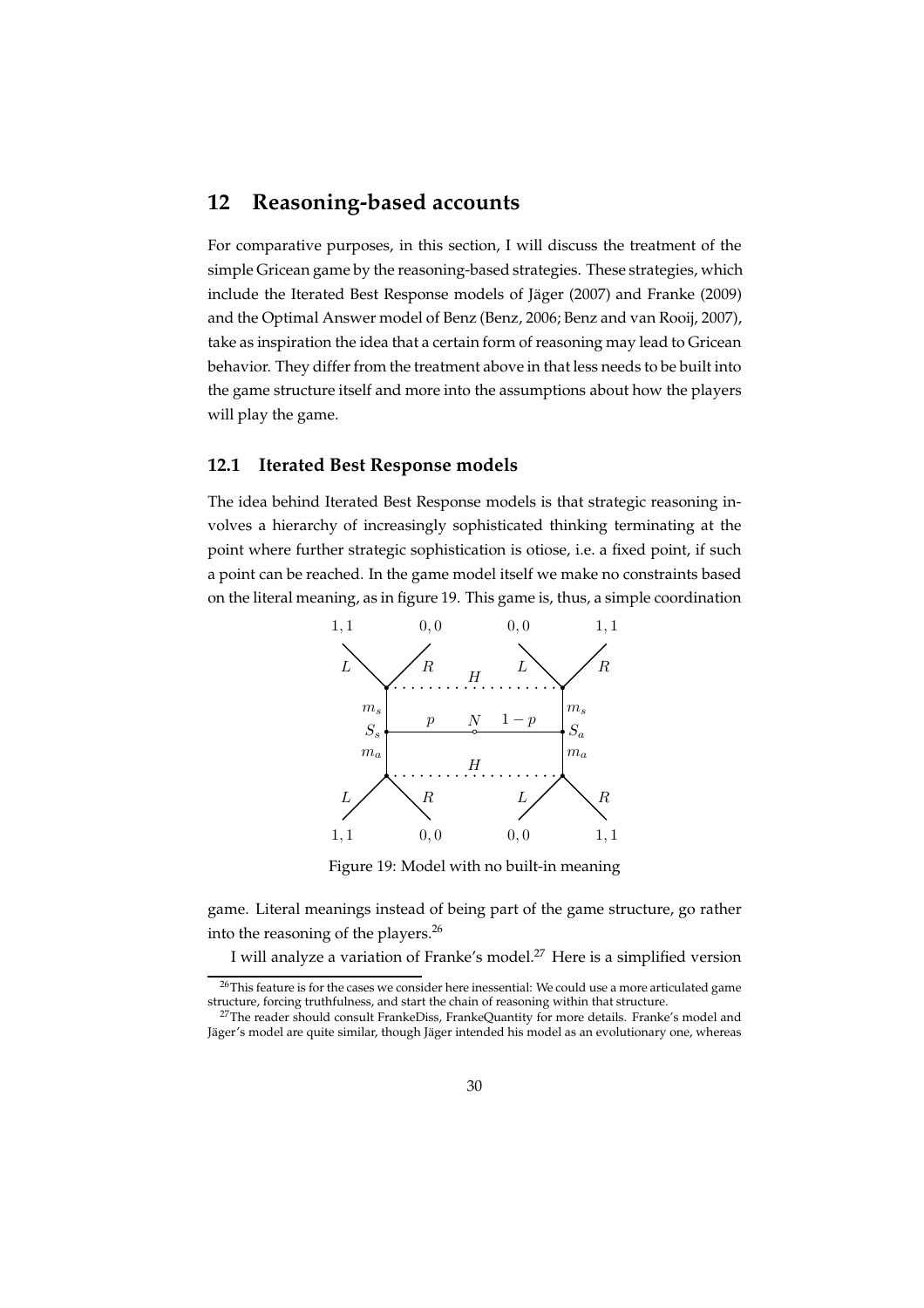Type Strategy  $S_0$  some  $\rightarrow s$  all : .5  $\rightarrow a.5 \rightarrow s$ 

 $H_1 \t s \to R \t a \to L$  $S_2$  some  $\rightarrow s$  all  $\rightarrow a$  $H_3 \t s \to R \t a \to L$ . . .

Figure 20: Hierarchy of speaker and hearer types,  $p = .5$ 

of the model: The most basic first assumption is that there is a sort of *default* or *focal* behavior for S that consist in simply sending random signals *that accord with the literal meaning*. Call an  $S$  who behaves this way an  $S_0$ . Let  $H_1$  be an  $H$ who plays the best strategy he can *on the assumption that he is playing against an*  $S_0$ . Let an  $S_2$  be an S who plays the best strategy he can assuming he is playing against an  $H_1$ . And so on.<sup>28</sup> This gives us a hierarchy of types of plays for both  $S$  and  $H$ .

These definition are not quite as precise as Franke's but they are a good starting point. Let us see what they do for us in the game in figure 19. The behaviors for the hierarchy of types, when  $p = .5$  is in figure 20. For any  $n > 1$ , if *n* is odd then  $H_n = H_1$  and *n* is even then  $S_N = S_2$ . So, the series reaches a fixed point immediately. According to the IBR theory (in this simple form) players will play those fixed points. This is perfectly Gricean play, so the model predicts the basic scalar implicatures.

As Franke (2009, 2011) makes clear this is a theory of *bounded* rationality. We are considering a hierarchy of increasingly sophisticated players playing against each other. However, *none* of the reasoning used in determining the hierarchy itself is consistent with genuine rationality in the usual sense. It is not rational—in the usual sense—to suppose that the person you are playing against is less sophisticated than you.<sup>29</sup> Of course, ultimately IBR is just a formal specification of games and solutions, and does not need to conform to any

Franke's is meant to be a model of bounded rationality. An evolutionary model does not give a *rational* grounding for Gricean implicatures in the usual sense, and thus is outside the purview of my discussion here.

 $^{28}$ I am keeping things quicker by not discussing the parallel sequence starting with  $H_0$  as an  $H$ who has a literal interpretation of the message from S.

<sup>&</sup>lt;sup>29</sup>This is not to say that it is not rational to play the strategies that are the result of such reasoning: it is just that the reasoning itself is not easily characterized as what we should expect from two players with common knowledge of rationality.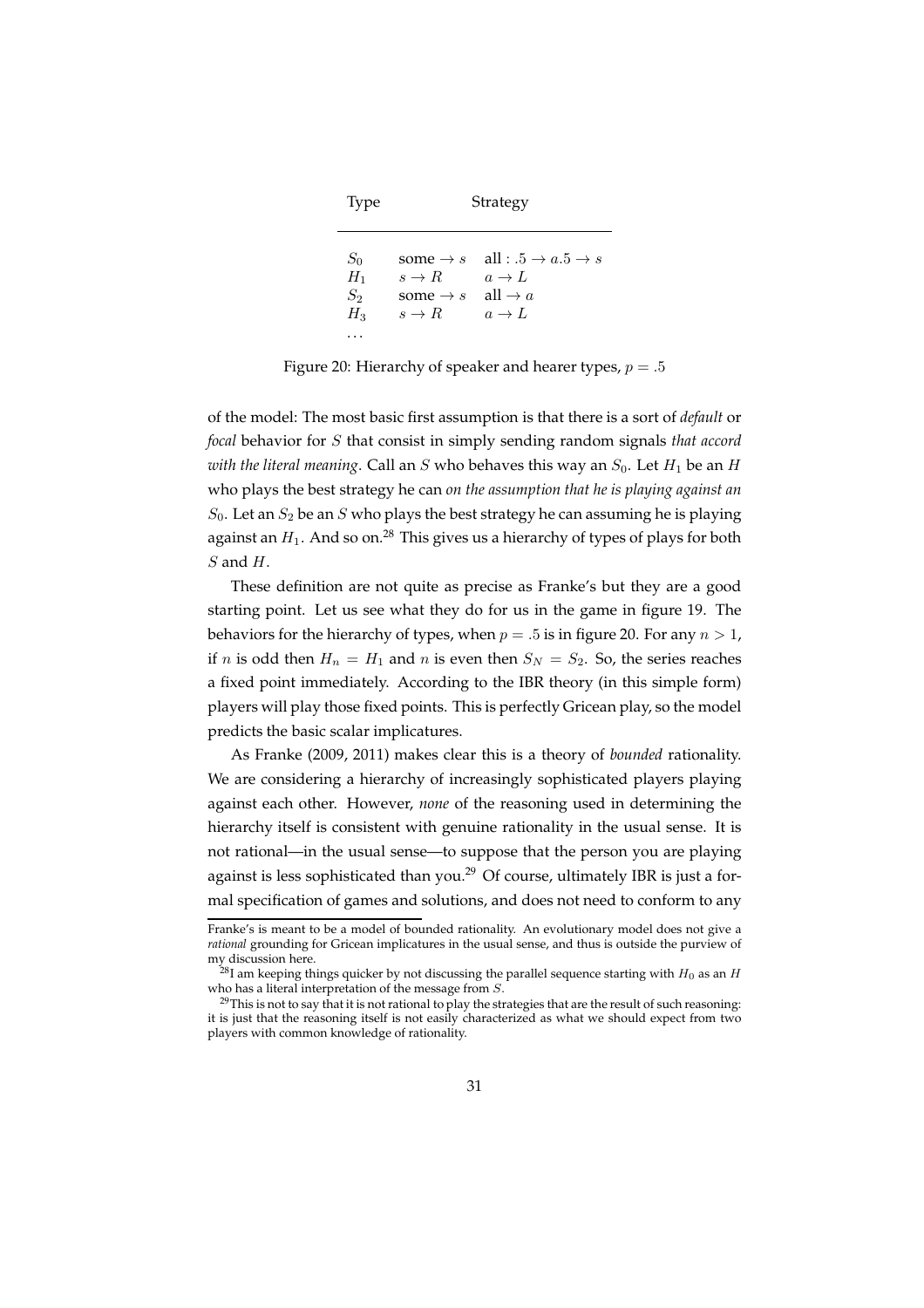| $\sim$ $\mu$ $\sim$     |                                          | $\sim$ $\sim$ $\sim$ $\sim$ $\sim$ $\sim$ $\sim$                     |
|-------------------------|------------------------------------------|----------------------------------------------------------------------|
| $S_0$<br>$H_1$<br>$S_2$ | some $\rightarrow$ s<br>$s \to R$<br>any | all : $.5 \rightarrow a.5 \rightarrow s$<br>$a \rightarrow R$<br>any |
|                         |                                          |                                                                      |

Type Strategy

Figure 21: Hierarchy of speaker and hearer types,  $p = .1$ 

intuitive notion of rationality, bounded or not, it is just inspired by them.

The predictions of this model differ depending on the underlying probabilities in the game structure. Consider, for instance, the game in figure 19 in which  $p = 0.1$ . The Iterated Best Response sequence is given in figure 21. The problem is that when  $H_1$  is responding to  $S_0$ , the  $m_s$  message does not sufficiently alter his beliefs to make  $H_1$  want to act any differently from how he would in the absence of any information. This means that there is no unique best response for  $S_2$  to  $H_1$ , since  $H_1$  ignores the message given. Thus, the basic characterization of the model I gave above does not extend to cover this case since there is no unique best response. We can, though, easily extend the model to handle cases in which there is not a unique best response. For instance we can assume that the player chooses randomly among eligible responses (as Franke does) or we can allow sets of responses into the model (as Jager does).<sup>30</sup> Either way, in the case considered here, we will not get a sequence that converges to Gricean strategy. Thus, the simple IBR model fails to deal with a large class of Some/All Cases.

I should note that Franke (2009, §2.2.4, 3.1) admits to some of the shortcomings of the IBR approach for some initial probabilities. Franke argues that the probabilities in his models should not be thought of as real-world probabilities but rather as "condensed and simplified representations of generally accessible meaning associations." In other words, we should think of some aspects of the representation of the scalar implicature situation not as relating to a realworld situation but rather as something that comes as part of the meaning of the words 'some' and 'all'. Moves like this, however, make the model seem like less of a rational reconstruction and more of a substantive psychological

<sup>30</sup>Franke's choice here is essential in order to capture free-choice inferences.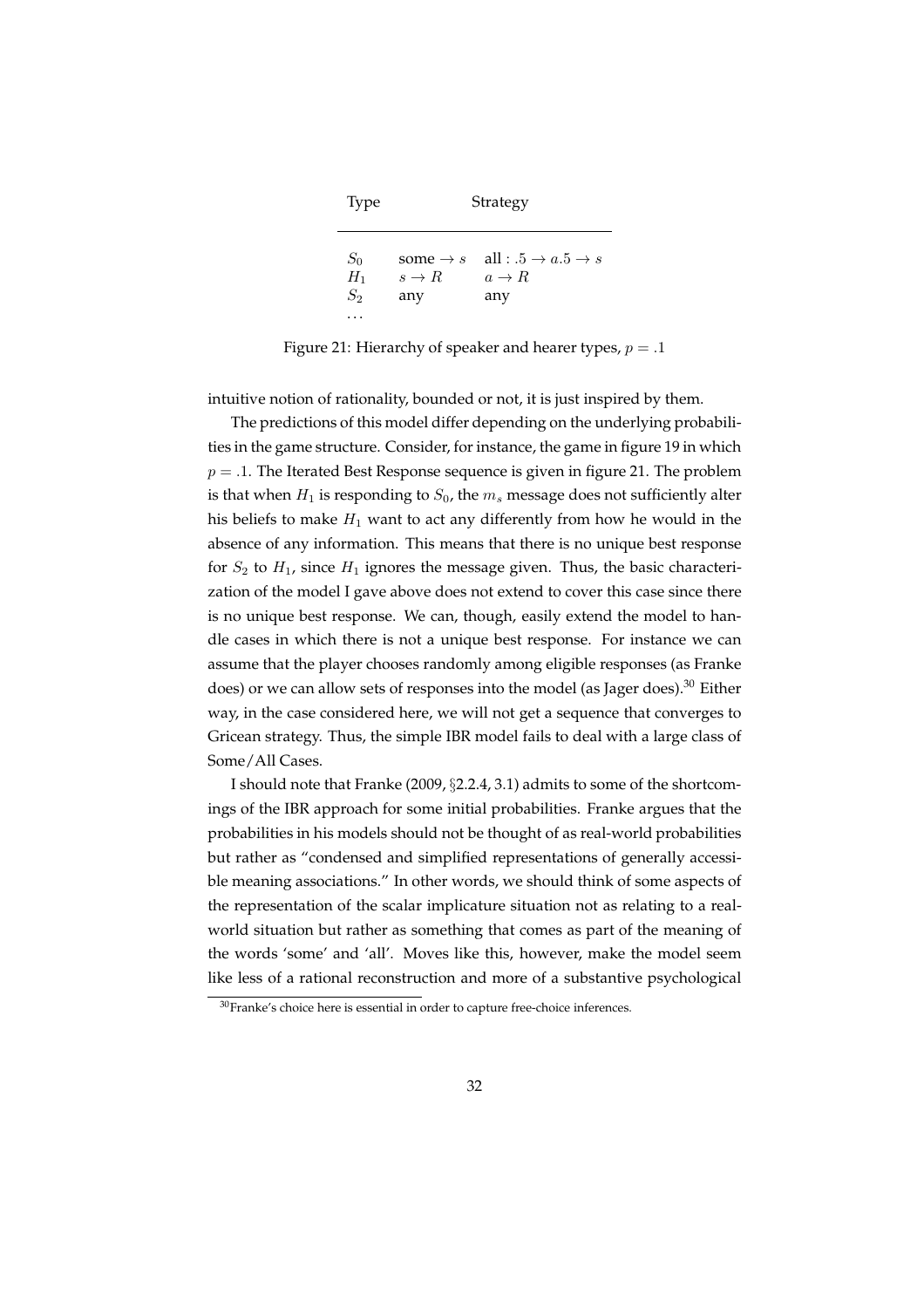account of meaning.<sup>31</sup>

## **12.2 Optimal Answer model**

A related model is the *Optimal Answer* model of Benz (2006) and Benz and van Rooij (2007). This model is, in essence, a version of the IBR model, though it is framed rather differently. Essentially S's action is predicated on the assumption that  $H$  simply update his beliefs by means of the literal meaning of the message. Then, H's *actual* response is based on the belief that S will act in the way just stated (and a faith in S's expertise). Without going into detail it is worth noting that a model with this structure makes very strong bounded rationality assumptions. For the model to work S needs to solve a decision problem based on the idea that  $H$  will act in a naïve way in which he does not actually act (i.e.  $S$  thinks that  $H$  will just update his beliefs according to the literal message).

There are predictive problems which are similar in character to those facing the IBR model. In essence, predictive success requires  $H$  to have the right background beliefs about the probability of the different states. As in the IBR model, if the H thinks that the *some* state is very unlikely and that S is merely speaking literally then H's action will not be affected by S's message. So, in this case,  $S$ , with his assumption of a naïve  $H$ , will not have any incentive to use the Gricean strategy.

I should note that these worries (for both IBR and Optimal Answer models) can be assuaged by structuring the payoffs in a different way. Indeed, many of the derivations in the literature within Optimal Answer model depend on payoffs being determined by degrees of H's belief in the true state of the S, rather than a discrete choice on H's part. This treatment of payoffs may eliminate the models failings in the face of skewed probabilities, but we must then take it on as yet another substantive assumption. Iterative weak dominance reasoning will work with *either* way of modeling payoffs.

 $31$  Franke also suggests an entirely different way of dealing with the problem: by assuming that speakers and hearers always assign low probabilities to any available strategies. This will work in some cases, but it is not clear how to get this to cover scales with more than two points in an empirically satisfactory way.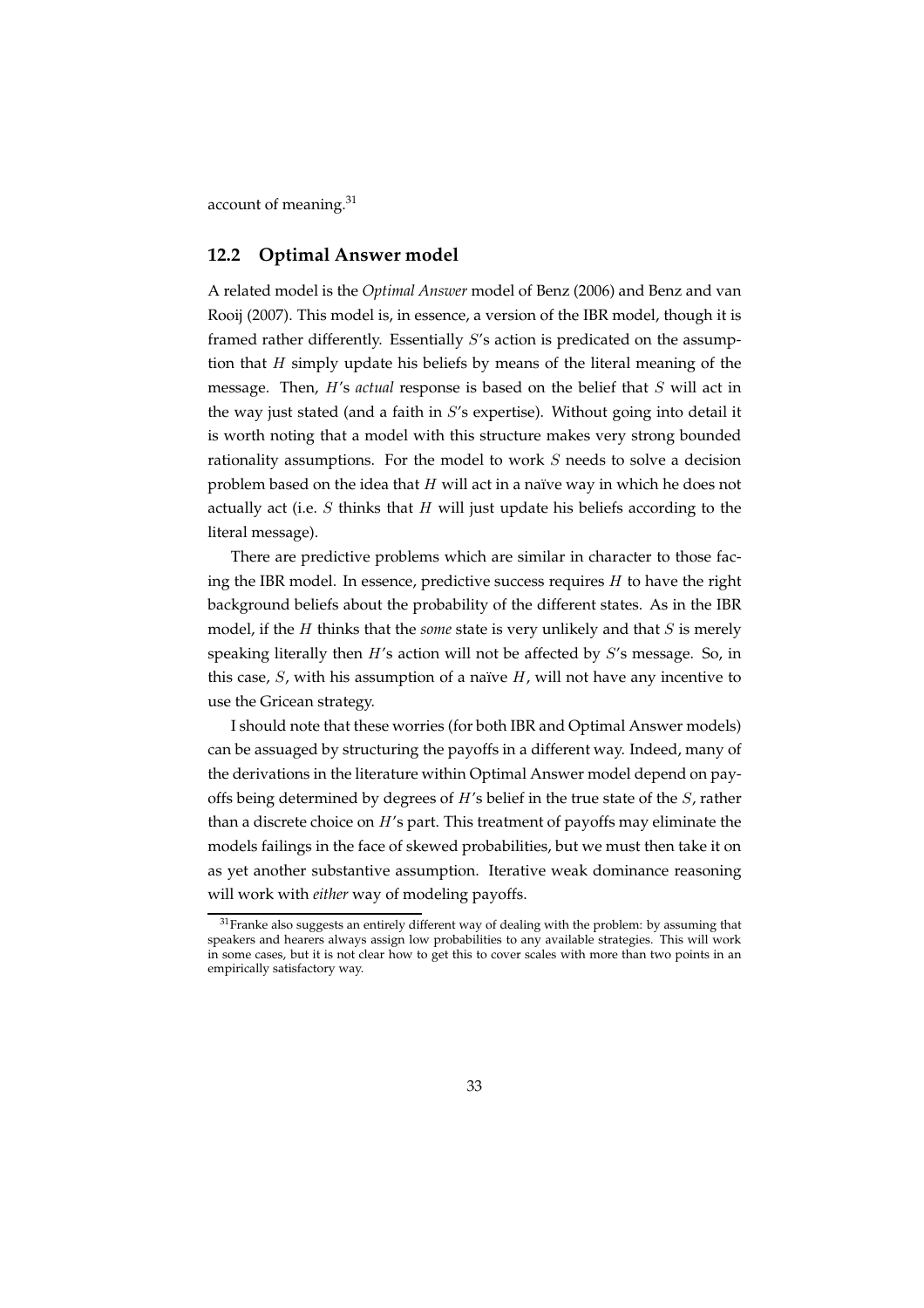### **12.3 Critique of reasoning-based models**

Reasoning-based accounts, both the IBR and the Optimal Answer models, do not provide a credible reconstruction of scalar implicatures as a species of rational inference (indeed it is not clear that they are intended to). Let me summarize the two (related) points that lead me to this conclusion:

**Non-Standard Framework** Both these accounts use non-standard frameworks: they propose particular, intricate chains of reasoning to account for scalar implicatures. It is important to note that these models are *not* given as a heuristic to get a result also achievable by assumptions of real rationality. In that sense the title of bounded *rationality* is misleading. In fact, on these models literal meanings are *defined* in terms of theses chains of reasoning, so it is not even in principle possible to reconstruct a non-bounded, truly rational model. Of course, the models are ultimately just formal characterizations of solution concepts, and they need not cohere with any particular conception of human rationality (bounded or not) even if they are inspired by them.

Once we accept this, though we face a more general problem in evaluating these models. Clearly what should support them is empirical data. The problem here is that the empirical bar for theories *constructed* to handle a set of data is very high. Given the large space of parameters that can be tinkered with in creating a new equilibrium concept, we should *expect* wide empirical coverage. But models such as IBR are specifically constructed to work with a limited set of linguistic situations, so are resistant to the sort of wide-empirical support they would need.

**Parameter Setting** I noted that, unlike weak dominance reasoning, both the IBR model and the Optimal Answer model only works over a limited range of assumptions about the prior probabilities. Both also rely on a particular specification of what naive behavior is to get the reasoning going (i.e. the starting point of the level- $k$  reasoning embodied in the hierarchy of speaker and hearer types). Not only do we need to assume a of specific pattern of reasoning, but we also need to assume a particular initial set-up not common to all (real-world) cases of scalar implicature derivation. This is not to say this assumption is unpalatable: after all, perhaps we *do* as a matter of fact assume a kind of even distribution of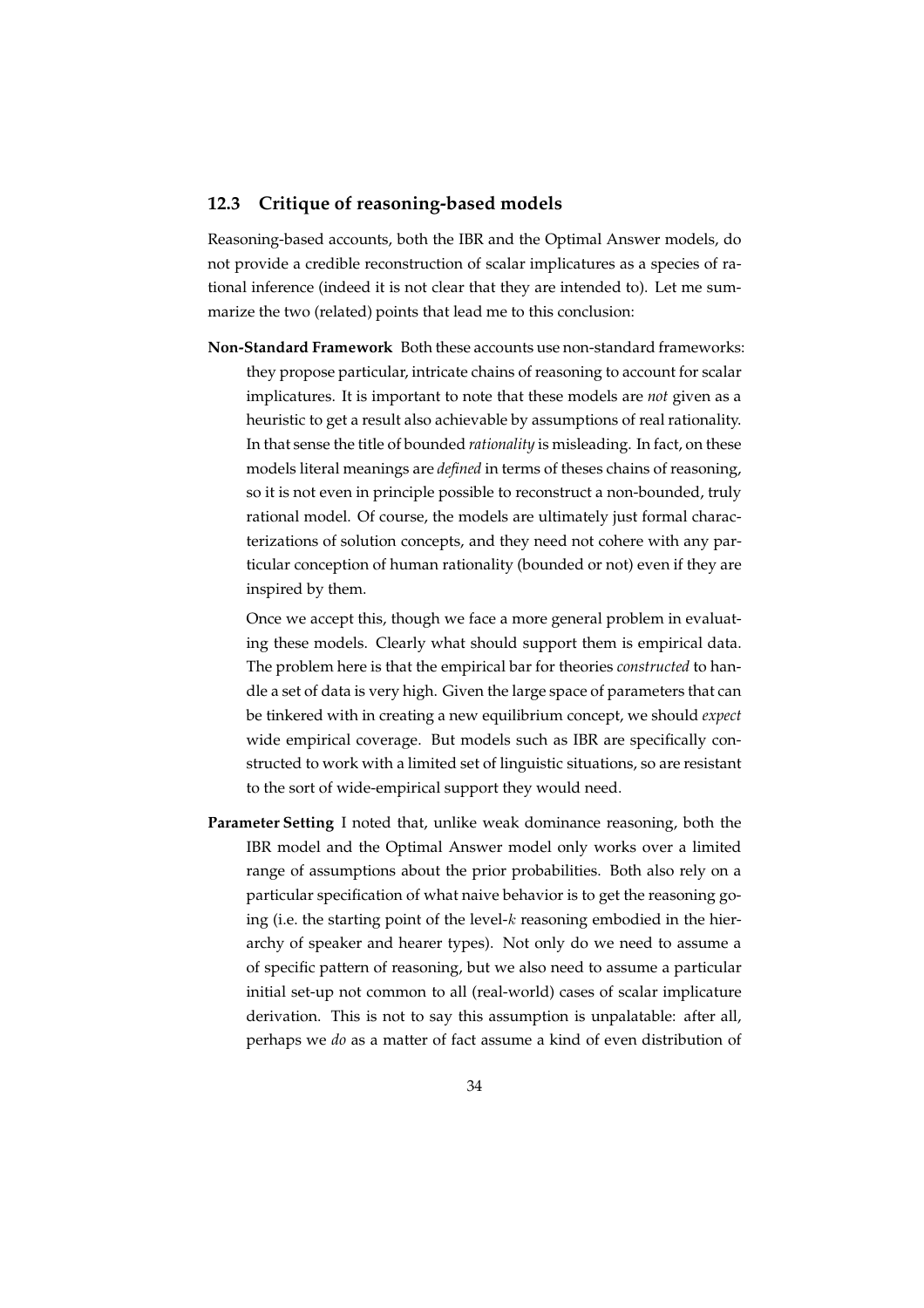probabilities of underlying states when calculating scalar implicatures. Even if the assumption has some plausibility it is a substantive assumption about how these situations are structured. The more such assumptions one makes, the less robust the model is.

For these reasons it seems to me that we must view the reasoning-based models not as credible explanations of why implicatures are rational inferences but rather as strong empirical hypotheses (stated within a game-theoretic framework) about how implicatures are calculated. To make this a credible hypothesis these models need to provide more empirical coverage than standard Gricean theories can.<sup>32</sup> This is an interesting line of research but I think it is important to distinguish what we get from them from the project here of trying to capture scalar-implicature derivation as rational inference.

## **13 Non-expertise**

Effectively the Simple Gricean game assumes speaker *expertise*. The two types of speakers both have all of the relevant information about the state of the world: the speaker either knows that some of the cake was eaten or that all of the cake was eaten. However, we can imagine that speakers might only have partial information.

Let us model the two complete situations as worlds:  $w_a$  is the world where all was eaten,  $w_{s-a}$  is the world where just some was eaten. Now consider the simple Some/All game where the speaker can have any level of knowledge compatible with truthfully saying 'some' or 'all'. Figure 22 lists the three types of speakers in this situation, classified according to their states of knowledge. Ignoring payoffs, but assuming that the speaker can only utter sentences he believes to be true, we can draw this as an extensive-form game in figure 23. Assuming that the payoffs are aligned and  $H$  benefits from having confidence in the true state of the world, any strategy for  $S_a$  that does not have him playing  $m_a$  with probability one will be weakly dominated by the variant in which  $S_a$ 

<sup>&</sup>lt;sup>32</sup>Franke (2009), in particular, tries to cover a range of cases beyond simple scalar implicatures including manner implicatures and free-choice implicatures with his model. Weak-dominance reasoning will not derive free-choice implicatures, but this might not be a bad result as there is considerable empirical evidence that they do not pattern with normal scalar implicatures (Chemla, 2009).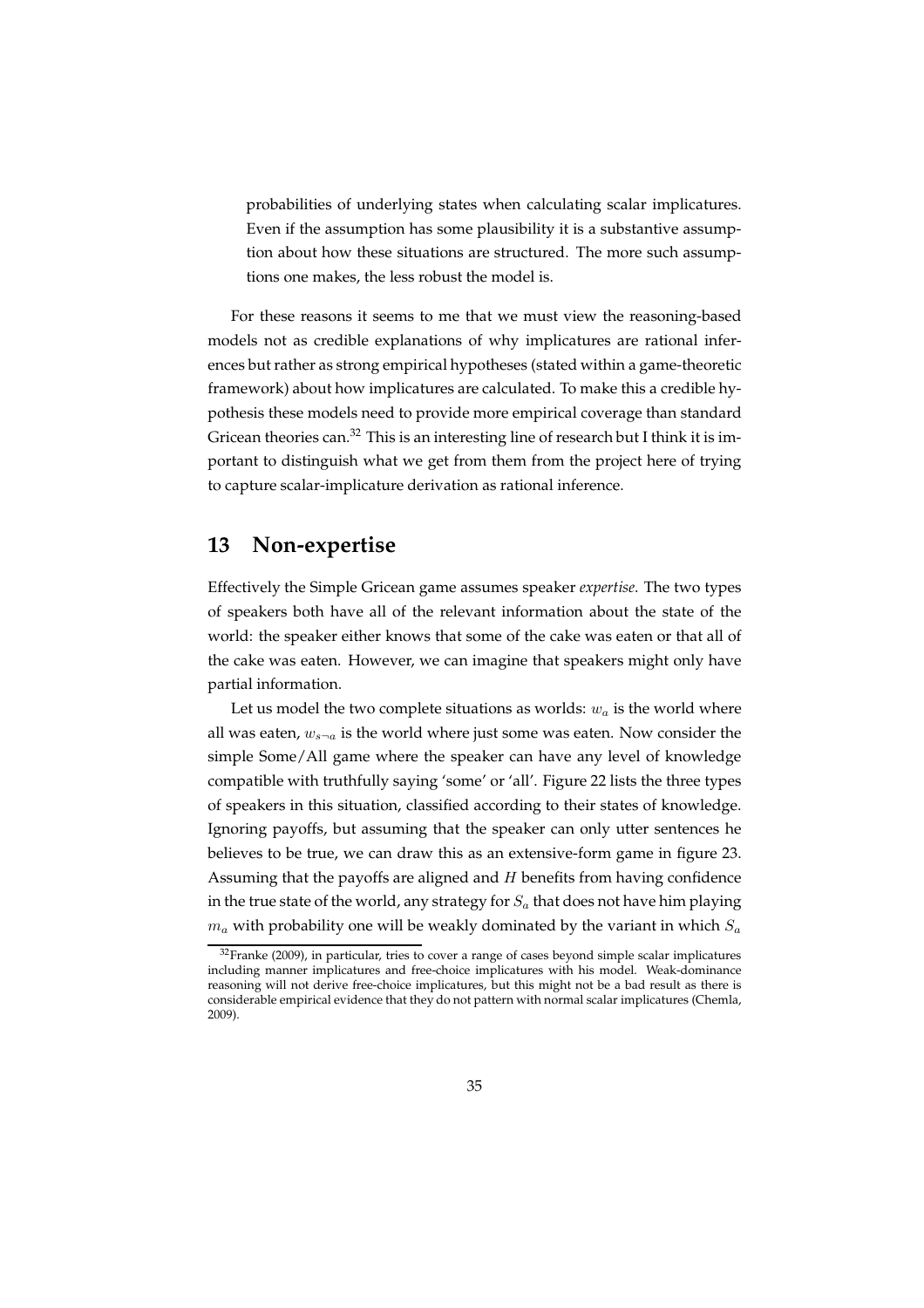Type Knowledge

| $S_a$       | $\{w_a\}$           |
|-------------|---------------------|
| $S_{\rm e}$ | $\{w_{s\lnot a}\}\$ |
| $S_{as}$    | $\{w_a, w_{s-a}\}\$ |

Figure 22: Speaker types



Figure 23: Simple Gricean game with non-expert

sends  $m_a$  with probability 1. If H knows that S will not play weakly dominated strategies, then H can infer that if he receives signal  $m_s$  then S is not of type  $t_a$ .

Thus, weak-dominance reasoning tells us that the hearer can infer that if the message 'some' is received then the speaker does not know the world is  $w_a$  (though he might not have ruled it out either). This is the standard 'epistemic' inference assumed in the literature on pragmatics.<sup>33</sup> So, merely adding uncertainty to the simple model does not cause any problem for the kind of reasoning we were using before.

# **14 Three-point scales**

So far, for simplicity's sake, we have concentrated on a *two-point* scale, 'some'/'all'. However, classic Gricean reasoning based on the maxim of Quantity extends

<sup>&</sup>lt;sup>33</sup>The point that epistemic inferences are the only one's licensed without knowledge assumption was first emphasized in a formal framework in Soames' (1982) critique of Gazdar's (1979) treatment of implicatures.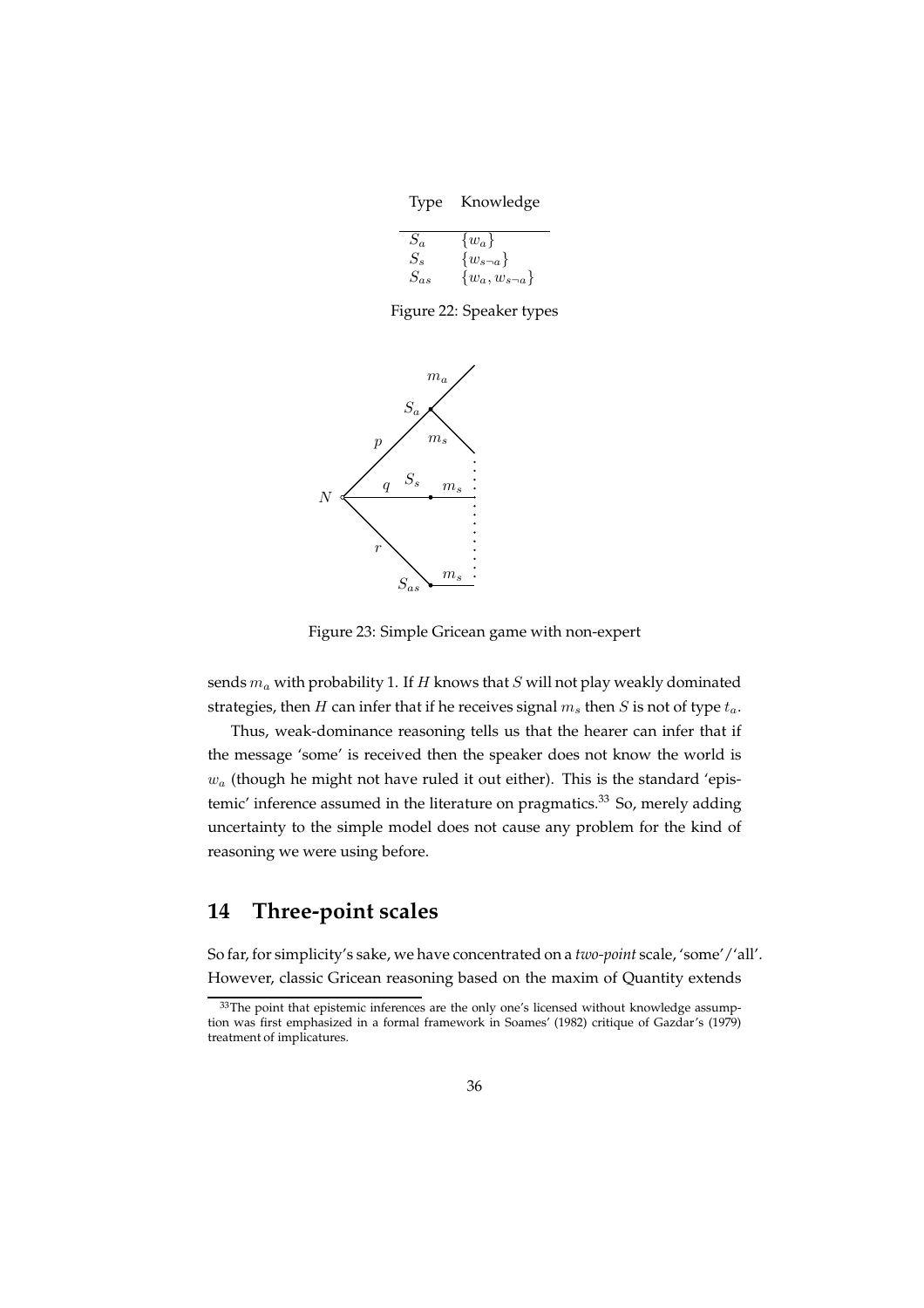to scales of arbitrary size. Consider, for instance, a three-point scale, such as {'some', 'most', 'all'}, where 'all' entails 'most' which entails, in turn, 'some' e.g. 'I ate all the cake'  $\rightarrow$  'I ate most of the cake'  $\rightarrow$  'I ate some of the cake'. If a speaker chooses between these three expression guided by the the Maxim of Quantity then he will only say 'some' when he does not know 'most' or 'all', and he will only say 'most' when does not know 'all'. Thus, the hearer can infer from an utterance of 'most' that the speaker does not know 'all', and from an utterance of 'some' that the speaker does not know 'most' or 'all'. (Assuming, as always, that these differences are known to be relevant.)

Let us consider the case in which we are dealing with an expert speaker, and thus limit ourselves to three speaker types. The extensive-form representation (without  $H$ 's responses) is given in figure 24. The full set of possible pure strategies for  $S$  is in figure 25. In this game the hearer has three possible responses A, B, C and the payoffs (which are dependent just on S's type and H's response) are coordinative: both players are best off if the hearer can determine the speaker's type and act appropriately. Figure 26 gives all the possible pure hearer strategies in this game (with the first round of weakly-dominated strategies removed).

In this game there will always be more than one PBE. While the Gricean strategies will always be a PBE, either the pair (PP2,NG3) or (PP2, NG4) will also be a PBE (which one depends on the initial probabilities of the different speaker types).

Despite there being at least two possible PBEs, iterative weak-dominance reasoning will again pick out the Gricean strategy pair. First, consider the speaker of type  $S_a$ . For him the use of any message but  $m_a$  is weakly dominated:  $m_a$  will always get him the highest payoff no matter what strategy the hearer chooses, whereas using and  $m_m$  and  $m_s$  will not always do so. If the hearer knows that the speaker will always use  $m_a$  when he is of type  $S_a$ , then he can infer that if he receives another message the speaker cannot be of type  $S_a$ . If the speaker knows this, in turn, then for the speaker of type  $S_m$  sending message  $m_m$  weakly dominates sending message  $m_s$ , its only alternative. Thus, the hearer will send that message, which means he will play the Gricean strategy in all instances. If the hearer, in turn, knows this then the only strategy left is the pure Gricean interpretation strategy. So iterative weak dominance reasoning forces Gricean behavior. It should be clear, too, that the reasoning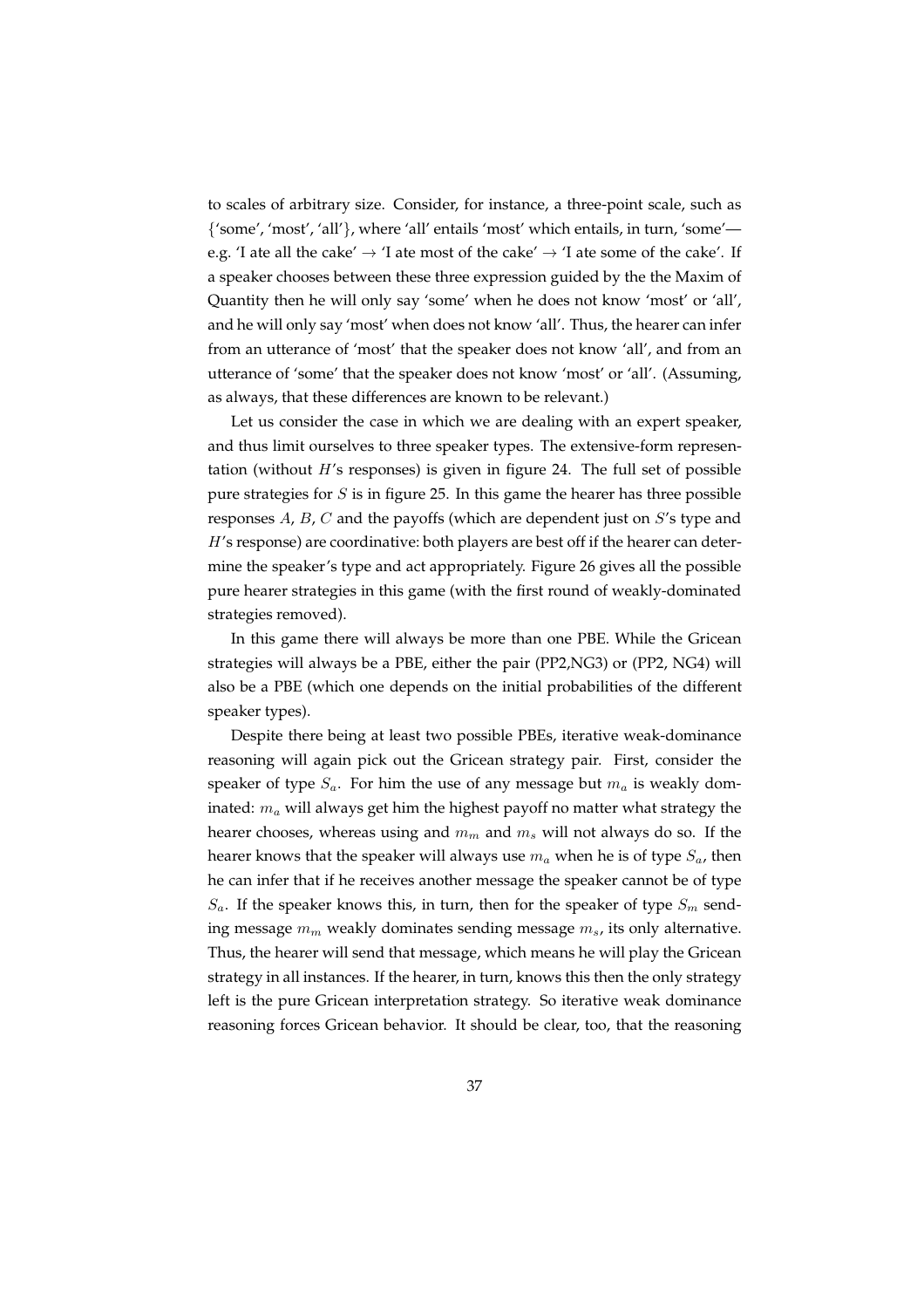

Figure 24: Three-point scale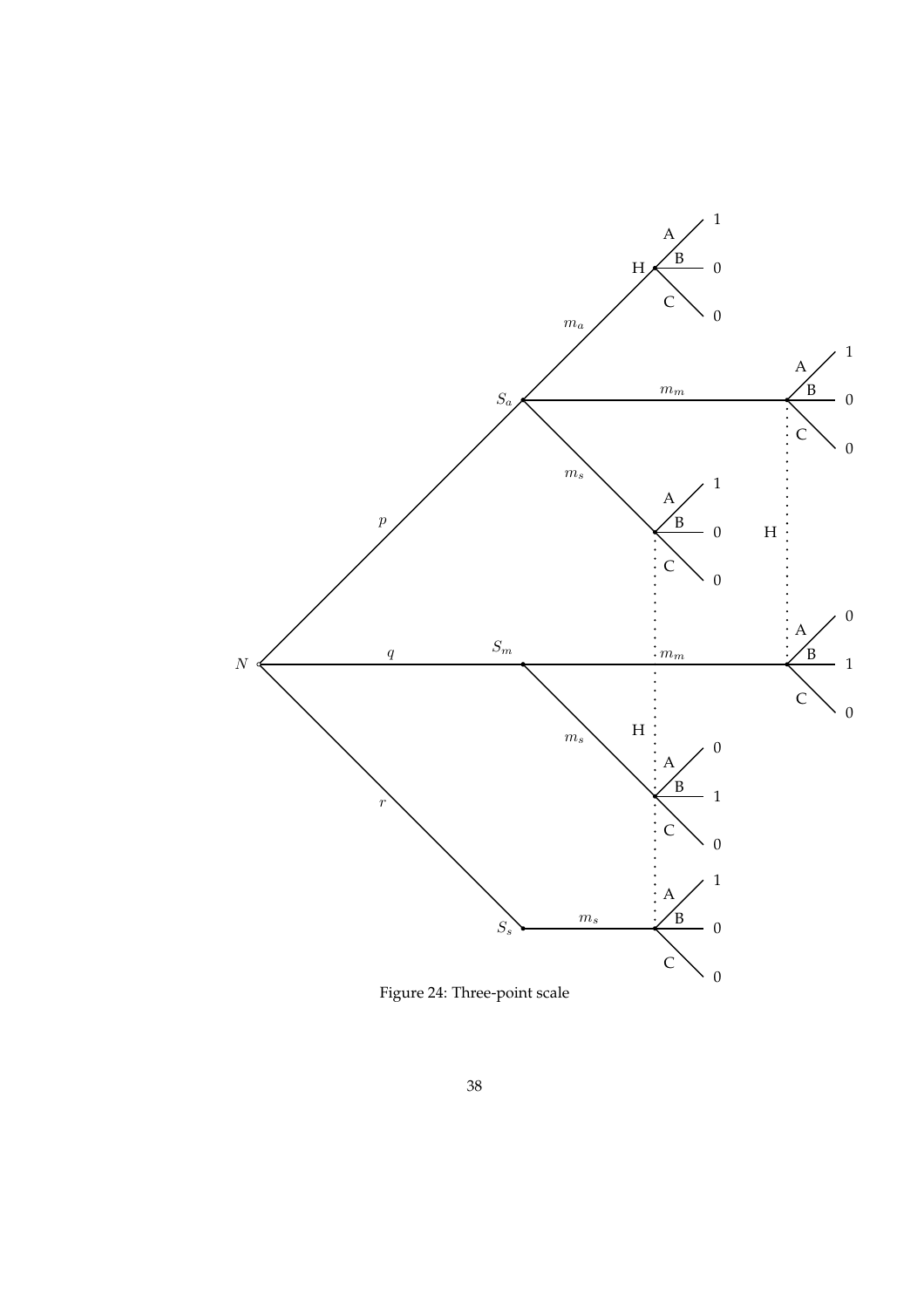| <b>Type</b>     | $S_a$   | $S_m$   | $S_{s}$ |
|-----------------|---------|---------|---------|
| Grice           | $m_a$   | $m_{m}$ | $m_{s}$ |
| PP1             | $m_m$   | $m_m$   | $m_s$   |
| PP <sub>2</sub> | $m_m$   | $m_s$   | $m_s$   |
| PP3             | $m_s$   | $m_m$   | $m_s$   |
| Pooling         | $m_{s}$ | $m_{s}$ | $m_s$   |

Figure 25: Speaker pure strategies

|       | $m_a$          | $m_{m}$        | $m_{s}$        |
|-------|----------------|----------------|----------------|
| Grice | $\overline{A}$ | B              | C              |
| NG1   | $\overline{A}$ | B              | B              |
| NG2   | A              | B              | $\overline{A}$ |
| NG3   | $\overline{A}$ | $\overline{A}$ | C              |
| NG4   | A              | $\overline{A}$ | B              |
| NG5   |                |                | А              |

Figure 26: Hearer pure strategies

here generalizes to *n*-point scales for any finite  $n^{.34}$ 

## **15 Expanding alternative utterances**

A persistent criticism of the Gricean account of scalar implicatures is it depends on a very narrow limitation on the number of messages a speaker is able to send. A version of this problem, recently dubbed "the symmetry problem", can be explained as follows: Suppose we have an expert speaker in in the Some/All problem.<sup>35</sup> Recall the informal reasoning that gets us from the fact that the speaker says 'some' to the implicature that he knows that the state of the world is the *some* state and not the *all* state: If the speaker had known that the 'all' sentence was true he would have said it. He did not, so he must not know it to be true. Therefore, he knows that the speaker knows 'some' is true (since he is an expert).

Unfortunately, we can give a symmetric line of reasoning if the speaker has utterance 'some but not all' available to him. If the speaker had known that 'some but not all' was true he should have said it (by Quantity). Since he

 $34$ Generalizing beyond a two-point scale is not to be taken for granted, there are various strategies that might work for a two-point scale that fail to generalize, such as "naive unravelling" an approach proposed by Franke et al. (2012).

 $^{35}$ The problem has been known for a long time, but was formalized by Irene Heim and Kai von Fintel in lecture notes (see e.g. Fox, 2006).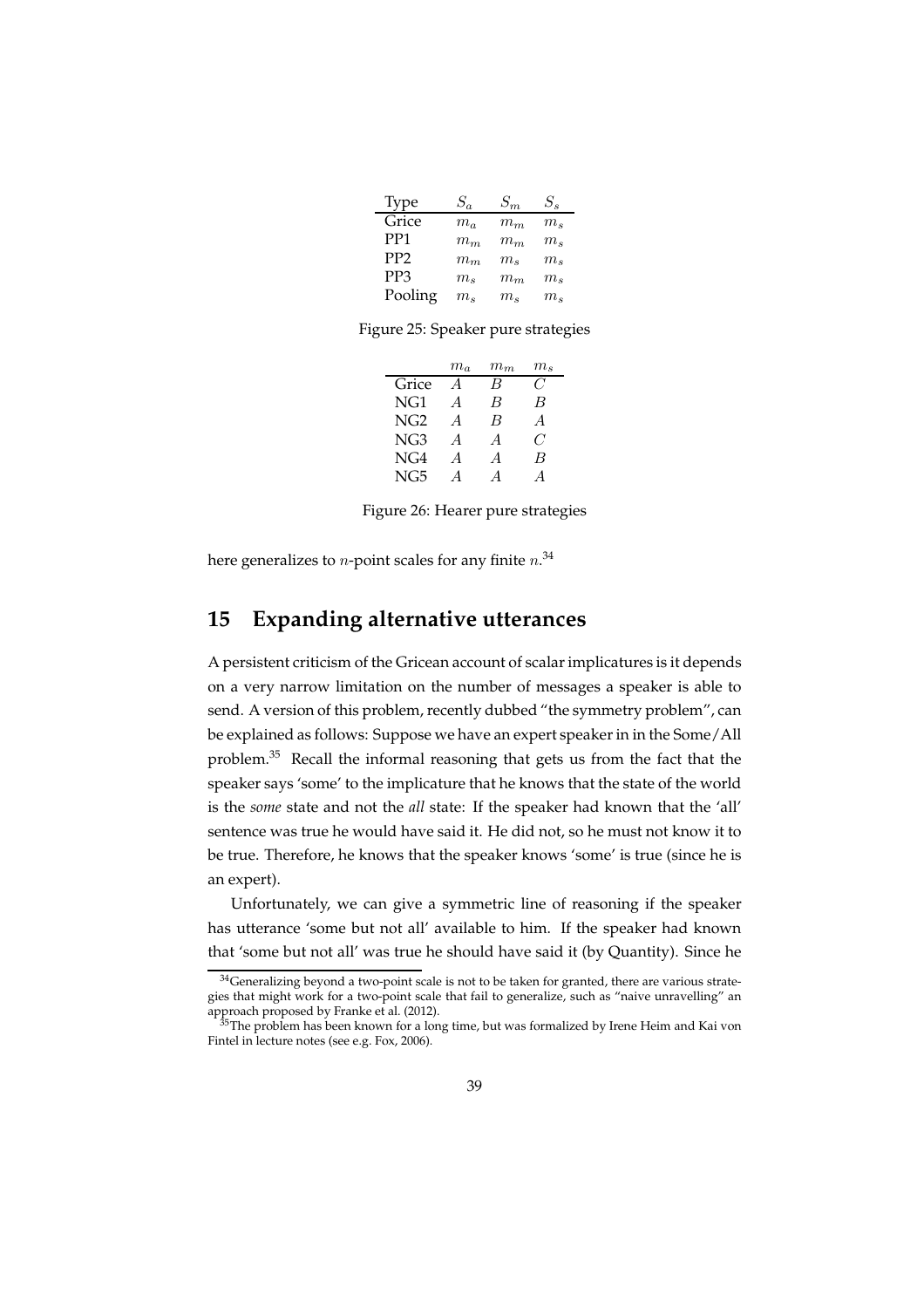didn't say it he doesn't know it. Therefore he must know that 'all' is true (since he is an expert).

In truth, then, an expert speaker who has available to him the utterances 'some', 'some but not all', and 'all' who is governed just by the maxim of Quantity (and truthfulness constraints) should always say either 'some but not all' or 'all': he should not ever say 'some' alone. This is a bad prediction: in real life, expert speakers often use 'some' alone.

A parallel problem faces a game-theoretic treatment once we allow speakers to use a 'some but not all' message in the Simple Gricean game. This is represented in figure 27. As the symmetry of the game there makes clear, there is no way to argue on rational grounds in this model that  $m_s$  should be interpreted in any particular way. Thus we again seem to require that well-informed speakers should never say 'some' as opposed to 'some but not all'.



Figure 27: Gricean game with some-but-not-all

I will discuss two ways of dealing with this problem. One way is to restrict the alternatives available in a given speech-act situation. The other way is to add message costs.

## **15.1 Restrictions on alternatives**

It is common to simply posit that there are a restricted set of messages that we consider when we evaluate scalar implicatures, and that these messages do not include 'some but not all'. If we do this we can simply keep our previous models in which 'some but not all' was not a recognized speaker option. This may not be as ad hoc as it seems. We might think that there are constraints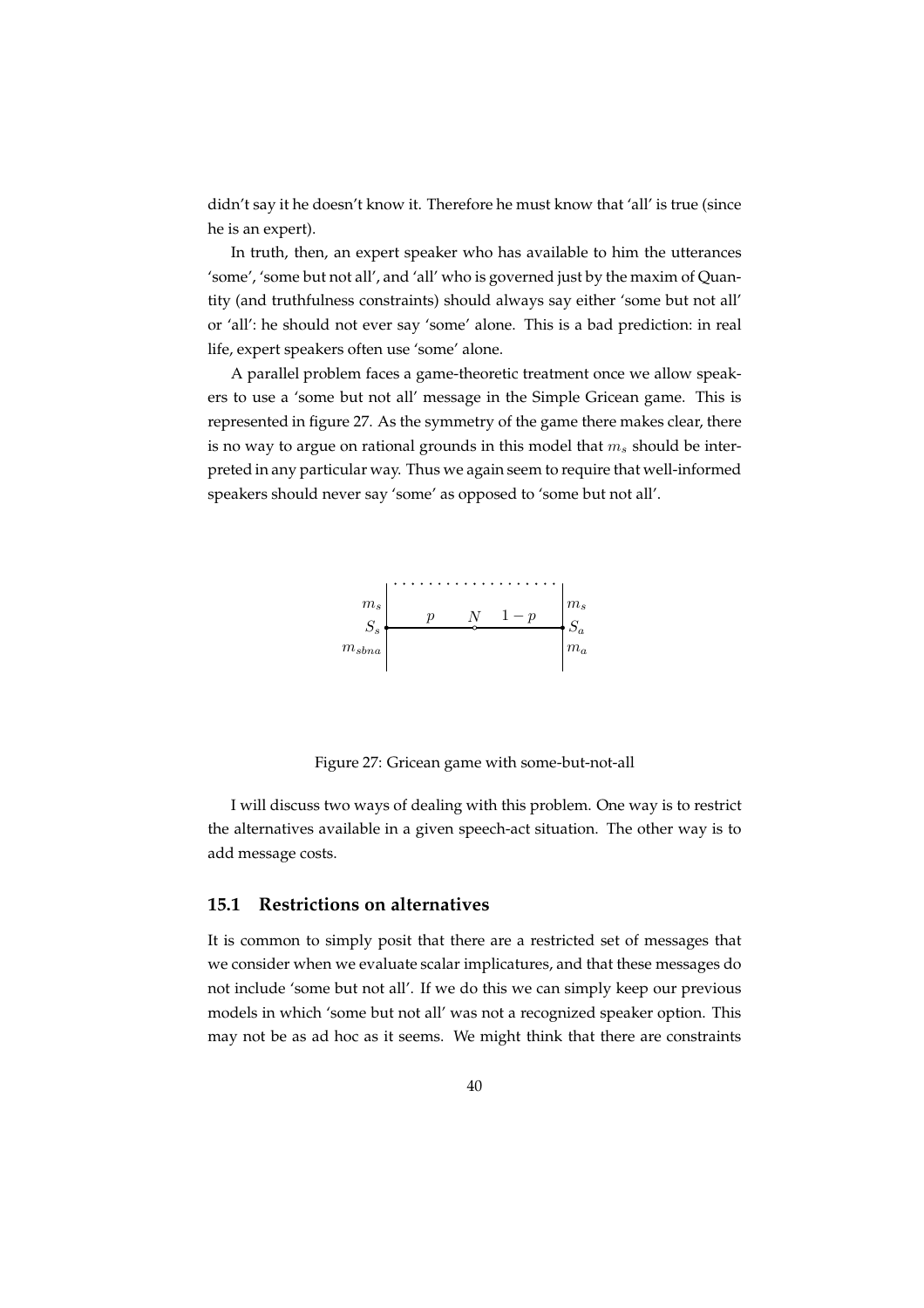in the grammar on which lexical items compete against each other, and that these constraints facilitate Gricean inferences. Since Horn (1972) there has been some effort in linguistics to give principled conditions for two lexical items to compete against each other (Matsumoto, 1995; Fox and Katzir, 2009).

#### **15.2 Message costs**

A trick common in the game theory and pragmatics literature for dealing with this problem is to suppose that the 'some but not all' has a small cost. $36$  This cost should not be of the same magnitude as the cost of failing to convey information: cooperative speakers do not sacrifice relevant communicative content by saying something shorter (rather monosyllabic teenagers do this to display uncooperativeness). There are different ways of modeling such small costs in game theory, but for here simply using small numbers will be sufficient.

Take the case of an expert speaker who has available to him three messages  $m_a$ ,  $m_s$ , and  $m_{sba}$ . We will assume that  $m_{sba}$  incurs a small cost. Here, there are only two types of speakers but three messages: the basic game structure is in figure 28. Assuming the S will not use weakly dominate strategies we



Figure 28: Some but not all with costs

can prune the game to get the new game in figure 29. Now, of course,  $m_{shna}$ becomes a dominated move for the S. Thus, assuming speaker expertise and marginal cost to saying the longer form, we get the desired result that  $m_s$  is used to indicate the speaker knows some.

<sup>36</sup>Parikh (1991, 2001) first suggested this strategy. For examples in the IBR tradition see Franke  $(2009, 2011)$  and Jäger and Ebert  $(2008)$ .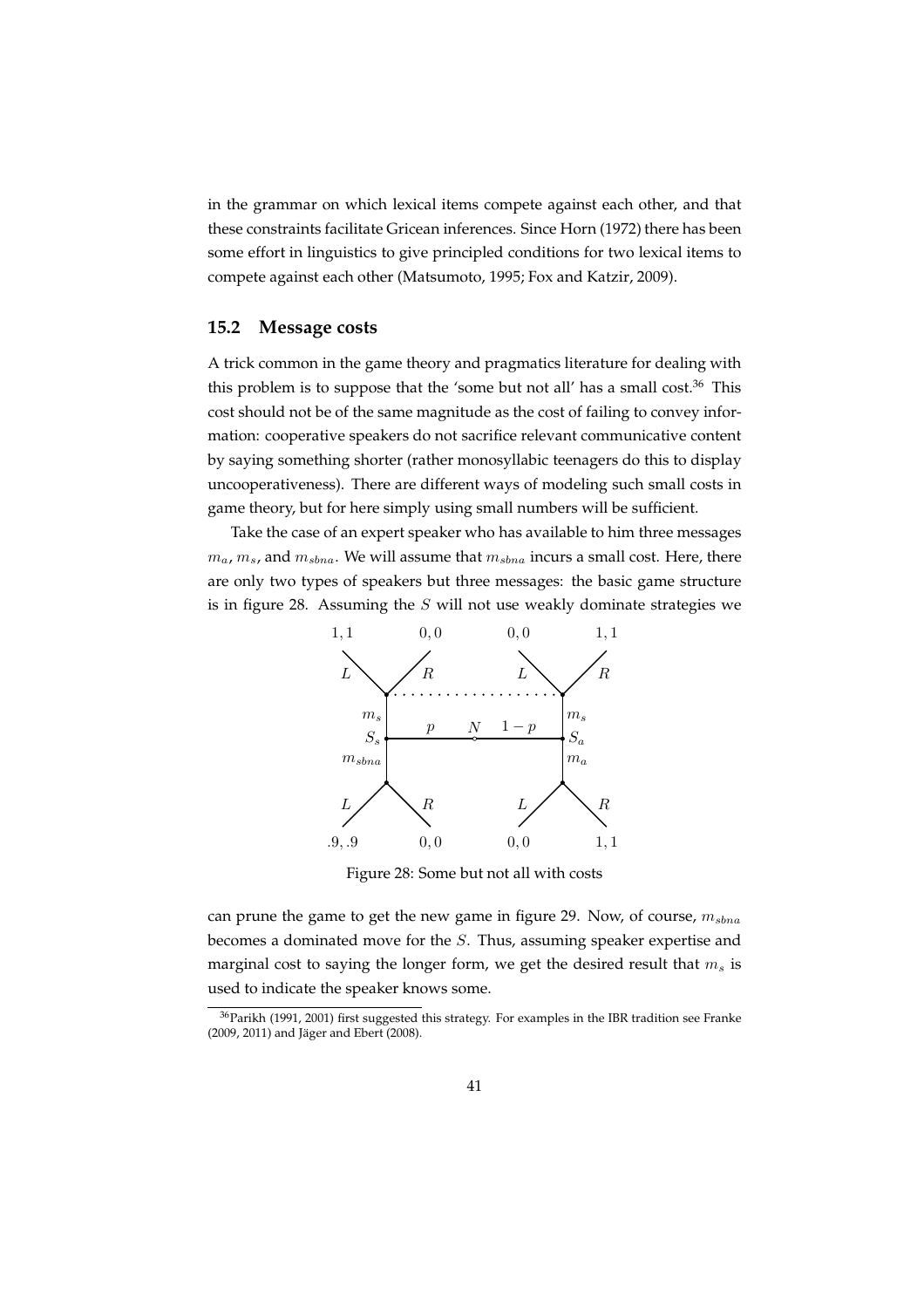

Figure 29: Some but not all with costs

Note that this reasoning has limited generality. As the reader can verify, we still are forced to make the prediction that a speaker who is not assumed to be an expert will never say 'some' to mean 'some but not all'. To overcome this limitation we need to make more substantive (and less plausible) assumptions.

## **16 Relevance implicatures**

So far, I have only considered cases of scalar implicatures. However, in this section I will suggest that another kind of implicature, a relevance implicature, might be captured using weak-dominance reasoning.

A famous example from Grice goes as follows. The hearer stops in the car and asks the speaker if there's anywhere to get petrol. The speaker responds that there's petrol station down the road. This response takes this to implicate that the station is open and operating.

We can give a model of this situation in which the expert speaker has two possible states of knowledge, 1) that he knows where the petrol station is and knows it is open (call a speaker who knows this a  $S<sub>o</sub>$ ), 2) that he knows where one is but knows it is closed (call a speaker who knows this a  $S_c$ ). This is a rather crude simplification but a game-theoretic model of this situation will need to make some sort of assumption like this. We can also think of two signaling options available to him: 1) giving information about the location of the petrol station (g), 2) not giving information ( $\neg g$ ). If the hearer is told where the petrol station is he has the choice of either going to the station (action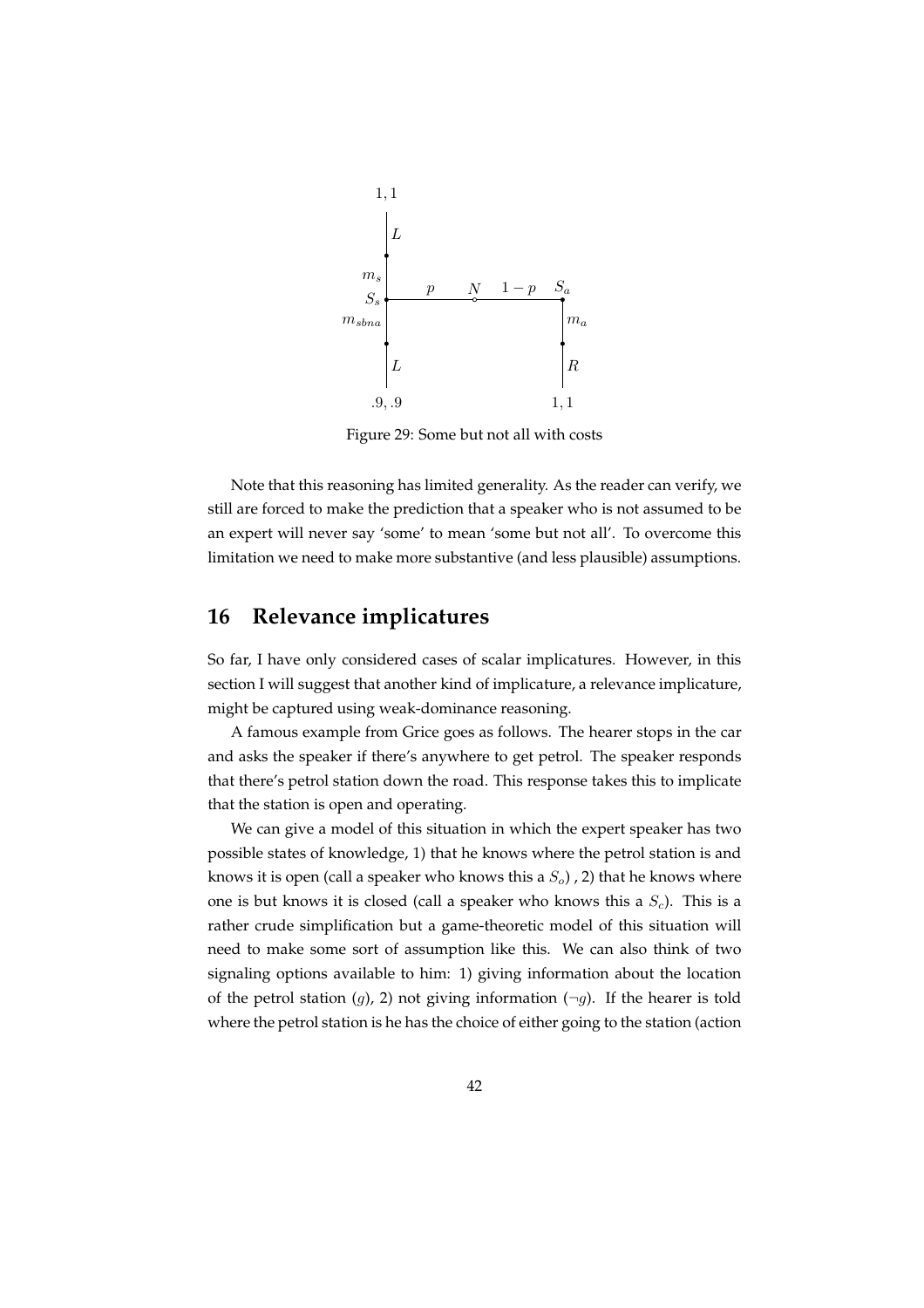$G$ ), or continuing his journey without going there (action  $C$ ). If he does not receive that information he must continue his journey. The payoffs are ordered as follows: the payoffs are highest if the gas station is open and the hearer goes there. The medium payoff is that the hearer just continues his search (regardless of whether the gas station is there or not). And the lowest payoff is if the gas station is closed and the hearer goes there. Figure 30 is the extensiveform representation of this game.



#### Figure 30: Petrol station game

It is immediately clear from this model that for a speaker  $(S_c)$  who knows the petrol station is closed not providing any information is a weakly dominant move. For doing so ensures that the speaker continues his journey which is the highest payoff possible. If this is common knowledge, then then it is also common knowledge that if the the speaker gives the location of the gas station then he is of type  $S<sub>o</sub>$ . In this case, when hearer receives the location, he will know that it is open (and thus go to it to maximize his utility).

So in this simple model of Grice's example, weak dominance reasoning again yields the correct implicature. This is a very open-ended kind of example however, so it is hard to say if this is the right way of modeling it. My main point here is just to demonstrate that the iterative weak dominance reasoning plausibly extends to cover other examples of implicatures besides scalar implicatures. However the open-endedness inherent in how we model such examples makes it hard to give a convincing argument that this is how we *should* think of such implicatures.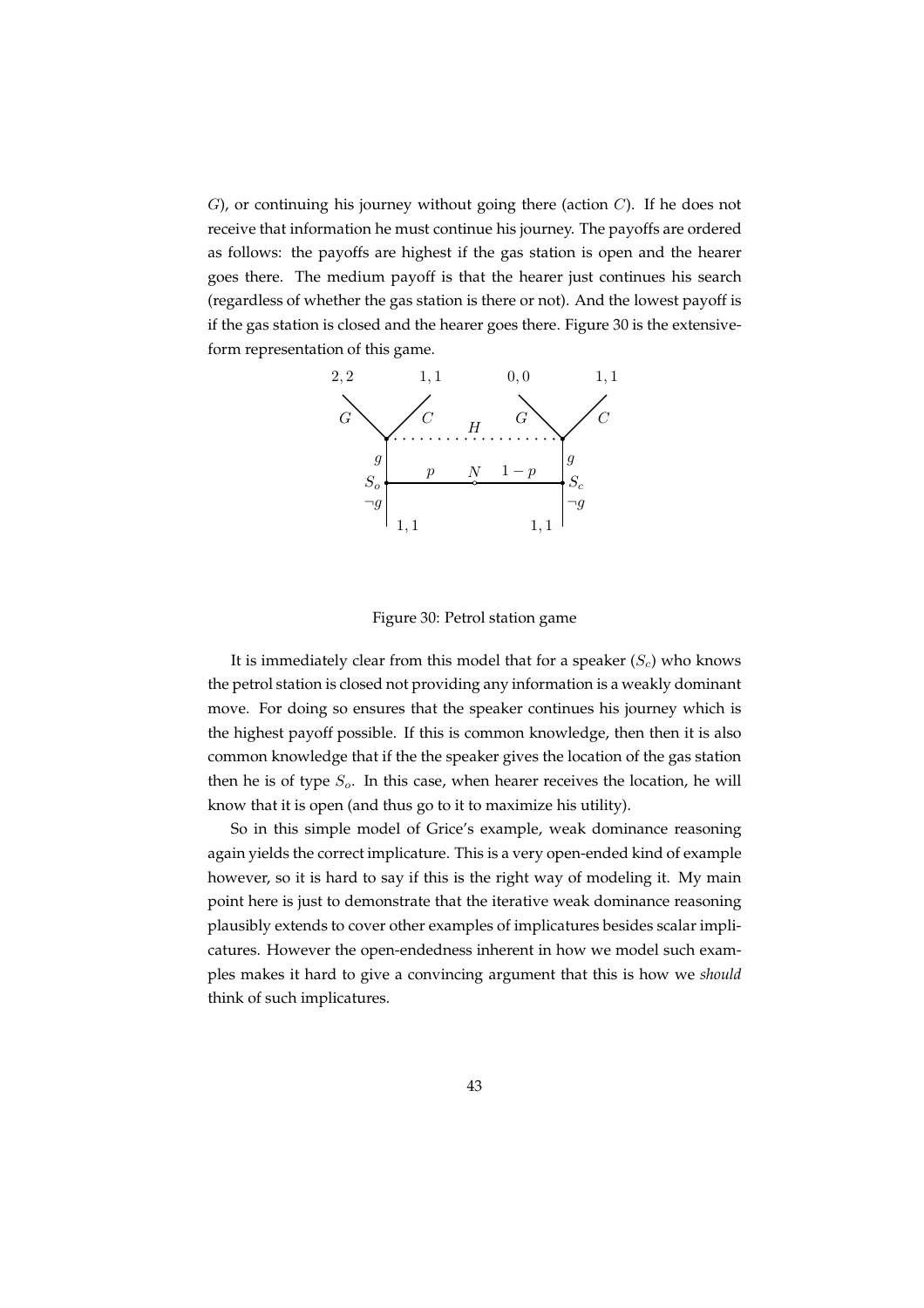## **17 A non-linguistic case**

In this section, I will consider a situation, analogous to a commonly discussed one in the economics literature, which has the same structure as some of our scalar implicature cases.<sup>37</sup> I show that the iterative weak-dominance reasoning provides a plausible explanation of how people act in this case, just as it does in the scalar implicature cases. This provides further support for the idea that Gricean reasoning need not be thought of as a special sort of reasoning: rather the exact same patterns of reasoning can be observed in non-linguistic contexts.

First, I will sketch the standard model in the economics literature on disclosure of verifiable information (Grossman, 1981; Milgrom, 1981). In this situation, a seller has some asset, which he knows the value of, and the seller has the option to release evidence that proves the asset is at least a certain worth. For simplicity assume there are  $n$  (total) pieces of evidence the seller can release  $e_0$  to  $e_{n-1}$ . Assume the buyer knows there are *n* possible states of value the asset can have  $v_0 < v_2... < v_{n-1}$ . In state  $v_0$  there is no evidence the seller can release, in state  $v_0$ , the seller can release  $e_0$ , and in state  $v_1$  the seller can release either  $e_0$  or  $e_1$ , and so on. The situation works as follows: first the seller the releases some chosen piece of evidence, and then the buyer performs an action (i.e. makes purchase or a bid for a purchase). We assume the payoffs are such that the buyer can make the optimal decision if only if he knows the value of the asset. The seller, on the other hand, prefers buyer actions corresponding to higher beliefs about the value, regardless of the actual value.

Regardless of the buyer's initial beliefs about the likelihood of the asset having each of the values (as long as he thinks each value is possible), there is a direct (informal) argument that the seller will release all the information he can: i.e. the seller with an asset of value  $v_{n-1}$  will release  $e_{n-1}$  and the seller with an asset of value  $v_{n-2}$  will release  $e_{n-2}$  and so on. The argument for this view goes as follows: the seller of an asset  $v_{n-1}$  guarantees himself his highest possible return by releasing  $e_{n-1}$ , so he will do this. Since this is known to the buyer, then the seller of an asset with value  $v_{n-2}$  will guarantee himself his highest return by releasing  $e_{n-2}$ , and so on. This argument is formalized and applied to certain variations on the situation above by Grossman (1981); Milgrom (1981), in what is sometimes known as the full-disclosure theorem.

 $37$ Dirk Bergemann first suggested this connection to me; Sobel (2010) and Franke et al. (2012) discusses this connection.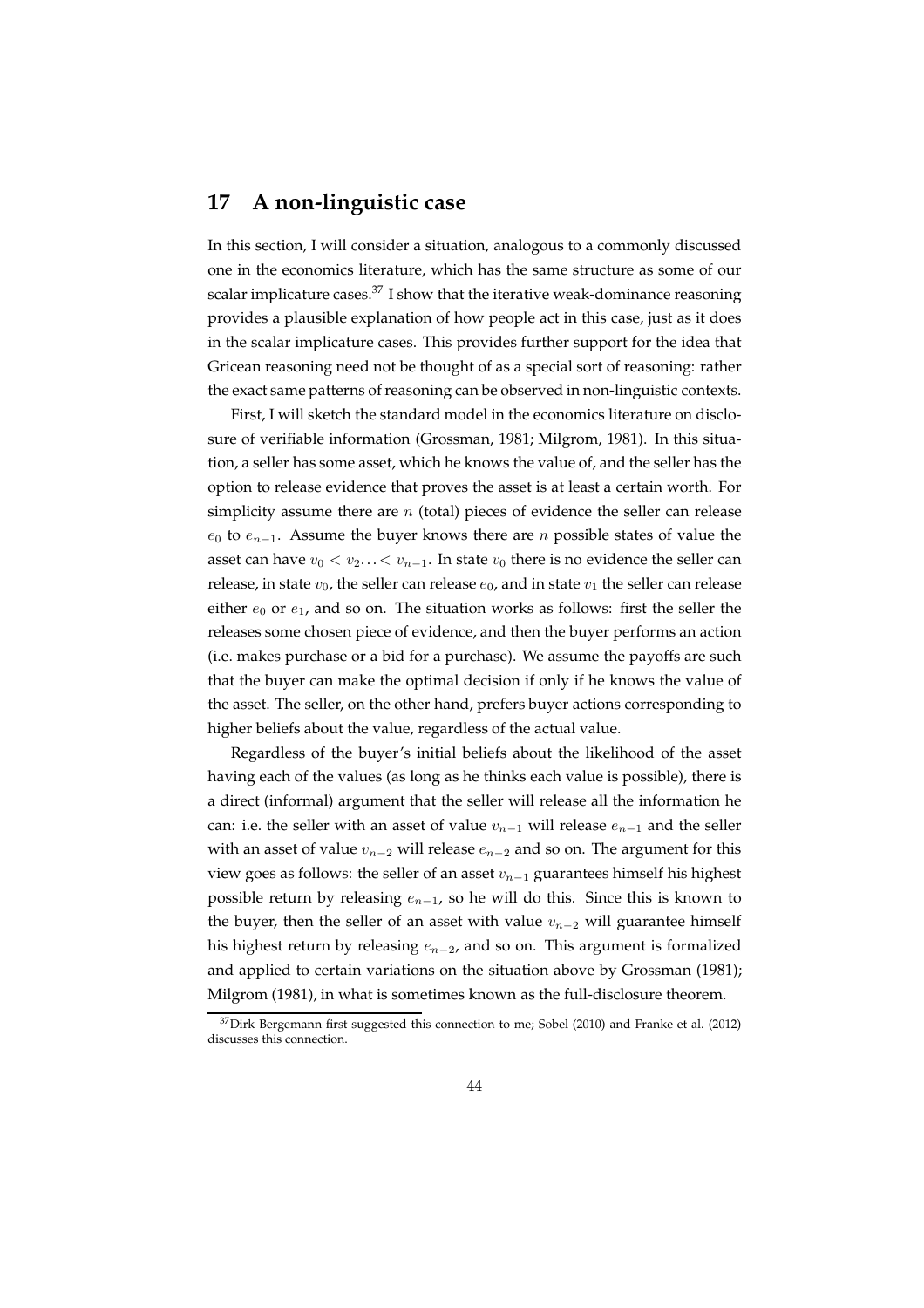|                    | buy | don't |
|--------------------|-----|-------|
| $v_{0}$            |     |       |
| $\scriptstyle v_1$ |     |       |

Figure 31: Two state disclosure

However, as Franke et al. (2012) notes, that there are very simple situations of this form where there are PBEs in which full-disclosure does not occur. In particular just consider a simple case in which there are two states,  $v_0$  and  $v_1$  and two pieces of evidence  $e_0$  and  $e_1$ . The only choice the seller makes is whether to release  $e_1$  or  $e_0$  when the asset has value  $v_1$  (if the value is  $v_0$  he must release  $e_0$ ). Assume they buyer has two options: to buy or not to buy, and prefers buying only if the value is  $v_1$ . We could then have the payoffs as in Figure 31. As long as the the prior distribution is sufficiently skewed to  $v_1$  there will be a PBE in which the seller always releases  $e_0$  and the buyer always buys. But we can escape this problem, and get full disclosure by iterative elimination of weakly-dominated strategies.

I take it as a distinct virtue of the iterative dominance approach that it supports such structural analogies between linguistic problems and non-linguistic problems. This analogy is one the reasoning-based approaches I discussed above cannot capture: For those views, as I argued, are sensitive to the initial probability distribution. But in the disclosure case, the behavior is not contingent on this distribution. Rather we should think that regardless of the initial probability distribution we expect the "Gricean" behavior on the part of seller and buyer.

# **18 Conclusion**

The main purpose of my paper has been to show that for a variety of idealized cases we can give a principled game-theoretic account of the derivation of scalar implicatures. The assumptions and cost of this model were high, however. We assumed discrete models taken out of context with mutually known and understood payoffs—something we rarely see in real speech-act situations. We also assumed completely cooperativeness which we modeling by absolute identity of payoffs. We also hard-wired into the model the semantic conventions by refusing to let speakers say sentences they do not believe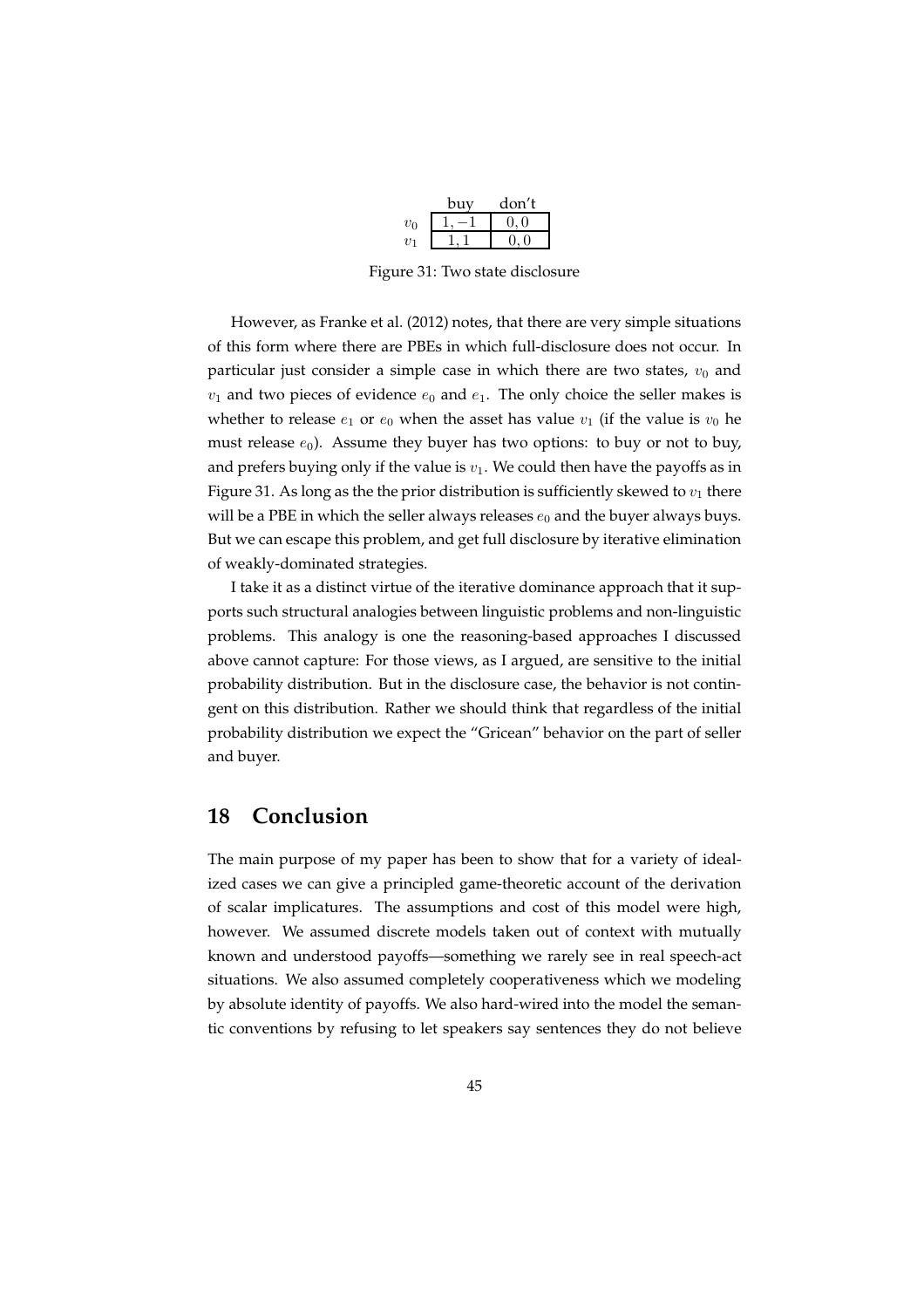to be true. Even with these assumptions the most standard solution concepts, such as Nash equilibrium or perfect Bayesian equilibrium, do not serve to pick out the Gricean behavior. However, we saw that in many cases iterative elimination of weakly dominated strategies serves to single out the Gricean strategy.

# **References**

- Battigalli, Pierpaolo and Bonanno, Giacomo (1999). Recent results on belief, knowledge and the epsitemic foundations of game theory. *Research in Economics*, 53:149–225.
- Benz, Anton (2006). Utility and relevance of answers. In Benz Anton, Gerhard Jäger, and Robert van Rooij (eds.), *Game Theory and Pragmatics*. Breheney.
- Benz, Anton and van Rooij, Robert (2007). Optimal assertions and what they implicate. *Topoi*, 26:63–78.
- Bernheim, B. Douglas (1984). Rationalizable strategic behavior. *Econometrica*, 52:1007–1028.
- Brandenburger, Adam (2007). The power of paradox: some recent developments in interactive epistemology. *International Journal of Game Theory*, 35:465–492.
- Brandenburger, Adam, Friedenberg, Amanda, and Keisler, H. Jerome (2008). Admissibility in games. *Econometrica*, 76:307–352.
- Chemla, Emmanuel (2009). Universal implicatures and free choice effects: Experimental data. *Semantics and Pragmatics*, 2:1–33.
- Chierchia, Gennaro (2004). Scalar implicatures, polarity phenomenon, and the syntax/pragmatic interface. In Andrea Belleti (ed.), *Structures and Beyond*. Oxford University Press.
- Chierchia, Gennaro, Fox, Danny, and Spector, Benjamin (2012). Scalar implicature as a grammatical phenomenon. In Paul Portner, Claudia Maienborn, and Klaus von Heusinger (eds.), *Handbook of Semantics*, volume 3, pages 2297–2332. de Gruyter.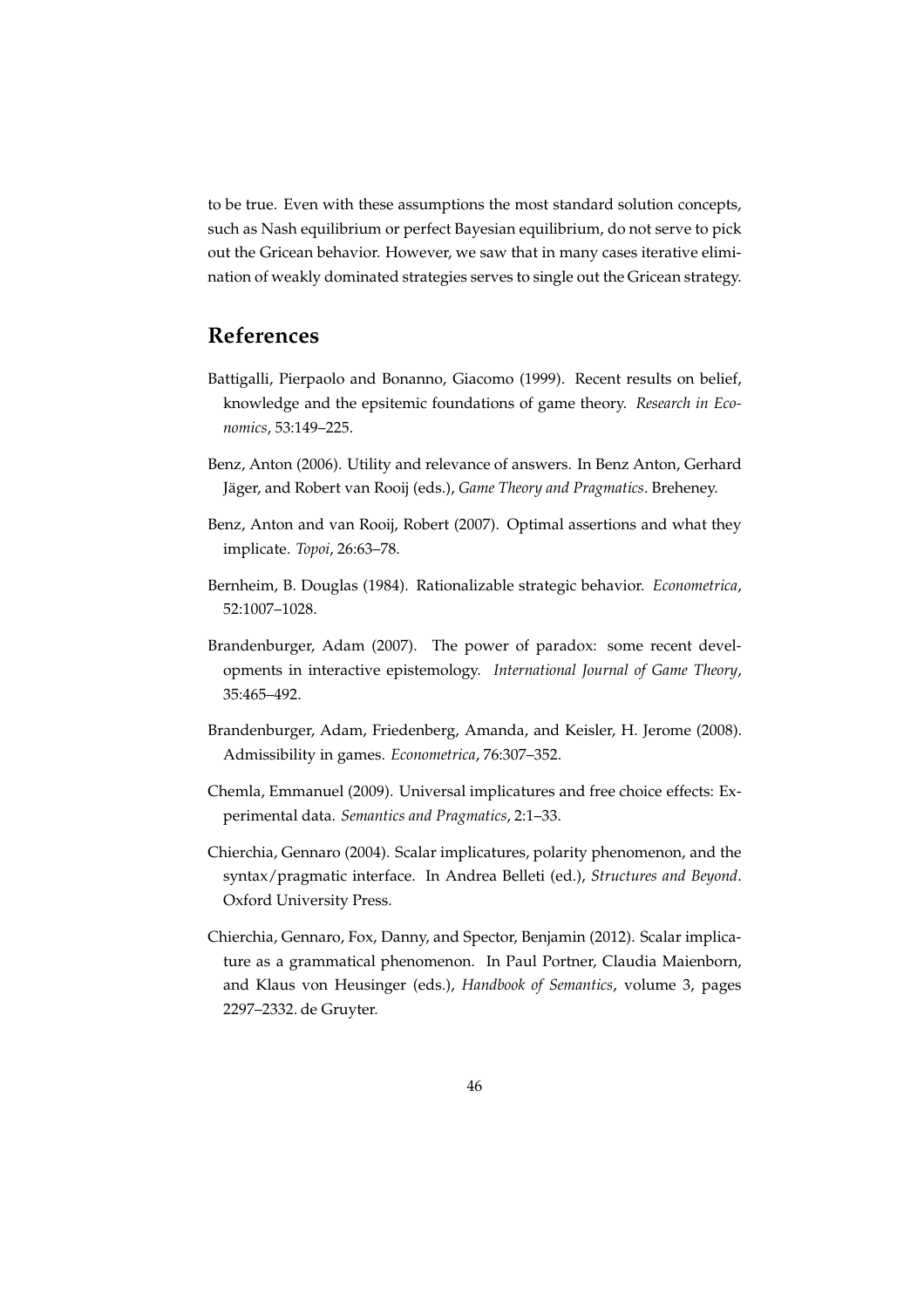- Cho, In-Koo and Kreps, David M. (1987). Signaling games and stable equilbiria. *Quarterly Journal of Economics*, 102:179–221.
- Crawford, Vincent and Sobel, Joel (1982). Strategic information transmission. *Econometrica*, 50:1431–1451.
- Farrell, Joseph (1993). Meaning and credibility in cheap-talk games. *Games and Economic Behavior*, 5:514–531.
- Farrell, Joseph and Rabin, Matthew (1996). Cheap talk. *Journal of Economic Perspectives*, 10:103–118.
- Fox, Danny (2006). Free choice and the theory of scalar implicatures. Unpublished manuscript.
- Fox, Danny and Katzir, Roni (2009). On the characterization of alternatives. Unpublished manuscript, MIT.
- Franke, Michael (2009). *Signal to Act*. Ph.D. thesis, Institute for Logic, Language and Computation, University of Amsterdam.
- (2011). Quantity implicatures, exhaustive interpretation, and rational conversation. *Semantics and Pragmatics*, 4(1).
- Franke, Michael, de Jager, Tikitu, and van Rooij, Robert (2012). Relevance in cooperation and conflict. *Journal of Logic and Computation*, 22:23–54.
- Gazdar, Gerald (1979). *Pragmatics: Implicature, Presupposition and Logical Form*. Academic Press.
- Grice, Paul (1967/1989). Logic and conversation. In *Studies in the Ways of Words*. Harvard University Press.
- Grossman, Sanford (1981). The informational role of warranties and private disclosure about product quality. *Journal of Law and Economics*, 24:461–483.
- Harsanyi, John and Selten, Reinhard (1988). *A General Theory of Equilibrium Selection in Games*. MIT Press.
- Horn, Laurence (1972). *The Semantics of the Logical Operators in English*. Ph.D. thesis, UCLA.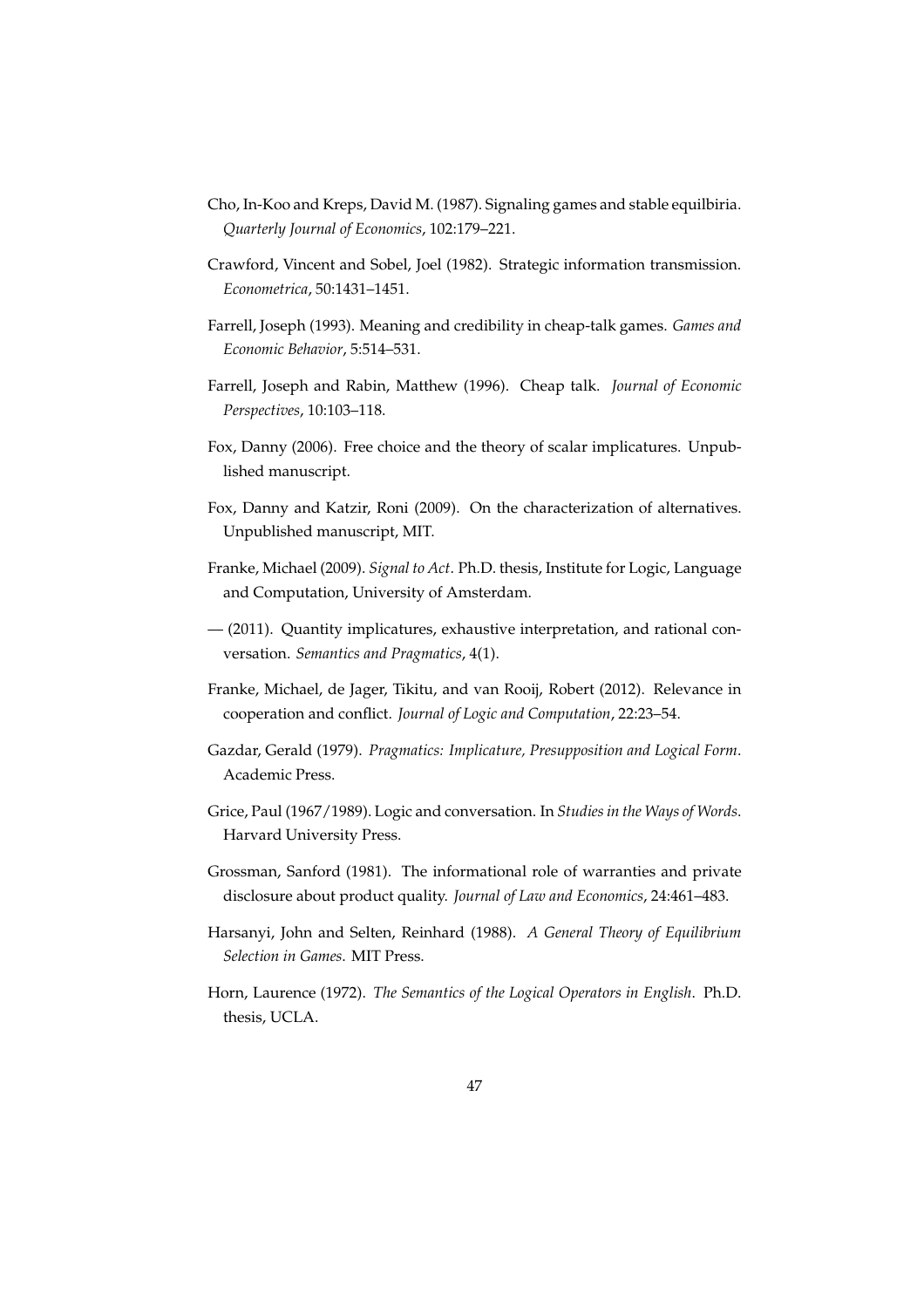- Jäger, Gerhard (2007). Game dynamics connects semantics with pragmatics. In Ahti-Veikko Pietarinen (ed.), *Game Theory and Linguistic Meaning*. Elsevier.
- Jäger, Gerhard and Ebert, Christian (2008). Pragmatic rationalizability. In Arndt Riester and Torgim Solstad (eds.), *Proceedings of SuB13*.
- de Jager, Tikitu and van Rooij, Robert (2007). Explaining quantity implicatures. In *Proceedings of the 11th conference on theoretical aspects of rationality and knowledge*.
- Kohlberg, Elon and Mertens, Jean-François (1986). On the strategic stability of equilibria. *Econometrica*, 54:1003–1037.
- Lewis, David (1969). *Convention*. Harvard University Press.
- Marx, Leslie and Swinkles, Jeroen (1997). Order independence for iterated weak dominance. *Games and Economic Behavior*, 18:219–245.
- Matsumoto, Yo (1995). The conversational condition on horn scales. *Linguistics and Philosophy*, 18:21–60.
- Milgrom, Paul (1981). Good news and bad news: Representation theorems and applications. *Bell Journal of Economics*, 12:380–391.
- Noveck, Ira (2001). When children are more logical than adults: experimental investigations of scalar implicature. *Cognition*, 78:165–188.
- Parikh, Prashant (1991). Communication and strategic inference. *Linguistics and Philosophy*, 14(473–531).
- (2001). *The Use of Language*. CSLI.
- Pearce, David (1984). Rational strategic behavior and the problem of perfection. *Econometrica*, 52:1029–1050.
- Rabin, Matthew (1990). Communication between rational agents. *Journal of Economic Theory*, 51:144–170.
- Rochet, Jean-Charles (1980). Selection of unique equilibrium payoff for extensive games with perfect information. Mimeo.